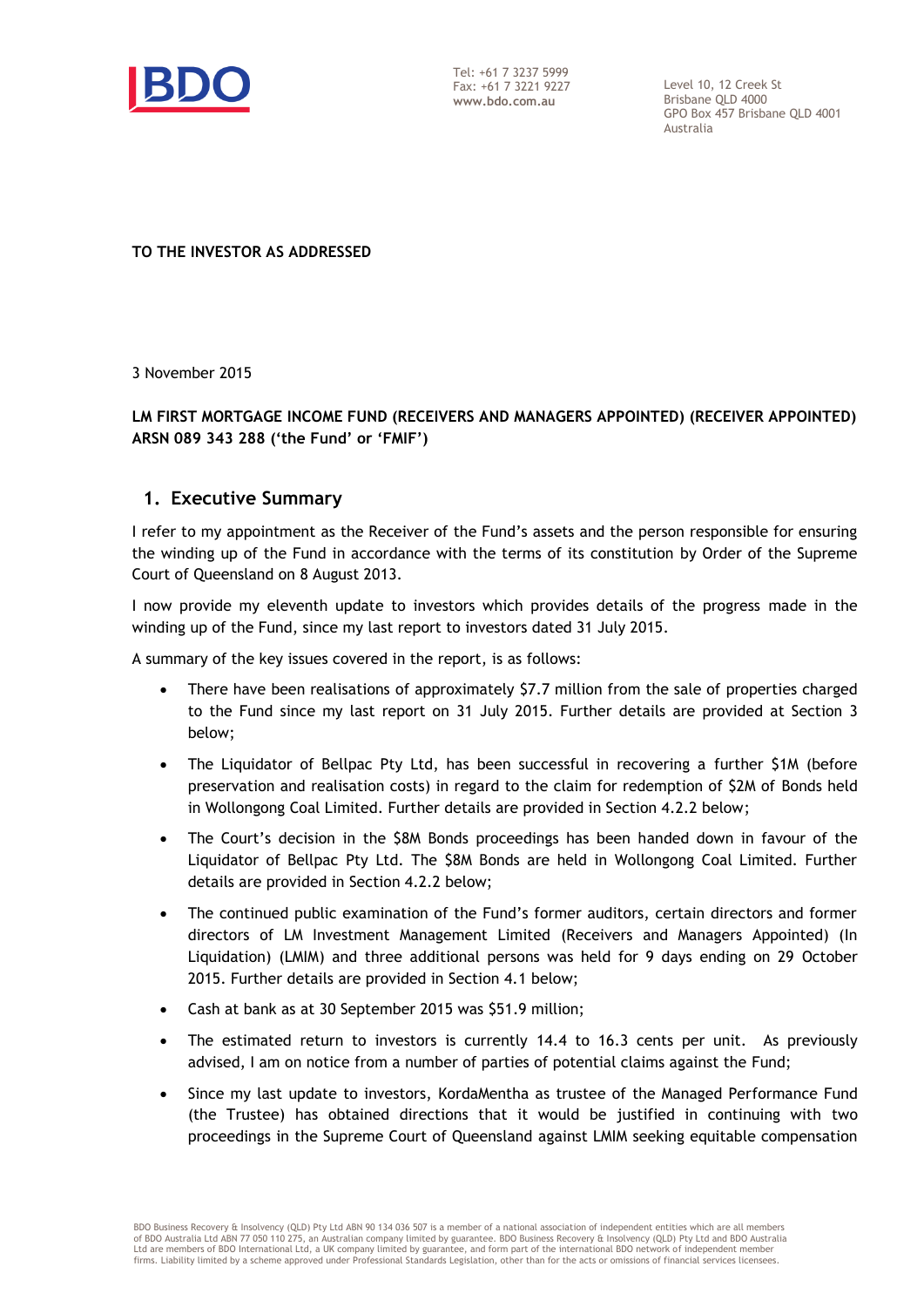

against LMIM and a declaration of constructive trust over assets of the Fund in the sum of about \$29.2M plus interest (see Section 2 below for further details). The Receivers and Managers of the Fund appointed by the secured creditor are also yet to retire because of these potential clams. I will not be in a position to make distributions to investors until these matters have been resolved;

- Legal proceedings have also been progressed during the period, details of which are provided at Section 4;
- On 15 October 2015, a judgement was handed down by the Supreme Court of Queensland in relation to an application by the Liquidators of LMIM (FTI) for directions and orders in relation to the extent of their powers and responsibilities and in respect of their remuneration as Liquidators of the responsible entity of the Fund. The directions made by the Court are to be reflected in formal Orders which are yet to be made; further details are provided at Section 8;
- A decision on FTI's remuneration and legal expenses are still to be resolved as detailed at Section 8.

## **2. Position of the Secured Creditor, the potential claim by KordaMentha, the trustee of the LM Managed Performance Fund ('MPF') and claims filed against the Fund**

## **2.1 Secured creditor and proceedings by KordaMentha**

I summarise the status of this matter as at the date of my last report as follows:

- Even though the secured creditor has been repaid in full, the Receivers and Managers appointed by the secured creditor have advised me that they are not in a position to retire until the potential claims by KordaMentha as the new trustee of the MPF (the Trustee) is resolved;
- In August 2014, the Trustee filed two proceedings in the Supreme Court of Queensland against LMIM seeking equitable compensation and a declaration of constructive trust over assets of the Fund in the sum of about \$29.2M plus interest relating to two loans that were allegedly assigned from the FMIF to the MPF on 28 August 2008 in the sums of about \$9.7 million and \$19.5 million;
- On 29 May 2015 the Trustee filed an application under the Trusts Act for directions that it is justified in prosecuting the two claims. The hearing of the application was adjourned to 18 August 2015 so further evidence could be filed to assist the Court to determine the application, and written submissions could be exchanged.

Further developments since my last report to investors is summarised below:

#### **Proceedings by KordaMentha (as Trustee of the MPF)**

 The Trustee's application for directions was heard on 18 August 2015 and judgment was reserved;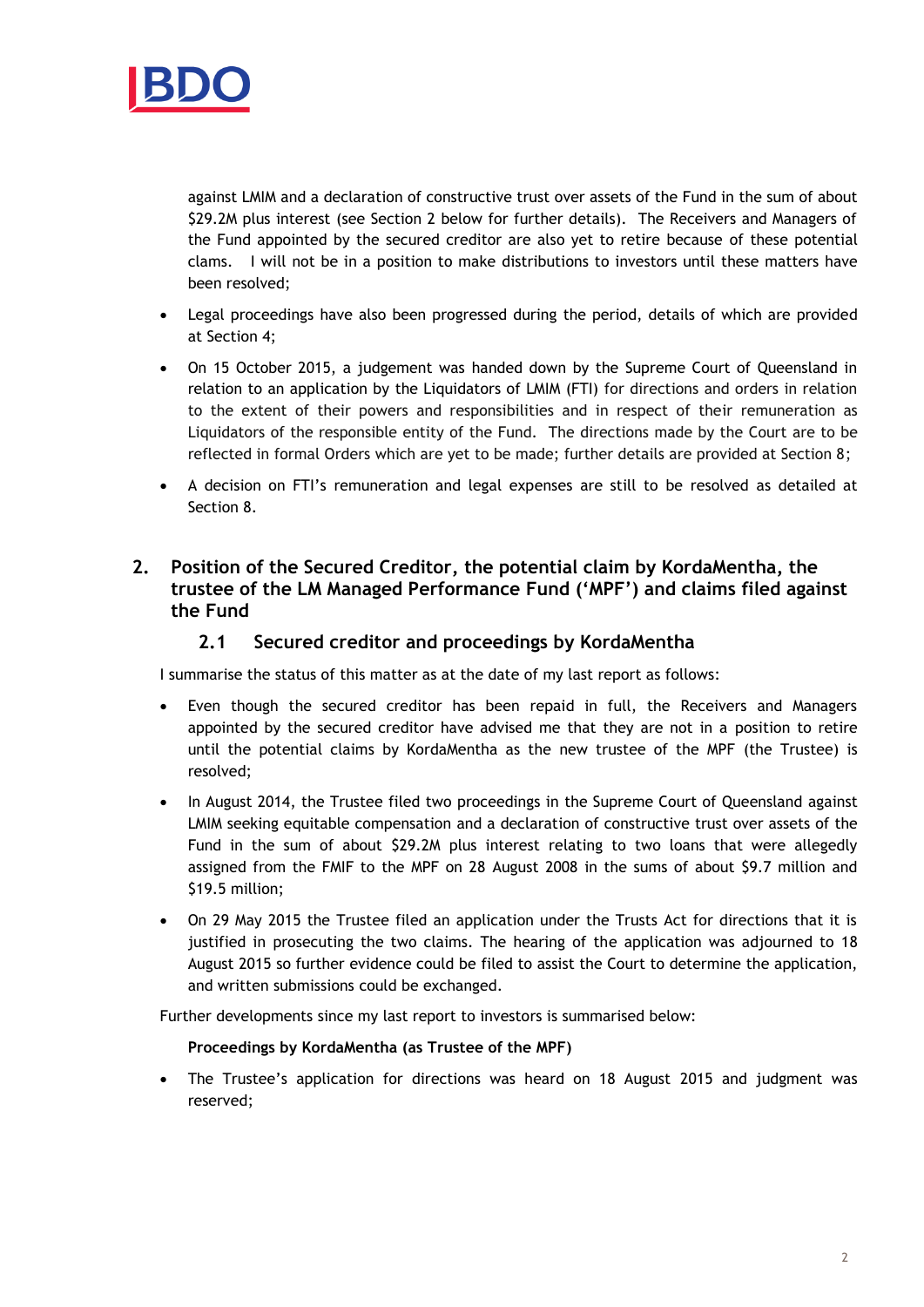

- On 26 August 2015, judgment was delivered giving the directions sought by the Trustee under the Trusts Act that it would be justified in prosecuting the two proceedings against LMIM, subject to the filing in the Court of Deed Polls signed by the Trustee's litigation funder confirming that the litigation funder agrees to pay adverse costs orders made in the proceedings against the Trustee during the term of the litigation funding agreement. The Deed Polls have now been filed in the Court;
- The Court did not make any findings as to disputed questions of fact or law, or make any final orders in the Trustee's application for directions; rather, the purpose of the application for directions was for the Court to determine whether or not the Trustee would be justified in continuing with the proceedings, having regard to, among other things, whether it would be in the best interests of the members of the MPF for the Trustee to do so;
- To assist the Court in considering whether or not the Trustee's application for directions should be granted, I conducted some preliminary investigations and filed in the Court evidence questioning the quantum of the claims asserted by the Trustee in the proceedings, and in particular, questioning whether the payments made by the MPF for the assignment of the loans the subject of the proceedings can be traced into identifiable property of the Fund;

As a result of my preliminary investigations I believe that the quantum of the claims made by the Trustee against assets of the FMIF is, at the very least, highly questionable;

- At the same time, the Trustee's applications for leave to proceed against LMIM were granted (under the Corporations Act, because LMIM is in liquidation, the leave of the Court is required in order to bring a claim against it);
- I became concerned that the Trustee might have a conflict of duty, or a potential conflict of duty, if it prosecuted the proceedings, by reason of KordaMentha acting as Investigating Accountant (IA) for the Commonwealth Bank of Australia (CBA), the Fund's financier, from late 2008 to mid 2010. My investigations into this issue are ongoing;
- Amended statements of claim were served on LMIM on 8 September 2015;
- Further amended statements of claim were served on LMIM on 14 October 2015 seeking additional proprietary relief against assets of the FMIF, including:
	- o Declarations to the effect that LMIM is entitled to be indemnified out of the Fund's assets in respect of any liability of LMIM to the Trustee in the proceedings and that the Trustee is entitled to be subrogated to the rights of LMIM in this regard;
	- $\circ$  An equitable charge or lien over the assets of the FMIF to secure any liability of LMIM to the Trustee in the proceedings;
- Given my preliminary investigations to date, I consider that the claims made against assets of the FMIF in the proceedings should be defended, given that the quantum of such claims appear highly questionable, and any adverse judgment has the potential to erode the assets of the FMIF available for distribution to members.
- I have filed applications and a supporting Affidavit in the Court seeking directions that: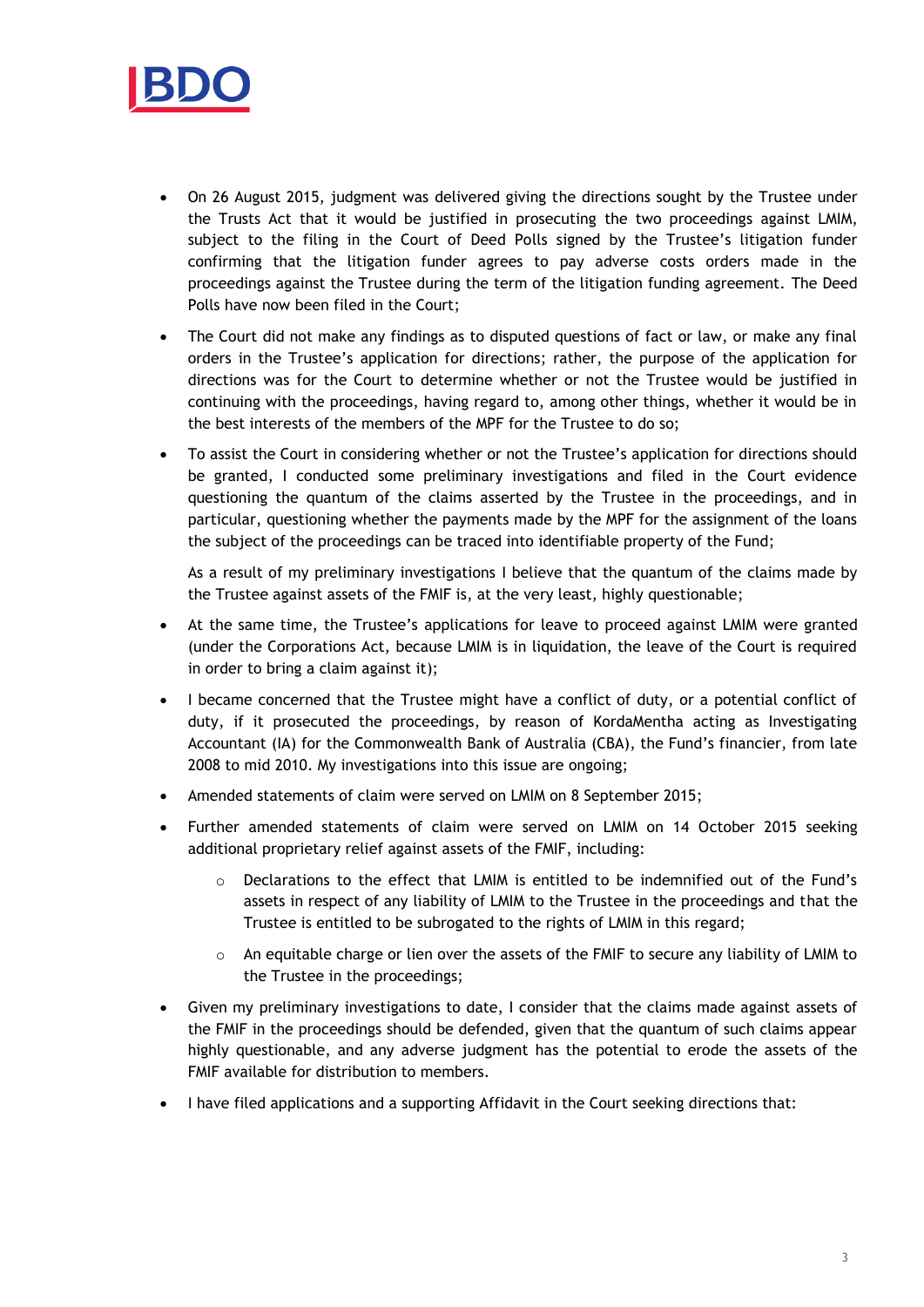

- $\circ$  I would be justified in representing the interests of LMIM in the proceedings and in conducting the defence of the claim made against the LMIM in the name of LMIM to the extent necessary to defend any claim pursuant to which relief is sought against the assets of the Fund;
- $\circ$  Alternatively, that I would be justified in seeking to be joined as court appointed receiver of the property of the Fund as a party to the proceedings as a further defendant and to defend the claims made in the proceedings for relief against the assets of the Fund.
- The Liquidators of LMIM are due to file any affidavit material in reply to my application for directions by 11 November 2015. The Liquidators have previously suggested in correspondence that they ought to have carriage of the day-to-day conduct of the Defence , and that I ought to undertake the accounting investigations relevant to the constructive trust remedy sought in the proceedings;
- My application for directions is listed for hearing on 7 December 2015;
- Following the determination of the application for directions, the matter will be further listed for review by the Court.

#### **Position of the secured creditor**

- The Trustee's solicitors have advised that:
	- o The Trustee has concluded its investigations in relation to a number of matters and that it is unlikely that it will pursue many of the possible claims referred to in previous correspondence;
	- $\circ$  The Trustee no longer considers it likely that it's claims will exhaust the Fund's assets.
- Given the above and that no claim has been made by the Trustee against DB or the Receivers, I have continued to liaise with the DB Receivers as to their ongoing role.

## **2.2 Proceedings against the MPF, LMIM and the Directors of LMIM**

On 17 December 2014, I filed a statement of claim in the Supreme Court of Queensland, against a number of parties including the MPF trustees, in respect of the loss suffered by FMIF as a result of the amount paid to MPF in the Bellpac litigation matter. The claim is for in excess of \$20M.

The proceedings are at the discovery stage. See Section 4.2.1 below for further details.

## **3. Realisation of Assets**

In my report dated 31 July 2015, I provided a summary of the assets to be realised. In the tables below, I summarise the assets realised since then and those remaining to be realised.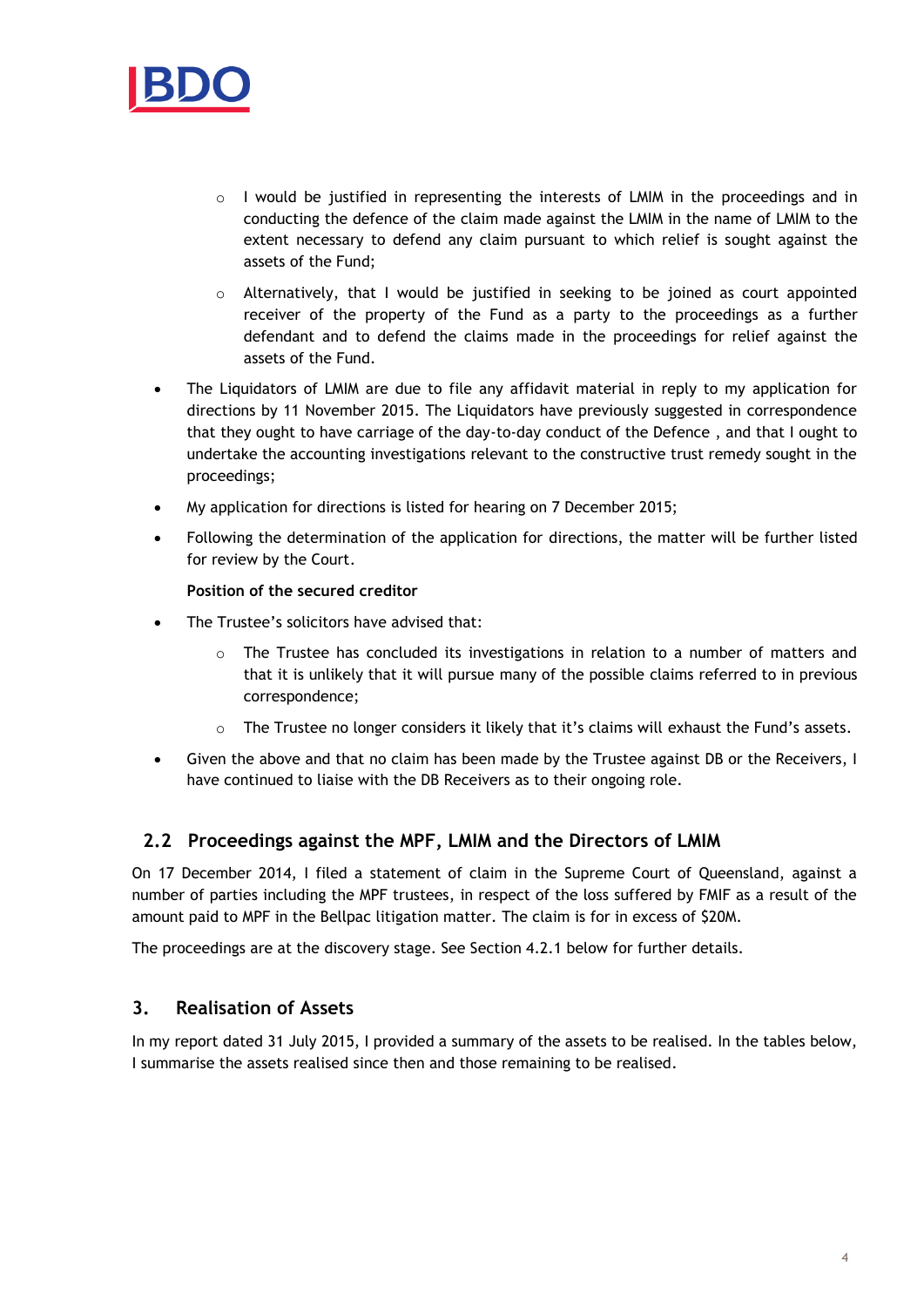

## **3.1 Assets realised since 31 July 2015**

| Location   | <b>Description of Asset</b>                                                                                                                                                                                                                                          |
|------------|----------------------------------------------------------------------------------------------------------------------------------------------------------------------------------------------------------------------------------------------------------------------|
| <b>QLD</b> | 90 strata titled hotel rooms. Since my last report, the two units remaining<br>have settled.                                                                                                                                                                         |
| QLD        | Two supported living communities. One currently has 62 completed units<br>with a further 106 proposed. The other has 110 completed units, with 16<br>units currently vacant. The Fund held a second mortgage over these<br>properties which settled in October 2015. |

## **3.2 Assets with partial realisations**

| Location   | <b>Description of asset</b>                                                                                                                                                                                                                                                           |                     |
|------------|---------------------------------------------------------------------------------------------------------------------------------------------------------------------------------------------------------------------------------------------------------------------------------------|---------------------|
| <b>QLD</b> | Residential land subdivision. 80 lots with operational works<br>approval and additional land (approx. 57ha) with pending<br>development approval are on the market. Since my last<br>report to investors, no further properties have been sold,<br>with 11 lots remaining.            | On the market       |
| <b>QLD</b> | 72 strata titled unit resort complex with management rights.<br>At the time of my appointment 57 units remained. 31 units<br>plus the management rights remain to be sold.                                                                                                            | On the market       |
| <b>WA</b>  | The development has been subdivided into three super lots.<br>The first lot was sold in January 2014. The remaining lots<br>settled on 27 July 2015 and 30 July 2015 respectively.<br>Possession of a guarantor's property has been obtained,<br>which is now on the market for sale. | Sold/ on the market |

## **4. Other Potential Recoveries/Legal Actions**

I provide an update in relation to investigations undertaken to date, legal proceedings on foot and further work to be done, as follows:

## **4.1 Public Examination (PE)**

I summarise the status of this matter as at the date of my last report as follows:

• On 17 November 2014, I filed an application in the Supreme Court of Queensland to conduct a PE in relation to the audits undertaken of the FMIF for the examination of the former auditors and certain directors and former directors (Directors) of LM Investment Management Ltd (In Liquidation) (Receivers and Managers Appointed).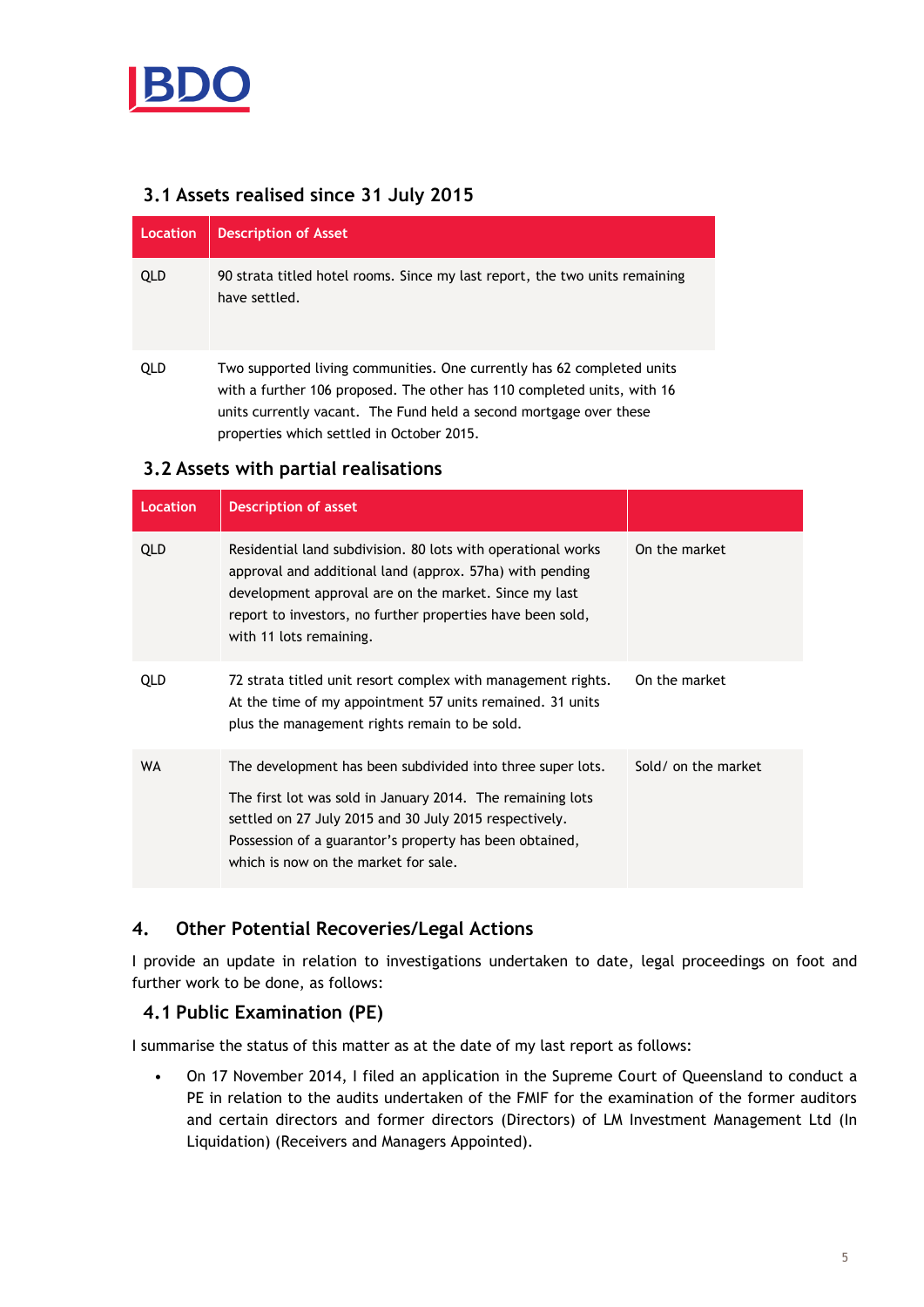

- The former auditors filed an application in Court to discharge the summonses against them and to defer the production of the documents to a date following the hearing however they were unsuccessful.
- The first day of the PE was on 16 March 2015 when the examinees (directors and former auditors) produced a small quantity of documents. As a consequence of the delay in the former auditors producing all of the documents pursuant to their summonses, the Directors and auditors were examined under oath between 15 and 26 June 2015.
- Substantial investigations were undertaken by BDO on the former auditors' working papers and the Fund's books and records to assist our counsel in questioning the parties under oath.
- One of the former auditors summoned to be examined was not available on the dates we required that person to appear for the public examination. I obtained further Court dates from 19 to 30 October 2015 to finalise the public examinations.
- The production of documents pursuant to the summonses by the former auditors was not complete. I sought further documents from the former auditors (mainly emails) and they agreed to provide the documents in three tranches, with the final tranche due by 29 August 2015.
- The transcripts from the public examinations conducted in June were sent to the examinees for review and confirmation.
- The information obtained from the June public examinations was extensive. Further details about the public examinations will be provided to investors in due course.

Further developments since my last report to investors is summarised below:

- The transcripts from the June examinations have now been signed by the examinees.
- As a consequence of the evidence obtained at the June 2015 public examination, I made application to the Court to examine three further persons as follows:
	- o Alexander David Monaghan (David Monaghan). Mr Monaghan was a former commercial manager. He later commenced a legal practice, Monaghan Lawyers, which operated from LMIM's premises.
	- o Shelley Chalmers was a former paralegal officer for LMIM; and
	- Angelo Venardos was a former chairperson for LMIM's compliance committee
- The Court granted the orders on 24 September 2015 and summonses were issued for the additional examinees soon thereafter.

Substantial further investigations were undertaken by BDO on the former auditor's working papers, additional documents and emails received, and the LM server documents. A further extensive brief was provided to our counsel to facilitate our counsel in questioning the parties under oath at the public examination.

The public examination continued on 19 October 2015 and concluded on 29 October 2015. Prior to the commencement of the examination of David Monaghan, I received objections from the Trustees of MPF and the Liquidators of LMIM (FTI) on the basis that questions put and answers given by Mr Monaghan may be subject to legal professional privilege. Although I did not agree with the objections raised, I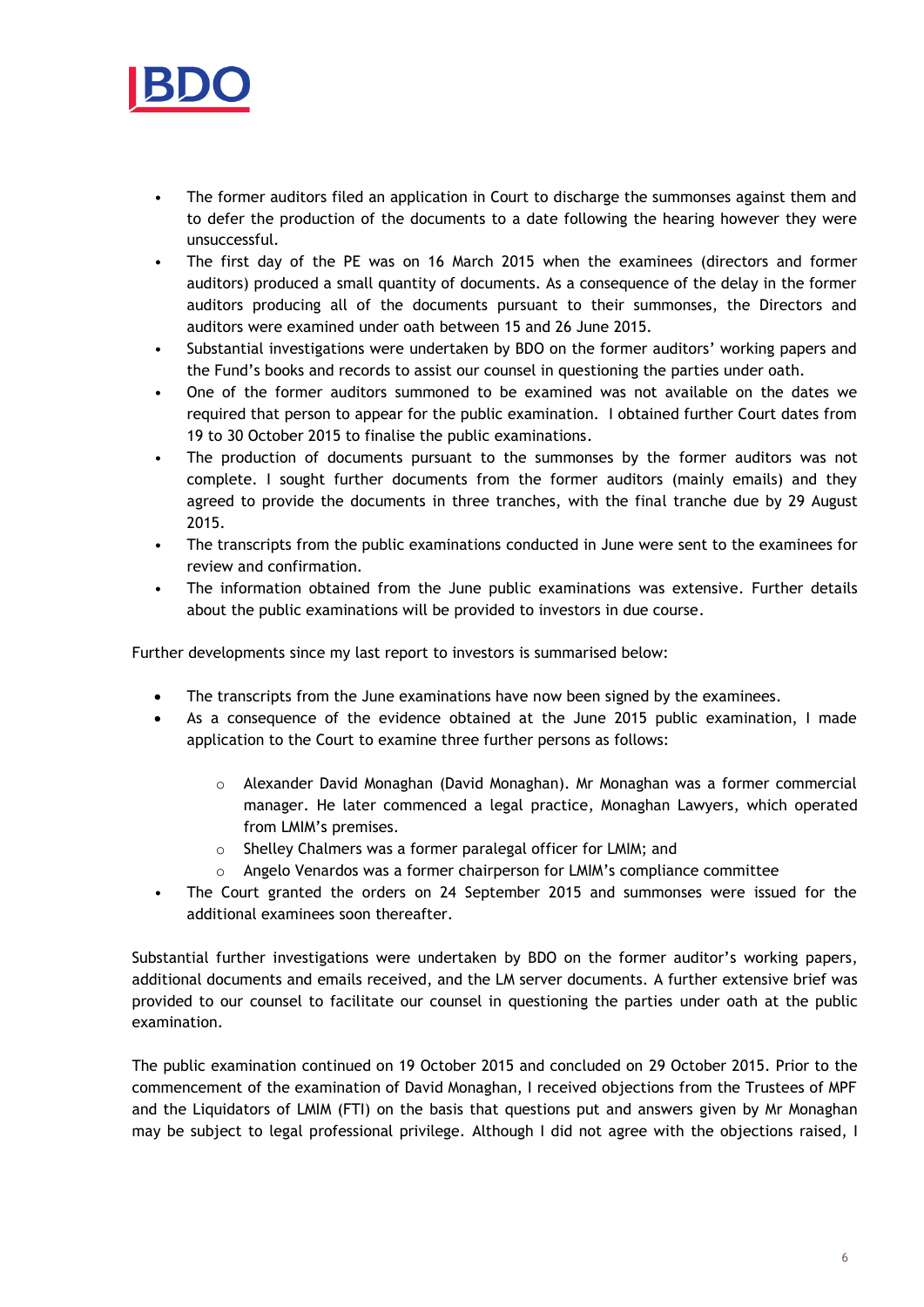

agreed a procedure with the Trustee whereby the examination of Mr Monaghan on certain matters continue in a closed court (not open to the general public examination) in order to avoid a delay or deferment of the public examination.

Whilst the transcripts of the October 2015 public examination have not yet been received and signed by the examinees, the information obtained from the public examination is extensive. Further details about the outcome of the public examinations will be provided to investors in due course.

The manner in which the former auditors sought to comply with their obligations for the production of documents for the public examination has in my view made our preparation and conduct of the public examination more difficult and this has contributed to the cost of the public examinations. In my view, the former auditors' conduct included:

- Delayed production of documents
- Disorderly production
- Missing documents
- Unreadable documents
- And the provision of an encrypted Laptop. Many electronic documents were not received in hard copy. The encryption of the laptops prevented any printing, access of the hard drive or ability to download documents and information.

These matters were raised by our solicitors with the former auditors' solicitors and were raised with the former auditors at the public examination.

## **4.2 Bellpac Proceedings**

#### **4.2.1 Settlement of Gujarat proceedings – Claim against LMIM, MPF and Certain Directors**

FMIF has first ranking security over the assets of a borrower, Bellpac Pty Ltd (In Liquidation) (Receivers and Managers Appointed) (Bellpac).

I refer to my previous reports to investors and summarise the matter as follows:

- In November 2010, proceedings by Bellpac, LMIM and LMIM's custodian (PTAL) against Gujarat NRE Minerals Limited (Gujarat) were agreed to be settled at mediation;
- As MPF funded the majority of the costs of the litigation, the settlement proceeds received in 2011 totalling approximately \$45.6M, were shared between the funds on the basis of a 65%/35% split;
- According to the security held by FMIF and MPF over the property the subject of the litigation, FMIF held first priority to all of the proceeds of the settlement and was entitled to all of the settlement proceeds;
- On 17 December 2014, I filed a statement of claim in the Supreme Court of Queensland claiming \$15,546,147.85 plus interest (calculated from mid/late 2011 with the claim in excess of \$20M) being the loss suffered by FMIF as a result of the amount paid to MPF, against LMIM, MPF and 6 directors/former directors (Director Defendants);
- In order to progress the claim, have it actively managed by the court, and to minimise delays, I applied to have the proceedings placed on the Commercial List, which was granted on 8 April 2015. Orders were also made for directions requiring the Director Defendants to file any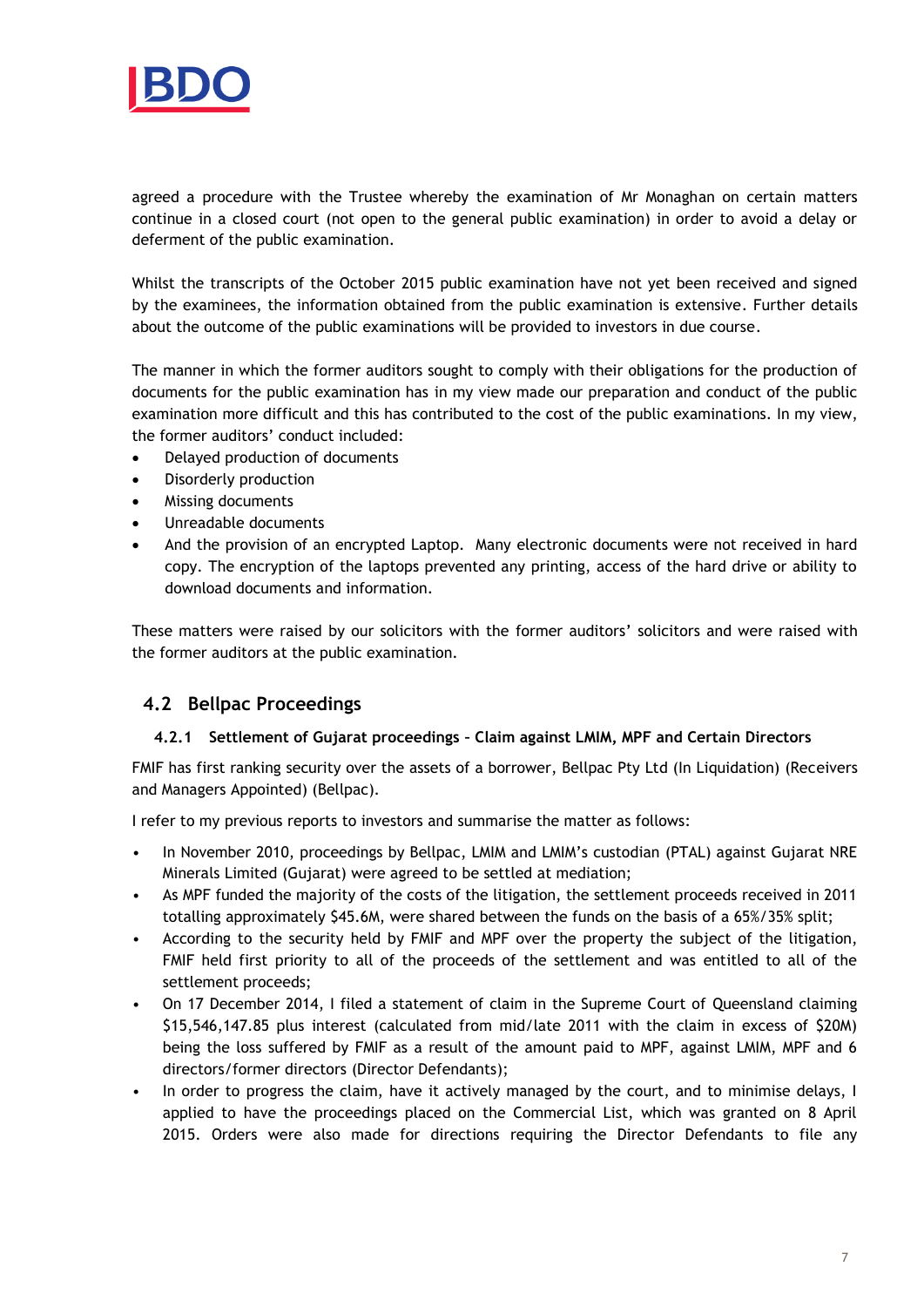

interlocutory application in relation to their claim to be entitled to privilege (against selfincrimination and exposure to a civil penalty) and the timing of delivery of their intention to defend and filing of defences.

- The Director Defendants were successful in their interlocutory applications to lodge a limited defence due to privilege;
- In early May 2015, the Liquidators and FTI filed an application for certain Directions from the Court including that they are justified in granting access to the Director Defendants to the books and records of LMIM to enable them to prepare their defences. The Orders were granted by the Court on 14 May 2015;
- I have amended the statement of claim on two occasions in response to certain developments and to further plead out certain facts in relation to the claim;
- All of the defences have now been filed and served. I have filed and served Replies to those defences and I have filed and served Requests for Further and Better Particulars on the  $7<sup>th</sup>$ defendant, LMIM and 8<sup>th</sup> defendant, MPF. In the defences, LMIM and MPF pleaded that I was not entitled to plead a particular cause of action under the Corporations Act against certain parties;
- At a review hearing on 30 June 2015, further orders were made as to the conduct of the proceedings including:
	- $\circ$  That I file and serve by 14 July 2015 an interlocutory application for directions under the Trusts Act that the cause of action against certain parties under the Corporations Act falls within my powers under the Order of my appointment, with such application returnable on 21 July 2015;
	- o The parties adopt a proportionate and efficient approach to the management of both paper and electronic documents in the proceeding;
	- o By 20 July 2015 the parties are directed to confer and reach agreement, where possible, as to appropriate directions in relation to disclosure of documents in the proceeding; and
	- $\circ$  By 10 August 2015 the parties shall provide to the Court a document plan and proposed directions in relation to disclosure of documents in the proceeding;
- The directions sought under the Trusts Act were granted on 21 July 2015;
- Prior to 20 July 2015, I caused my solicitors to send to the defendants the proposed process for which documents are to be exchanged in the discovery process and a timetable to meet the dates allocated by the Court;
- I have engaged a specialist consultant to facilitate discovery which will include undertaking agreed key word searches of the computer servers held by me to identify relevant documents in order to comply with the discovery process required by the Court.

Further developments since my last report to investors is summarised below:

• During my investigations in relation to the Bellpac matter and discussions with former directors/employees I am concerned emails may have been deleted. My enquiries of a forensic IT expert indicated that there is a much greater chance of recovering permanently deleted emails from a forensic image of computer servers (particularly taken at an earlier point in time) than it would be from an IT copy of the computer servers taken in December 2014, which is the copy that I, FTI and the Trustee obtained;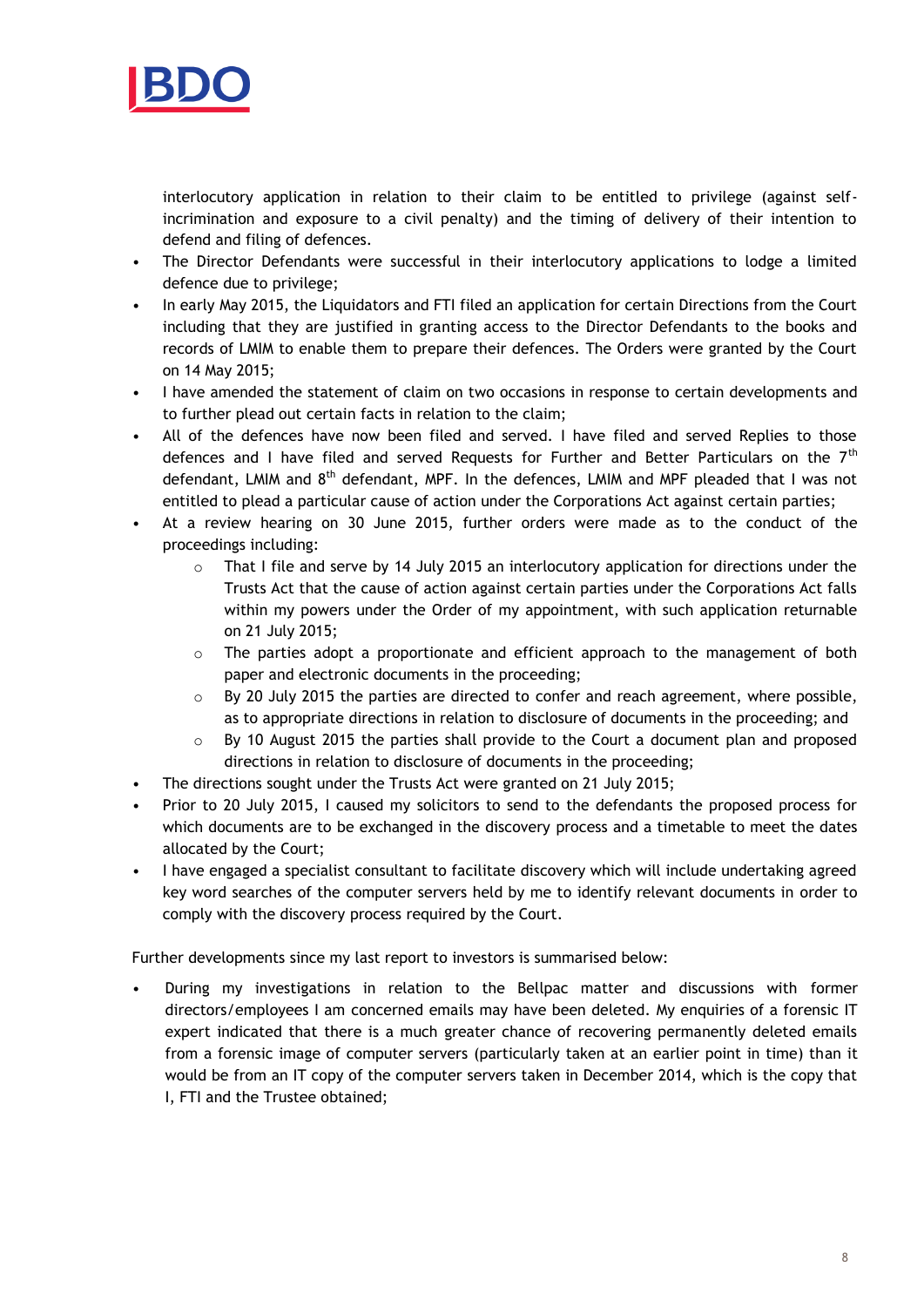

As part of the document plan for discovery of the documents, I proposed to the parties that after I undertake discovery of documents directly relevant to an allegation in issue in the proceedings from the LM servers, that FTI discover any relevant permanently deleted emails from the forensic image copy of the LM servers (FI Server) taken by FTI shortly after their appointment as Voluntary Administrators of LMIM in March 2013.

FTI resisted this part of the document plan on the basis of the likely cost of the process. As a consequence and in order to not delay the discovery process, that part of the document plan was removed however, I reserved the right to seek this disclosure once further investigations were undertaken of the process and cost of recovering permanently deleted emails from the FI Server.

- The parties conferred and agreed on the process by which the documents are to be exchanged in the discovery process, a timetable to meet the dates allocated by the Court and on an appropriate order for directions regarding disclosure.
- At the review hearing on 14 August 2015, the orders agreed with the parties were granted. In summary:
	- o I am permitted to undertake discovery of all documents of LMIM, the MPF and LMIM for the purposes of the proceeding which is directly relevant to an allegation in issue in the proceedings;
	- o Each of the Director Defendants are relieved from making disclosure;
	- $\circ$  The other parties make disclosure and exchange their disclosure in accordance with the Document Plan;
	- o FTI deliver to us its response to my request dated 17 July 2015 for further and better particulars of FTI's defence by 17 August 2015.
- FTI provided to us its further and better particulars on 17 August 2015 however, FTI in many instances, did not provide a proper response. FTI advised that some of our requests were not proper requests and further particulars would be provided at the completion of interlocutory steps. Despite disputing these issues with FTI, they declined to provide further information.
- One of the responses provided by FTI included a schedule titled "MPF's contributions" with transactions up to late November 2010, to support the amount in its defence being approximately \$1.638M for funding of three proceedings, related litigation, other associated costs and Receivers and Liquidators fees. The amount pleaded in our statement of claim was that the funding of the Gujarat proceedings did not exceed \$1.38M. MPF pleaded in its defence that the funding by MPF exceeded \$1.38M;
- As part of the discovery process, further extensive investigations have been undertaken by us to review the relevant LM servers and  $3<sup>rd</sup>$  party documents obtained in respect of the costs claimed by MPF as being for the funding of the Gujarat litigation. Based on our investigations, the funding of the Gujarat proceedings by MPF was less than \$1.38M;
- My investigations of the process and cost of recovering permanently deleted emails from the FI Server indicate it will not be costly to undertake and I have now agreed a process with FTI to recover and extract any permanently deleted emails that are directly relevant to an allegation in issue in the proceedings.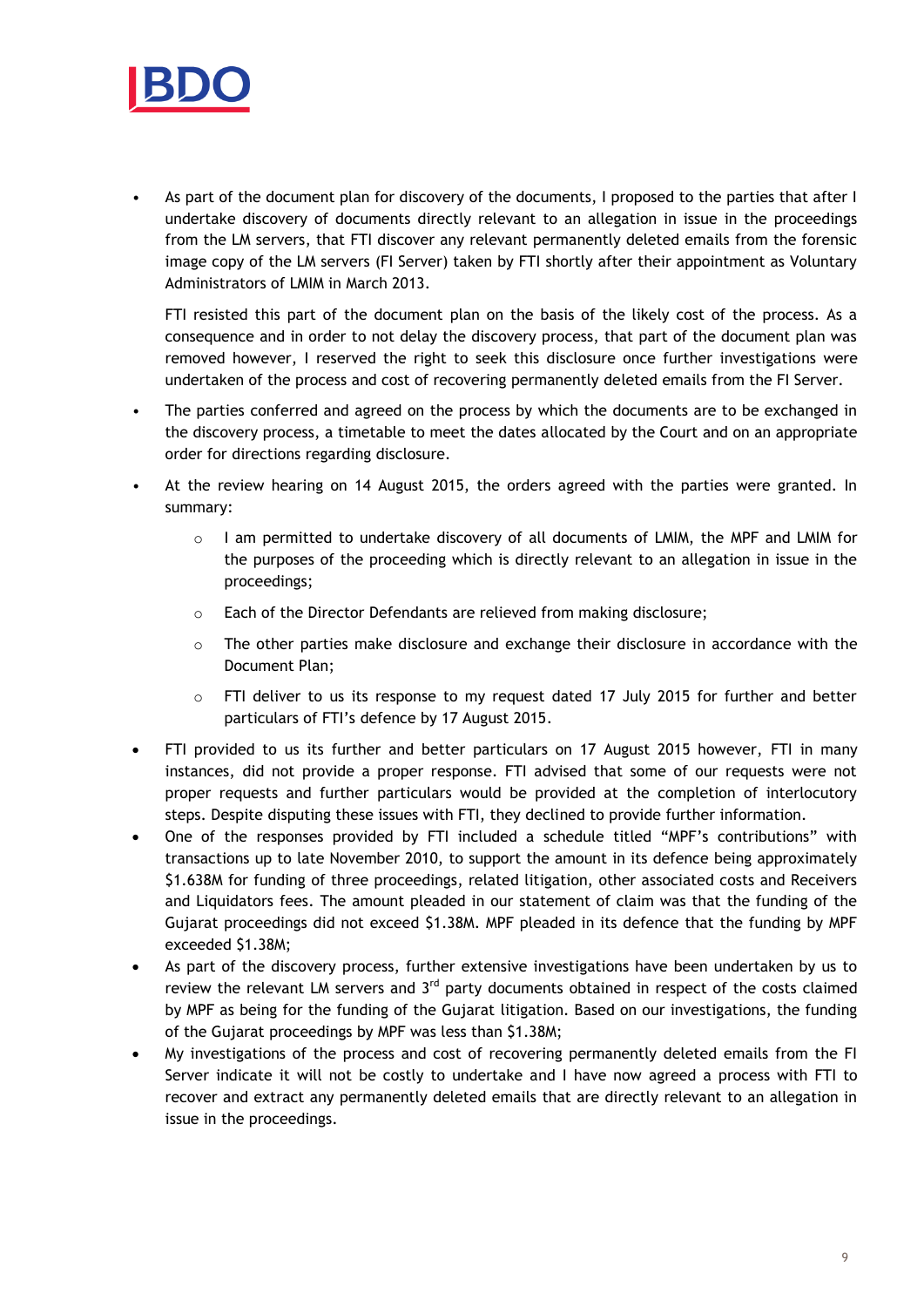

Once discovery has been completed, I will be proposing that the matter is set down for mediation in an effort to save the costs of a trial.

#### **4.2.2 Other Bellpac litigation**

#### **a. \$2 million of Wollongong Coal Ltd (WCL) - Convertible Bonds**

I refer to my previous reports to investors and summarise the matter as follows:

- FMIF has first ranking security over the assets of a borrower, Bellpac.
- In August 2008 \$10 million of Bonds were issued by WCL to Bellpac however, Bellpac allegedly transferred these Bonds to another party who further transferred the bonds to other parties.
- The proceedings by Bellpac and its Liquidators in regard to \$2 million of Bonds (still in the name of Bellpac) commenced in January 2010. In 2012 Bellpac was successful in obtaining a court order that Bellpac is the true owner of the Bonds and was successful in appeals by the defendants.
- Gujarat NRE Minerals Ltd is a publicly listed company and is now called Wollongong Coal Limited (WCL).
- After WCL failed to convert the Bonds into shares, the Liquidator applied to enforce the terms of the bonds and demanded that WCL redeem the bonds for their face value being \$2 million plus interest.
- The Liquidators then served a creditor's statutory demand (CSD) on WCL for \$2.9 million being the face value of the bonds plus interest and WCL filed an application to set aside the CSD.
- In May 2015, the Liquidator negotiated a settlement with WCL prior to the adjourned hearing of WCL's application to set aside the CSD on the basis that WCL pays the Liquidators \$2M over a period of twelve months with a bank guarantee (BG) as partial security.
- WCL had paid the Liquidator \$500,000 and subject to an amended deed of settlement being executed, a further \$500,000 was to be paid with two further instalments of \$500,000 each.

Further developments since my last report to investors is summarised below:

- WCL failed to provide the BG by the due date and an extension to 14 July 2015 was agreed by the Liquidator. WCL then failed to provide the BG by 14 July 2015 and proposed further varied terms.
- The Liquidator negotiated with WCL on the terms of an amending deed which included the provision of a bank guarantee by 19 August 2015 and proposed to execute the amending deed.
- Before the terms of the amending deed were finalised, WCL advised that they were unable to obtain a BG and offered to provide a corporate guarantee from its parent company domiciled in India;
- The corporate guarantee was rejected by the Liquidator and following further negotiations, WCL agreed to amend the timing for the three remaining payments, as follows;
	- $\circ$  the 2nd \$500K instalment on execution of a further amending deed;
	- o the 3rd \$500K instalment by 15 October, 2015;
	- o the 4th \$500K instalment by 21 December 2015
- The Liquidator has executed the further amending deed and the  $2^{nd}$  and  $3^{rd}$  \$500,000 instalments have been received by him.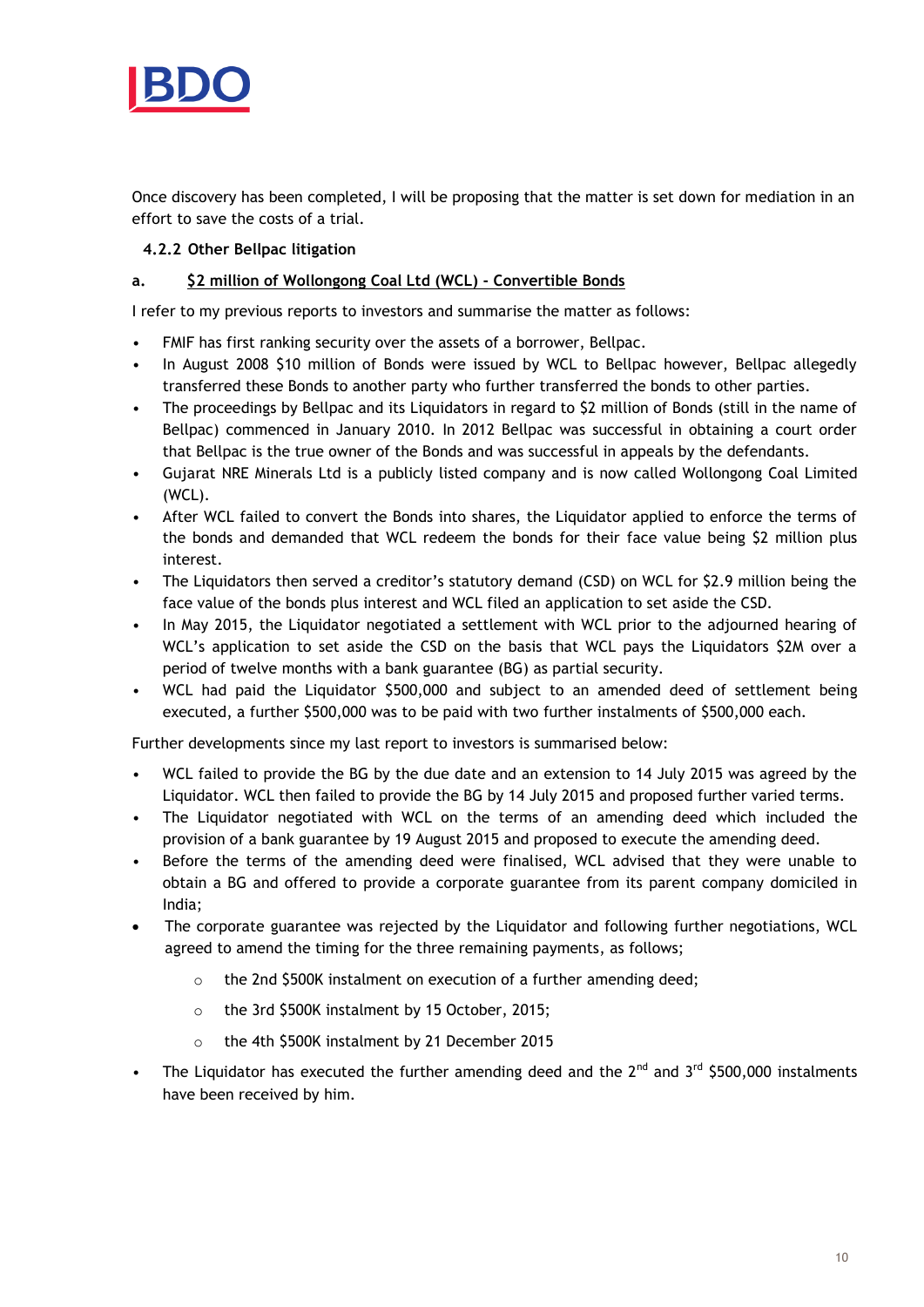

I have continued to liaise with the Liquidator in relation to each aspect of the above developments and will continue to do so in relation to the remaining \$500K instalment.

As FMIF will be the beneficiary of the funds recovered from the \$2 million bonds claim after costs, FMIF is funding the Liquidator's care and preservation costs of realising the Bonds for the benefit of investors.

The Liquidator has advised that before any funds are remitted to us, they will need to obtain advice in relation to a claim made by a  $3<sup>rd</sup>$  ranking secured creditor of Bellpac to have priority by way of charge over the \$2M Bonds. This was claimed in Federal Court proceedings against the Liquidator in another Federal Court proceeding. These are the Austcorp proceedings (see Section c. below) which have been discontinued against the Liquidator, LMIM, the Bellpac Receivers and insurers and remains only against PTAL. The Liquidator has also advised that it proposes to seek approval for its accrued remuneration currently in the order of \$151,000 plus GST and that it is likely it will need to be approved by the Court. Under the funding agreement with the Liquidator, he is entitled to priority for care, preservation and realisation costs from the proceeds of realisation of the Bonds.

#### **b. \$8 million of WCL Convertible Bonds**

I refer to my previous reports to investors and summarise the status of this matter as follows:

- The proceedings by Bellpac and its Liquidators commenced in July 2012 seeking orders that Bellpac is the true owner of the \$8 million Bonds and the recovery of \$4.7 million transferred by Bellpac (pre Liquidation) to two of the defendants.
- The trial was heard over four days and ended on 12 March 2015 with the decision reserved.

Further developments since my last report to investors is summarised below:

- The decision was handed down on 18 September 2015 and Bellpac was successful in its primary case.
- Submissions to the Court in terms of the orders to give effect to the judgement have been filed and these include:
	- o Declarations that Bellpac is the true owner of the Bonds;
	- $\circ$  Declarations that the defendants deliver up the original Bonds to the Liquidator;
	- $\circ$  Orders that WCL rectify its register of bondholders to reflect Bellpac as the owner of the Bonds;
	- o Orders as to costs payable by the defendants in favour of Bellpac.

Once the Orders are settled, I understand that the Liquidator intends to serve notices on WCL at the earliest opportunity, being January 2016, to convert the Bonds to shares so steps can be taken to realise the shares or if there is again a failure by WCL to issue shares (as happened with the \$2M Bonds matter), seek redemption of the Bonds for cash.

#### **c. Proceedings against Bellpac Receivers, LMIM, PTAL and others ('the Parties")**

I refer to my previous reports to investors and summarise the status of this matter as follows:

• In February 2013, parties including the third mortgagee over Bellpac commenced proceedings against the Parties in relation to the alleged sale at undervalue of the Bellpac property. The property that was sold formed part of the settled proceedings outlined at Section 4.2.1 above;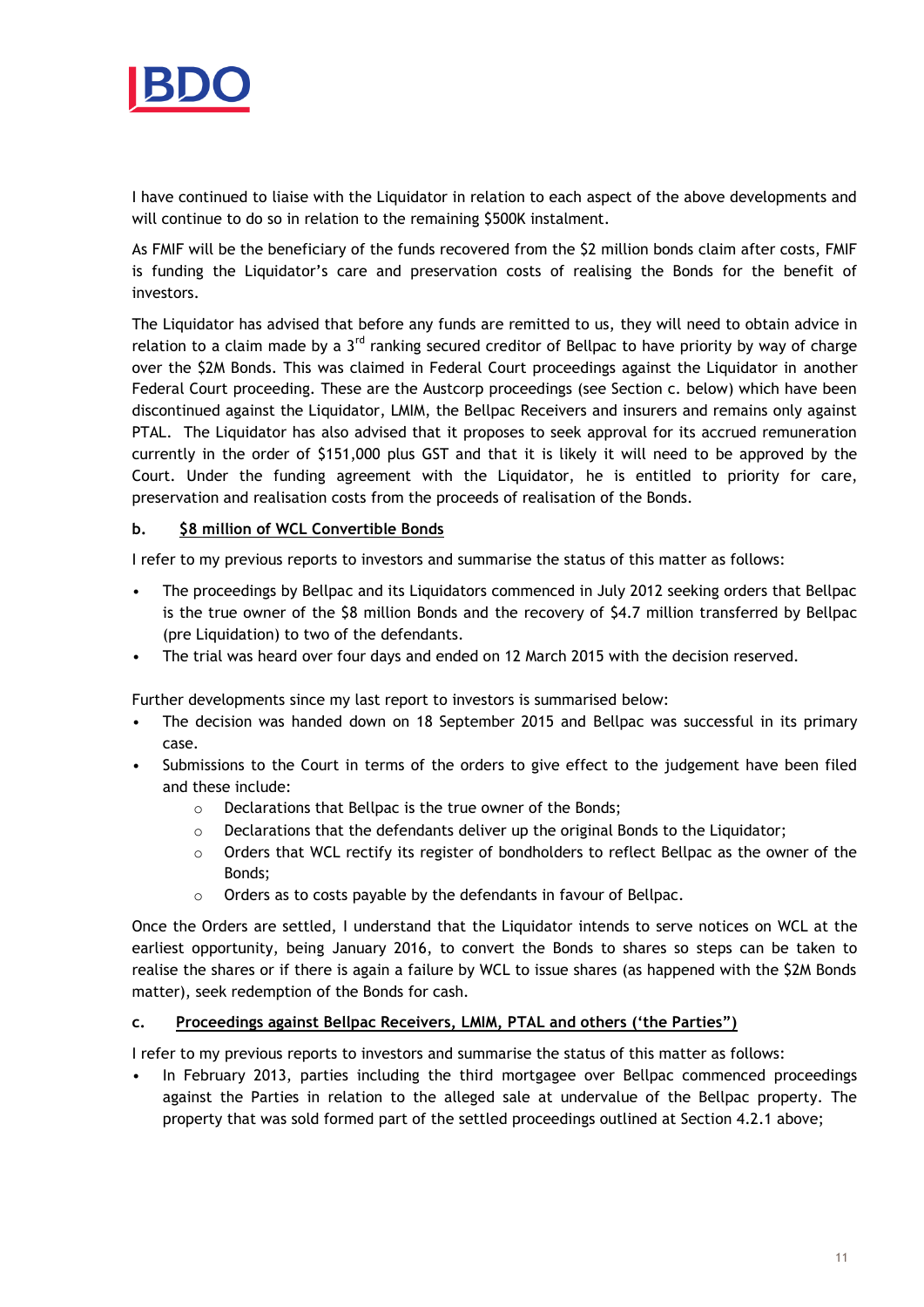

LMIM as RE for FMIF and the other respondents filed applications seeking security for costs from the applicants which were successful as the plaintiffs were required to pay \$550,000 into Court before the proceedings could continue.

- Despite a number of adjournments, the plaintiffs failed to lodge the security for costs and the defendants then filed applications to strike out the proceedings. At a hearing on 9 July 2015 orders were made requiring the plaintiffs to pay the costs of the hearing and set a timetable for further steps in the proceedings.
- The applications to strike out the proceedings and interlocutory application filed by the plaintiffs to vary the security for costs orders was heard on 30 July 2015 with the decision reserved.
- On 13 July 2015 the plaintiffs filed Notices of Discontinuance of the proceedings as against LMIM and the insurers, who were also party to the proceedings. They also filed an application to revise the security for costs orders in favour of the remaining defendants being the Bellpac Receivers (appointed by LMIM as RE of FMIF) and the Fund's custodian.

Further developments since my last report to investors is summarised below:

- On 14 September 2015, the proceedings against the Bellpac Receivers were discontinued and security was put up by the plaintiffs to continue the proceedings against PTAL.
- At the review hearing on 22 October 2015, a timetable was set for the proceedings to continue with PTAL required to file its defence by 2 December 2015.

Under the custody agreement with PTAL, it has a right of indemnity from LMIM out of the Fund's assets for any liability, demand, loss etc. incurred in connection with any action, suit, claim and demand which may be brought or threatened against PTAL by reason of it complying with any instruction by an authorised person.

As a consequence of the plaintiffs discontinuing the proceedings against the other defendants, including LMIM and the Bellpac Receivers, we are entitled to claim our costs incurred in the proceedings against the plaintiffs. We have instructed our solicitors to have the costs assessed and have arranged for the Bellpac Receivers to have their costs assessed by the same costs assessor. Once these costs are assessed we will be pursuing the plaintiffs for the payment of these costs.

I will continue to monitor the progress of the proceedings and will provide a further update in my next report to investors.

## **4.3 Other Potential Claims against LMIM and related Parties**

#### **4.3.1 LM Administration Pty Ltd (In Liquidation)('LMA')/Director related claims**

I refer to my previous reports to investors in which I summarised the status of my investigations in relation to the following matters:

- Management Service Agreements with LMA;
- Changes to Constitution;
- Fund Valuation Policy;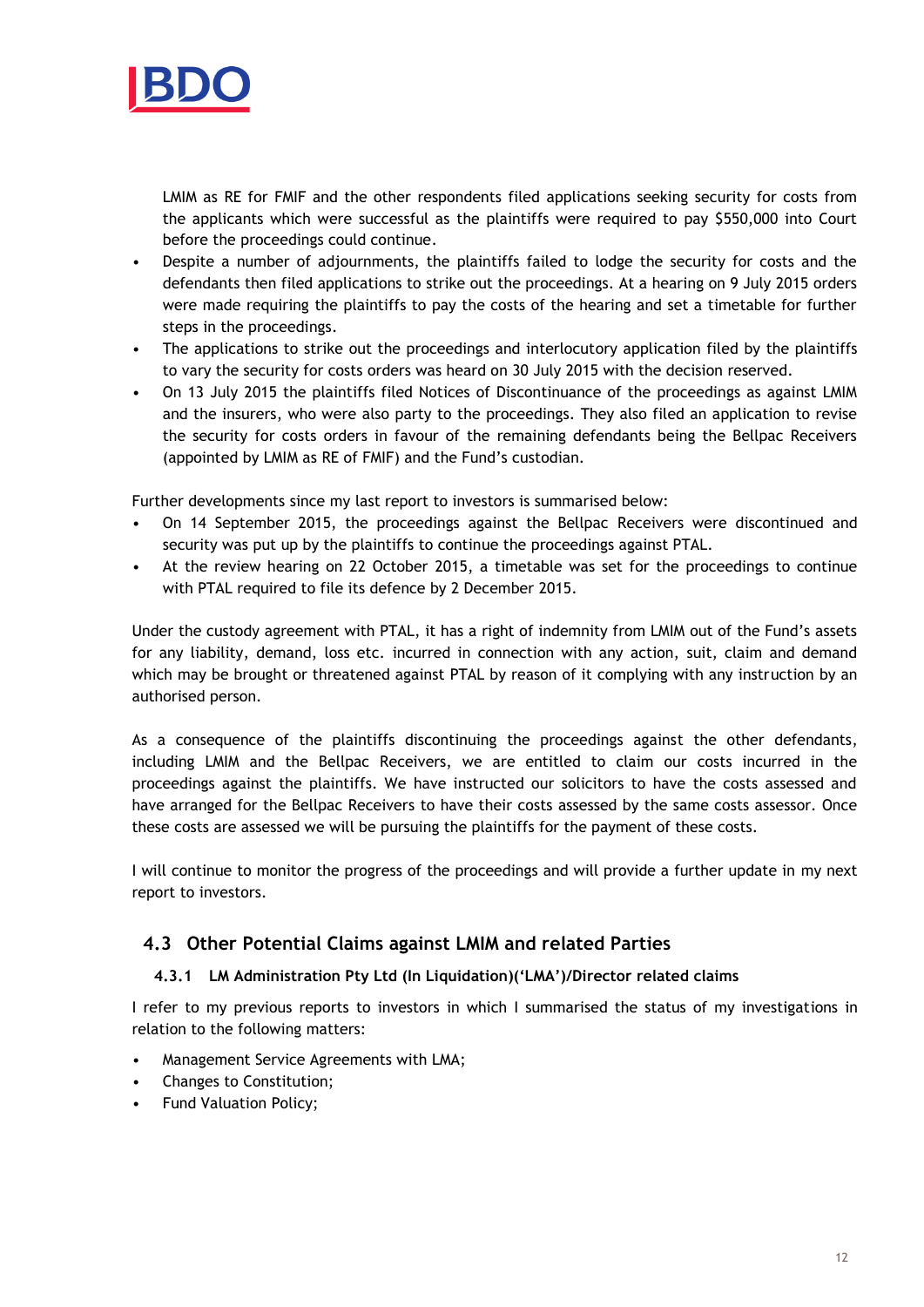

Whilst I consider the directors of LMIM may have breached their duties in regard to these matters and that there may be a claim against them and/or LMA, I do not currently consider it commercially worthwhile to pursue these claims bearing in mind:

- I have commenced proceedings against the directors for an amount in excess of \$20m (including interest) in respect of the claim discussed at section 4.2.1 above;
- LMA is in liquidation with no dividend expected to creditors at this stage.

As part of our investigations for the public examinations, we have reviewed the above issues as they relate to the financial statements and compliance plan audits. Subject to the outcome and advice received following the recent public examinations, we will assess what claims if any, that may arise against certain parties.

#### **4.3.2 Distribution to Class B Unit Holders**

I summarise the matter as follows:

- During the financial year ended 30 June 2012 distributions of approximately \$16.9M were made to Class B unit holders at a time when class A and C unit holders did not receive any distributions, apart from hardship distributions;
- Class B unit holders relate to the three feeder funds of FMIF;
- The auditors qualified the financial statements in regard to this transaction;
- As a result of the distribution and reinvestment of a major portion of that distribution into units in FMIF, Class B unit holders increased their units in the fund from 44.33% to 46.14% at the expense of the Class A & C unit holders. This will result in the Class B unit holders (the feeder funds) receiving a greater amount in the winding up of the Fund.

Further investigation of this matter was undertaken in preparation for and during the recent public examinations.

In addition, investigations have been undertaken into the redemption of units held by the Feeder Funds in the FMIF which LMIM permitted during a time the Fund had suspended redemptions. In various disclosures made by LMIM as RE of the Fund, redemptions were suspended, except for hardship cases and Feeder Fund payments for distributions and expenses. These transactions with the Feeder Funds are related party transactions and as such, the Feeder Funds should not be given preferential treatment to other investors and LMIM as RE should not derive a benefit. My investigations indicate management fees were paid by the Feeder Funds from the funds received from redemptions.

Subject to the outcome and advice received following the recent public examinations, I will assess what claims that may arise against certain parties.

#### **4.3.3 External Valuations**

I have continued to review the loans where material losses have occurred to ascertain whether the valuations relied on were too high and if there was negligence by the valuer which contributed to the losses.

I have engaged an expert valuer to review professional valuations relied on in three substantial matters and I am awaiting his report on two of the matters to determine if there may be a claim against the valuer for negligence. I have received a report on one matter and the valuer has advised that as the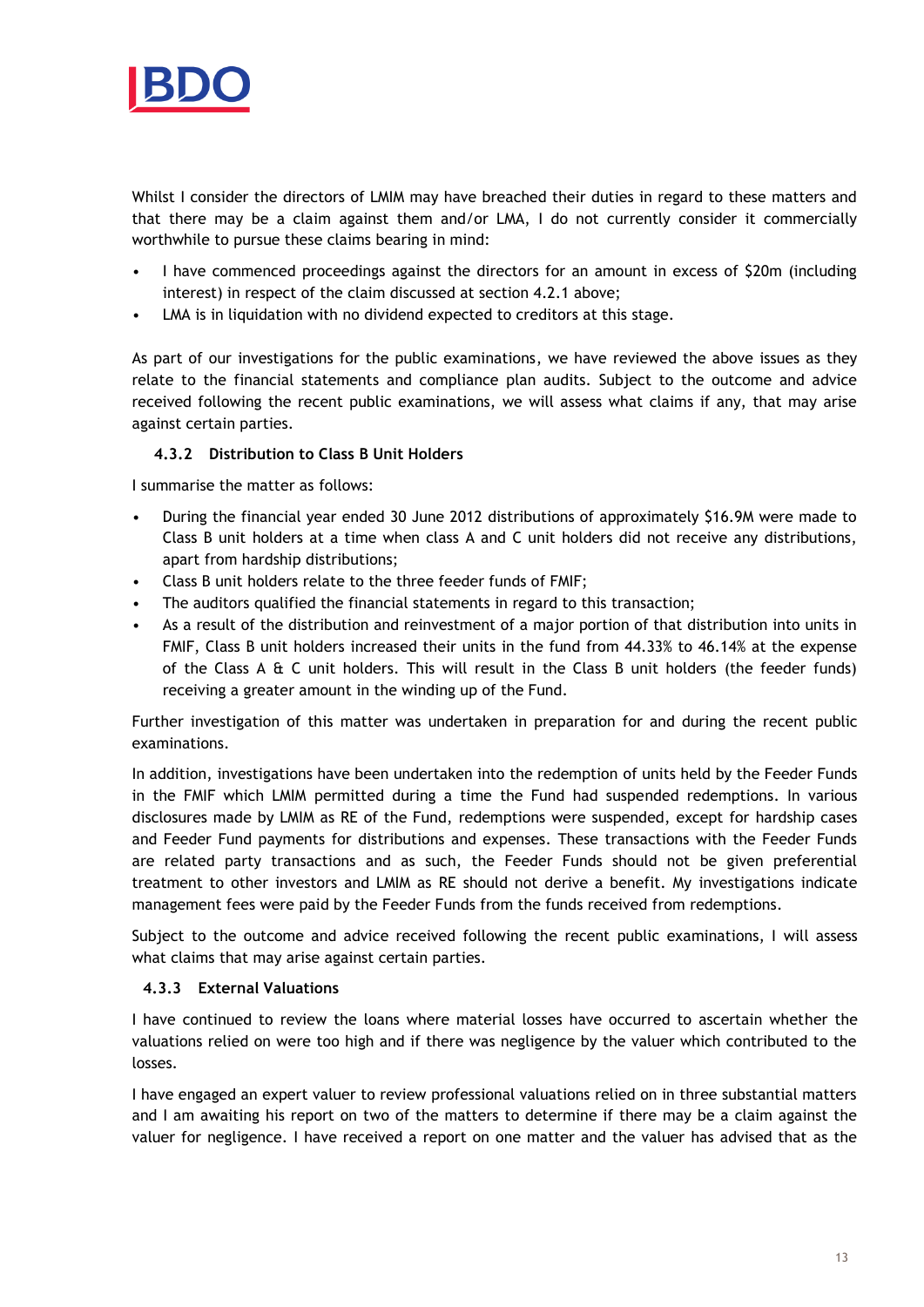

valuation was within a reasonable range (within 10%) of the value of the property it could not be the subject of a claim for negligence.

#### **4.3.4 Claim by ASIC against the directors**

In November 2014, ASIC commenced civil penalty proceedings in the Federal Court of Australia against Peter Drake, Francene Mulder, Eghard Van Der Hoven, Simon Tickner and Lisa Darcy. ASIC alleges Mr Drake used his position to gain an advantage for himself and the former directors breached their duties for failing to act with the proper degree of care and diligence regarding transactions involving the MPF.

In January 2015, Mr Drake became a bankrupt. Under the law, ASIC may make a banning order against a person if the person becomes bankrupt.

On 24 March 2015, ASIC banned Mr Drake from providing any financial services until 11 January 2018, being the remaining period of his bankruptcy.

On 15 April 2015, the proceedings were listed for the hearing of an interlocutory application on 22 May 2015 at which Orders were made in relation to discovery.

On 13 August 2015, His Honour Edelman J made directions regarding minor amendments to the statement of claim, foreshadowed directions to be made shortly by consent and relisted the matter for directions on 12 October 2015.

On 12 October 2015, the matter was relisted for directions on 20 November 2015.

Further details can be found on the ASIC website www.asic.gov.au under media releases.

## **4.4 Former Auditors**

I refer to my update in Section 4.1 of this report.

I have obtained copies of the former auditor's working papers that were produced as part of the public examination which concluded on 30 October 2015 and I (including BDO auditors) have undertaken substantial investigations of those working papers and the LM server documents.

Once the final transcripts of the public examinations are produced by the Court and signed by the examinees, I will obtain legal advice and provide an update to investors in the report following the receipt of the advice.

#### **4.5 Other actions against Borrowers and guarantors**

In late February 2015, by agreement with McGrathNicol, the Receivers and Managers of the Fund, I now have the conduct of the following matters:

#### **4.5.1 Claim against a quantity surveyor in the amount of \$2.4 million plus interest**

I refer to my previous reports to investors and summarise the status of this matter as follows:

- Expert evidence has been submitted by both parties and a mediation was held in June 2015 in Sydney. The matter was not settled at mediation.
- The matter is set down for a 4 day trial commencing on 2 November 2015.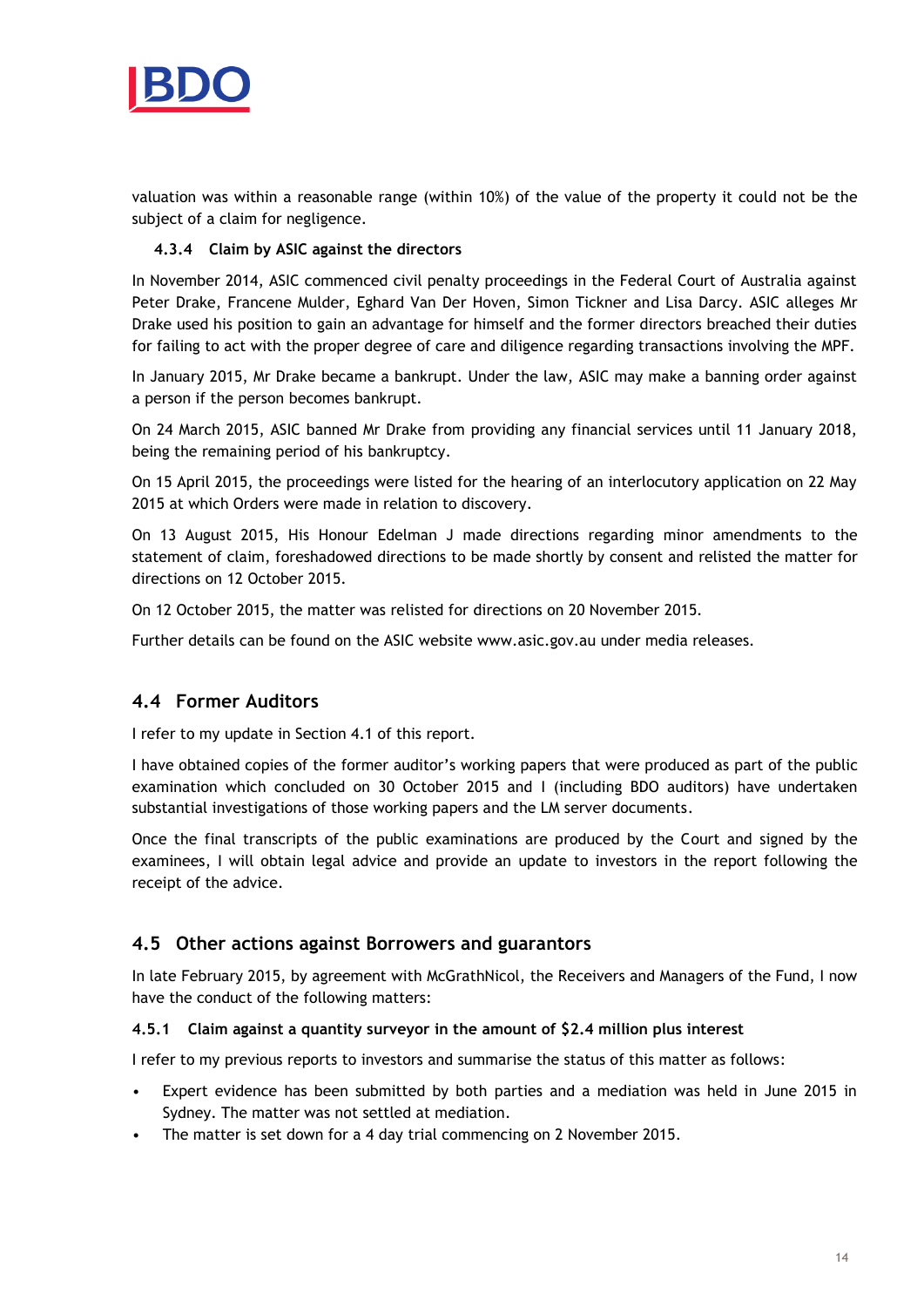

Further developments since my last report to investors is summarised below:

- The parties were required to file a joint experts report which occurred on 29 September 2015;
- The report concludes that the quantity surveyor overvalued the progress claims by \$2.1M (excluding interest).

An update will be provided to investors in the next report to investors.

#### **4.5.2 Various claims against guarantors**

Several claims are being pursued against guarantors where it is considered commercially worthwhile to do so.

## **5 Western Union**

As advised in my previous report, I was of the understanding that a number of payments in respect of capital distributions to overseas investors in March 2013 were retained by Western Union and not forwarded to the intended recipients. However, further investigations into this matter have indicated that this was not the case. Rather, the balance of funds held in FMIF's account with Western Union is a result of payments returned to the account due to investor details not being up to date.

Upon the appointment of Administrators to LMIM, Western Union closed all unsettled forward contracts (across all related LM entities), thereby causing LMIM's obligations to purchase stipulated amounts of foreign currency to crystallise. Western Union then proceeded to set off funds held in all LM related entity accounts against this resulting liability.

Western Union's solicitors have previously advised that they have a right to set off the funds held in the FMIF account against the liabilities of all LM related entities.

The legal advice sought in relation to this matter confirms that Western Union may only set off amounts due to FMIF against amounts due from the FMIF. Accordingly, I have demanded the repayment of \$93,340.74 plus interest representing the balance held in FMIF's account with Western Union.

#### **6. Management Accounts**

The management accounts for the year ending 30 June 2015 are currently being finalised and will be uploaded to the website [www.lmfmif.com](http://www.lmfmif.com/) later this week.

## **7. Investor Information**

#### **7.1 Estimated Return to Investors**

Based on the professional valuations, offers received and unconditional contracts entered into for the properties charged to the Fund, I provide an estimated return to Investors of between 14.4 cents and 16.3 cents per unit as at 30 September 2015, calculated as follows: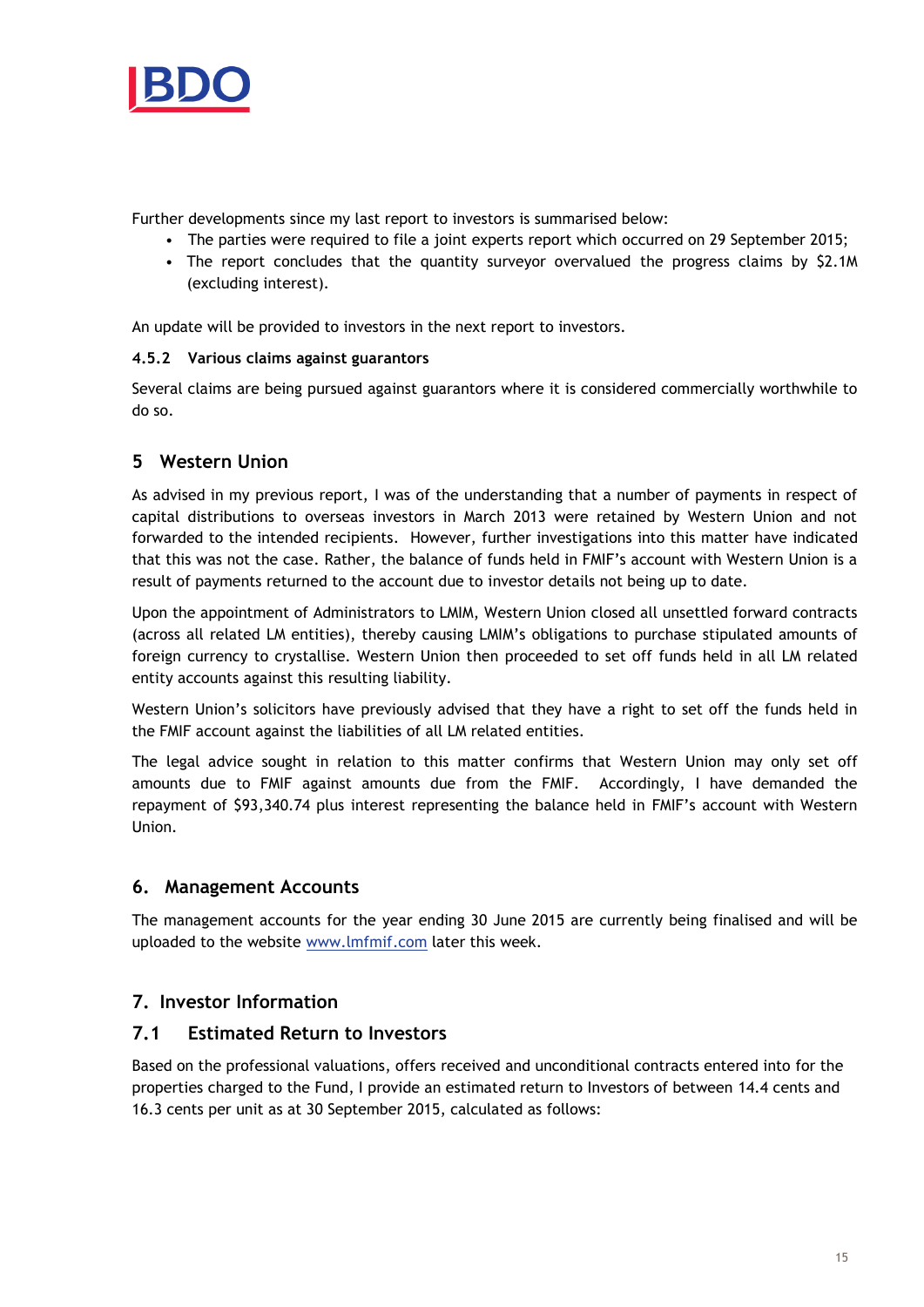

|                                                                                                                                               | Low<br>S      | <b>High</b><br>\$ |
|-----------------------------------------------------------------------------------------------------------------------------------------------|---------------|-------------------|
| Cash at Bank                                                                                                                                  | 51,825,184    | 51,825,785        |
| Deferred Payment - Sale of Retirement Villages (secured by Bank<br>Guarantee)                                                                 | 16,000,000    | 16,000,000        |
| Estimated selling prices of properties to be sold (including properties<br>which settled between 1 October 21015 and the date of this report) | 15,100,000    | 19,800,000        |
| <b>Estimated Assets Position</b>                                                                                                              | 82,925,184    | 87,625,184        |
| Less:                                                                                                                                         |               |                   |
| Selling costs (2.5% of sale price)                                                                                                            | (190,000)     | (307, 500)        |
| Estimated current land tax & rates                                                                                                            | (38, 227)     | (38, 227)         |
| Other unsecured creditors                                                                                                                     | (7,316,561)   | (2,587,496)       |
| FTI Fees & legal expenses advised (subject to approval) - refer to<br>Section 8.2 for further details                                         | (3,973,055)   | (3,973,055)       |
| Receivers and Managers' Fees (McGrathNicol)                                                                                                   | (95, 231)     | (95, 231)         |
| Receivers and Managers' Legal fees (McGrathNicol)                                                                                             | (46, 266)     | (46, 266)         |
| Receiver's fees & outlays (BDO) (including controllerships)                                                                                   | (2, 215, 481) | (2, 215, 481)     |
| Receiver's legal fees (BDO)                                                                                                                   | (206, 639)    | (206, 639)        |
| <b>Total Costs</b>                                                                                                                            | 14,081,460    | 9,469,895         |
| Estimated net amount available to investors as at 30 September 2015                                                                           | 68,843,724    | 78, 155, 289      |
| Total investor units                                                                                                                          | 478,274,000   | 478,274,000       |
| Estimated return in the dollar                                                                                                                | 14.4 cents    | <b>16.3 cents</b> |

The above table does not take into account future operating costs and future Receivers fees. The table also excludes any legal recoveries against borrowers, valuers or other third parties.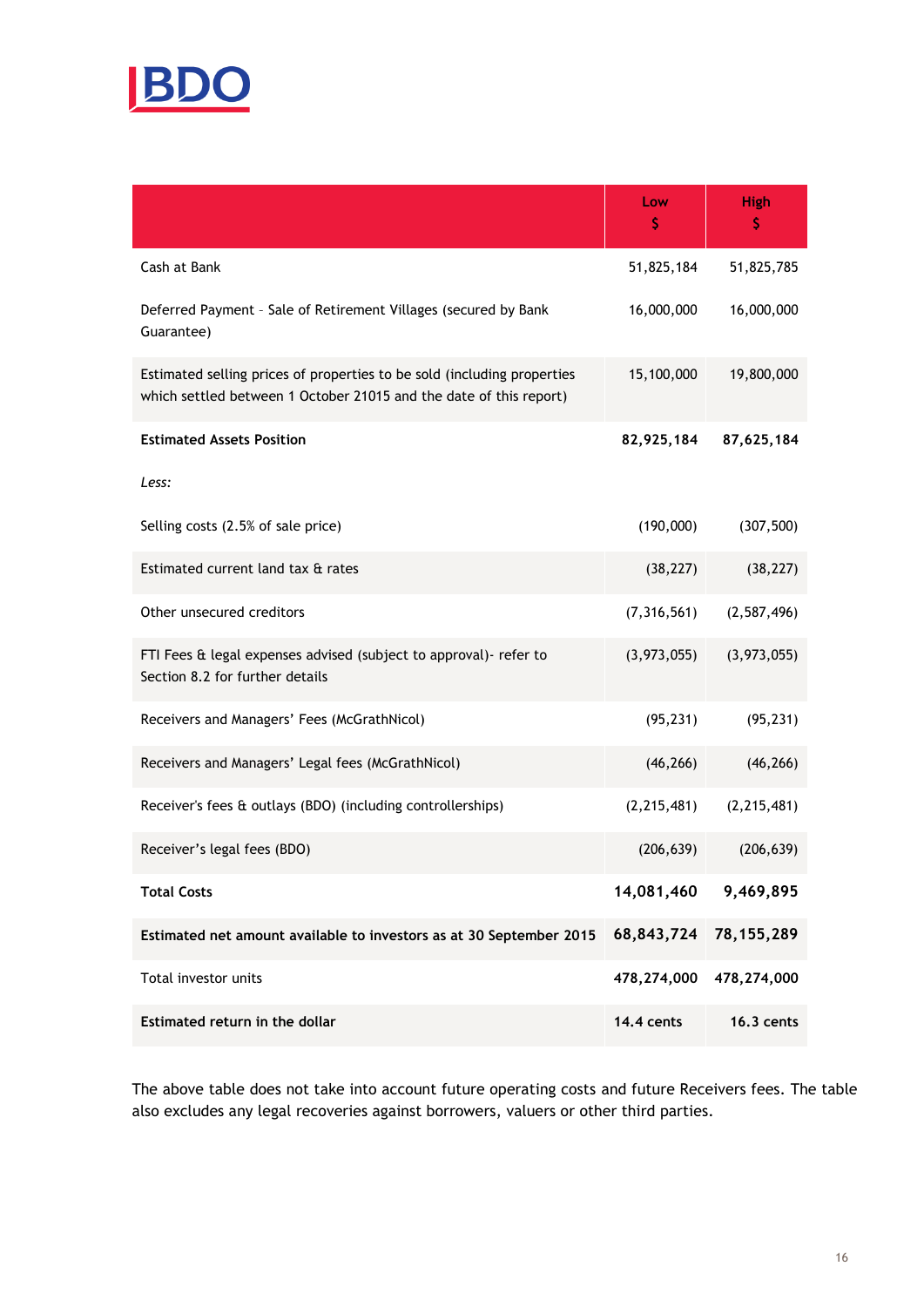

In calculating the estimated return to investors, I have also not provided any allowance for the claim filed by the Trustees of the MPF (as detailed in Section 2 of this report) as the prospects of a successful claim against the Fund is unknown at this stage noting the claim will be vigorously defended.

In relation to the total investor units, I have identified a discrepancy between the units recorded in the investor register and the units recorded in the audited and management accounts for the 2012 financial year. My investigations indicate that the discrepancy relates to the method of issuing units to investors who subscribed for units in foreign currencies. I have sought advice from my solicitors in relation to addressing this issue and will provide a further update in my next report.

## **7.2 Distributions to Investors**

As previously advised, I am on notice from KordaMentha that the MPF potentially have a breach of trust claim against the Fund. Indeed two proceedings have now commenced in this respect seeking relief against the Fund's assets. In addition, the Receivers and Managers who were appointed to Bellpac have put me on notice not to distribute funds until the proceedings mentioned at section 4 above are resolved and also due to the MPF position, the secured creditor has not yet released its charge or retired its Receivers.

Once the Receivers and Managers of the fund have retired and funds released to me, I will be required to retain certain funds to meet the liabilities of the Fund, including contingent claims that may arise from the Bellpac litigation and potentially in relation to the KordaMentha claims.

I may also have to seek the directions of the Court before proceeding with the next distribution.

I will update investors as to the expected timing of a distribution as these matters become clearer.

Please note that the distribution to Investors will take place after paying secured creditors, costs, land tax, rates, Receivers fees and the unsecured creditors who rank ahead of Investors' interests.

# **7.3 Ongoing Reporting to Investors**

Reports will be distributed to investors in accordance with the preferred method of correspondence recorded for each investor in the Fund's database. In order to assist in reducing distribution costs, it would be appreciated if investors could nominate an email address as their preferred method to receive correspondence. Investors may update their details as outlined in Section 7.4 below. For those investors that do not have an email address, correspondence will continue to be sent to you via post.

My next report to investors will be issued by 31 January 2016.

## **7.4 Investors Queries**

For any changes to investors details, please review the Useful Forms/Procedures tab on the website [www.lmfmif.com](http://www.lmfmif.com/) which includes information regarding the following procedures:

Change of Contact Address/Bank Account Details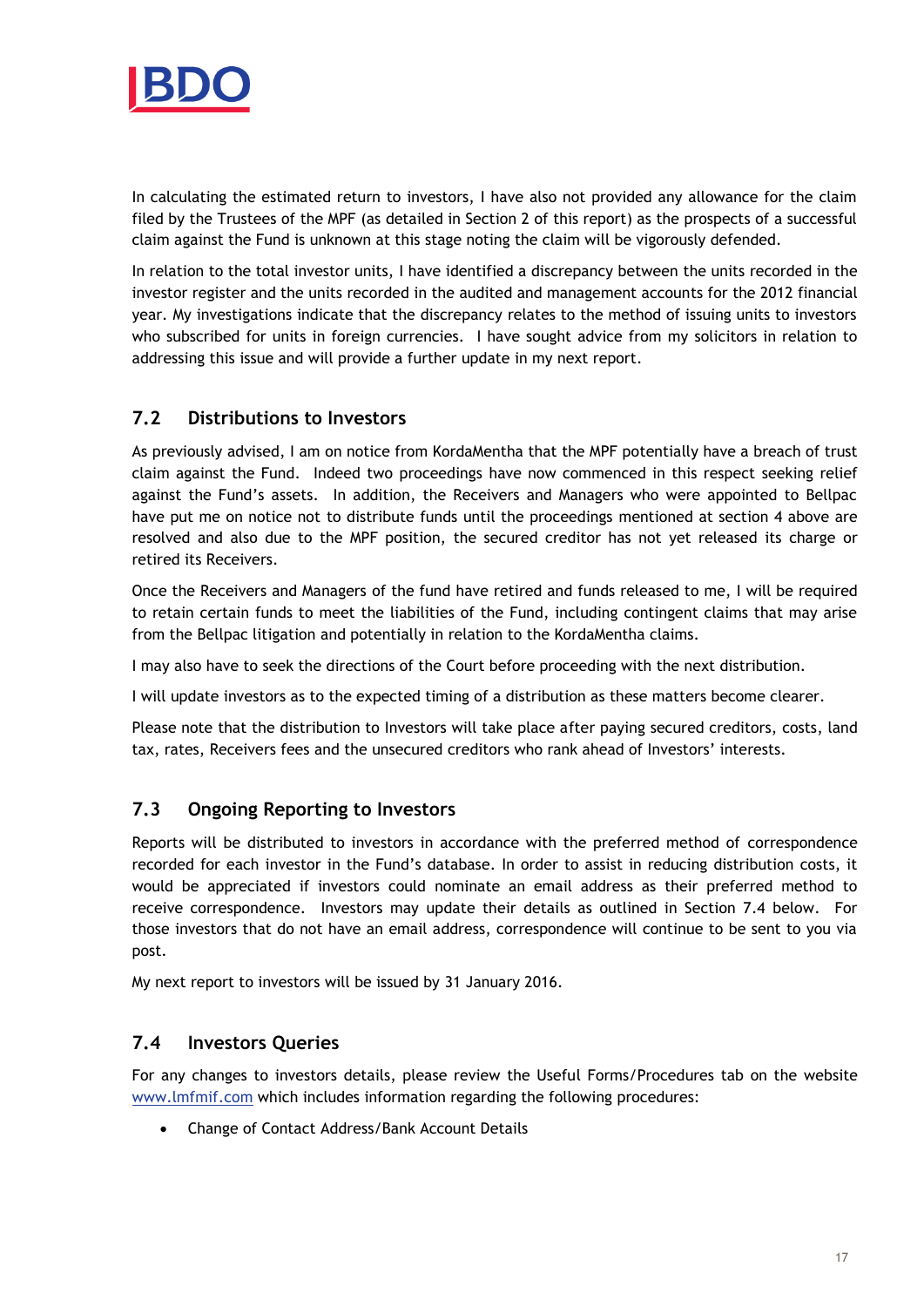

- Change of Contact Address/Bank Accounts Details of a Deceased Estate
- Change of Trustee of Self-Managed Super Fund
- Transfer of Unit Holding from a Super Fund/ Trustee Company to Personal Name(s)
- Transfer of Unit Holding from a Deceased Estate to a Sole Survivor
- Transfer from a Deceased Estate to a Beneficiary of an Estate

It is a requirement that advisors or other third parties acting on behalf of Unit Holders are doing so pursuant to a relevant Authority/Power of Attorney. Please ensure that a relevant Authority/Power of Attorney accompanies the abovementioned documents as necessary (if an Authority/Power of Attorney has not previously been provided).

It is preferable that all communications are sent via email to [enquiries@lmfmif.com](mailto:enquiries@lmfmif.com) with original documents to be mailed as required to:

BDO GPO Box 457 Brisbane QLD 4001 Phone: +61 7 3237 5999 Fax: +61 7 3221 9227

## **8 LM Investment Management Ltd ("LMIM")**

#### **8.1 Residual Powers application by LMIM (by its Liquidators, FTI Consulting)**

As previously advised, the Liquidators of LMIM made an application to the Supreme Court of Queensland, which was heard on 20 July 2015, for directions and orders in relation to their ongoing role and the extent of their powers and responsibilities to undertake certain duties on behalf of the FMIF and in respect of their remuneration and expenses.

The Court delivered its Judgement on 15 October 2015, clarifying the role of the liquidators of LMIM. The directions made by the Court are to be reflected in formal Orders which are yet to be made.

A copy of the formal Orders will be posted on the website [www.lmfmif.com](http://www.lmfmif.com/) in due course.

## **8.2 Remuneration and other expenses claimed by LMIM (by its Liquidators, FTI Consulting)**

The Liquidators of LMIM have advised of outstanding remuneration and costs, made out to the Fund, totalling \$3,973,055 excluding GST for the period up to 30 September 2015.

The claim can be broken down into the following four categories:

- Category 1 relates to time spent working on specific fund matters;
- Category 2 is in respect of LMIM's role as the Responsible Entity of the Fund with the time spent by the liquidators and their staff being allocated across all Funds under their control based on a percentage of funds under management;
- Legal advisors costs
- Loan recovery costs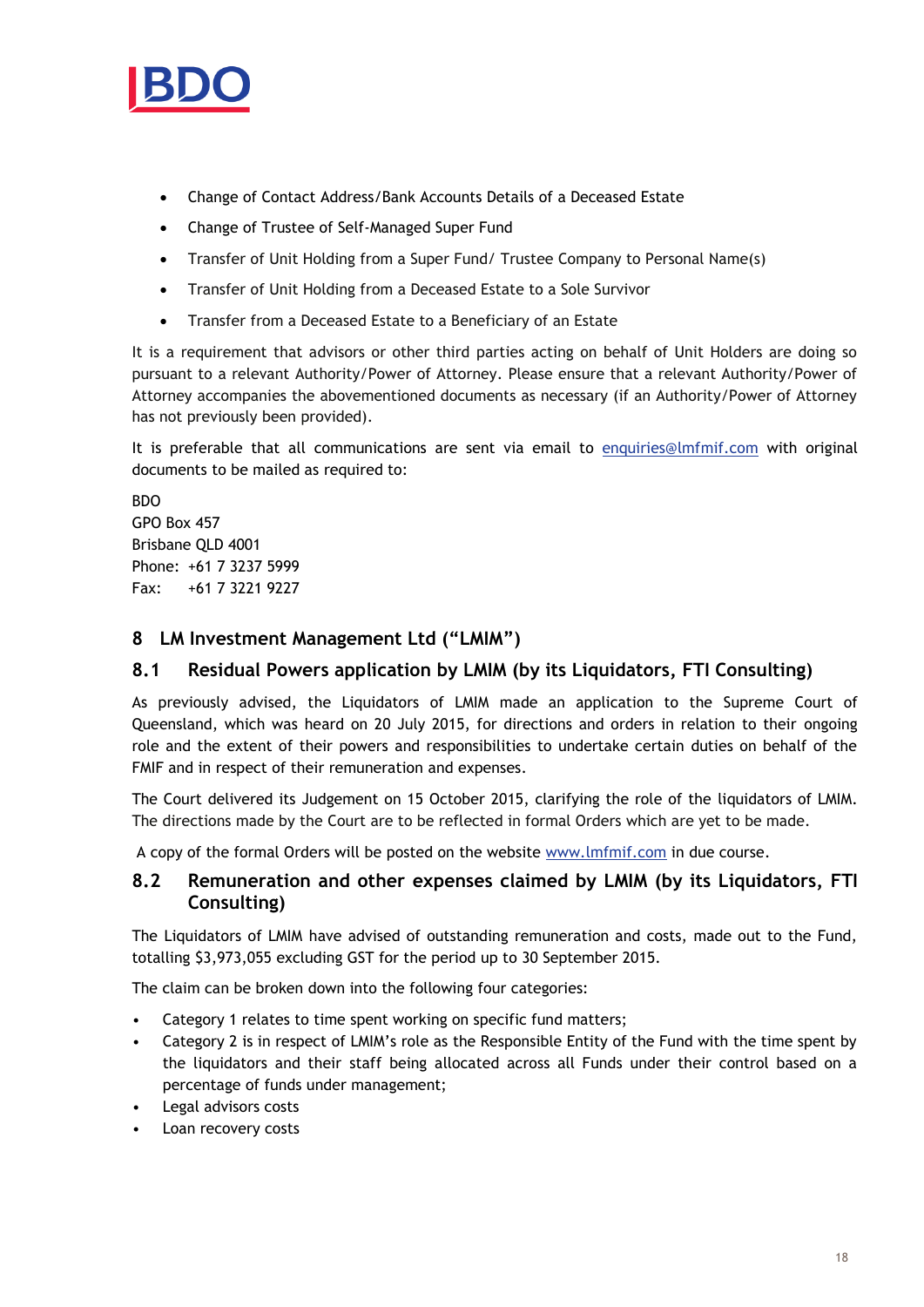

|                                                                                         | <b>Outstanding</b><br>(GST exclusive)<br>\$ |
|-----------------------------------------------------------------------------------------|---------------------------------------------|
| Direct time charged to work undertaken for the Fund - including outlays<br>(category 1) | 1,795,365                                   |
| Allocation of Responsible Entity time (category 2)                                      | 1,282,387                                   |
| Legal Advisor costs                                                                     | 665,930                                     |
| Loan recovery costs                                                                     | 229,373                                     |
|                                                                                         | 3,973,055                                   |

As previously advised, both McGrathNicol and I have raised legal questions as to whether certain work done by the Liquidators of LMIM can properly be charged to the Fund, as well as questions as to the quantum claimed. Notwithstanding my previous attempts to agree a process for determining the validity of the Liquidators claims, I am hopeful that, given the Judgement as outlined in section 8.1 above has now been handed down; a process to resolve this matter can be agreed prior to the further hearing to be held on 17 and 18 December 2015.

In relation to the Liquidators' legal advisor costs, it was brought to my attention that Russells, the Liquidators' solicitors, had made an application to Court to have their costs assessed totalling approximately \$1.45 million and which may be sought for payment against the assets of the FMIF. As a result, I made an application for directions on how this should be dealt with in so far as any costs to be claimed from the FMIF are concerned.

My application was heard on 20 October 2015 and the decision of the Court was reserved. Judgment was delivered on Thursday, 29 October 2015. My solicitors and I are presently considering the judgment. I will provide investors with a further update in my next report.

# **9 Receiver's Remuneration and Expenses**

There have been three applications to Court to date to approve my remuneration from the date of my appointment on 8 August 2013 until 30 April 2015.

A copy of all documentation in relation to my applications can be found on the website [www.lmfmif.com.](http://www.lmfmif.com/)

In addition to the remuneration previously approved by the Court, I calculate that, on a time basis, I have incurred further remuneration of \$2,005,920.50 plus outlays of \$27,512.91 plus GST from 1 May 2015 to 23 October 2015 plus work undertaken in respect of the controllerships for the retirement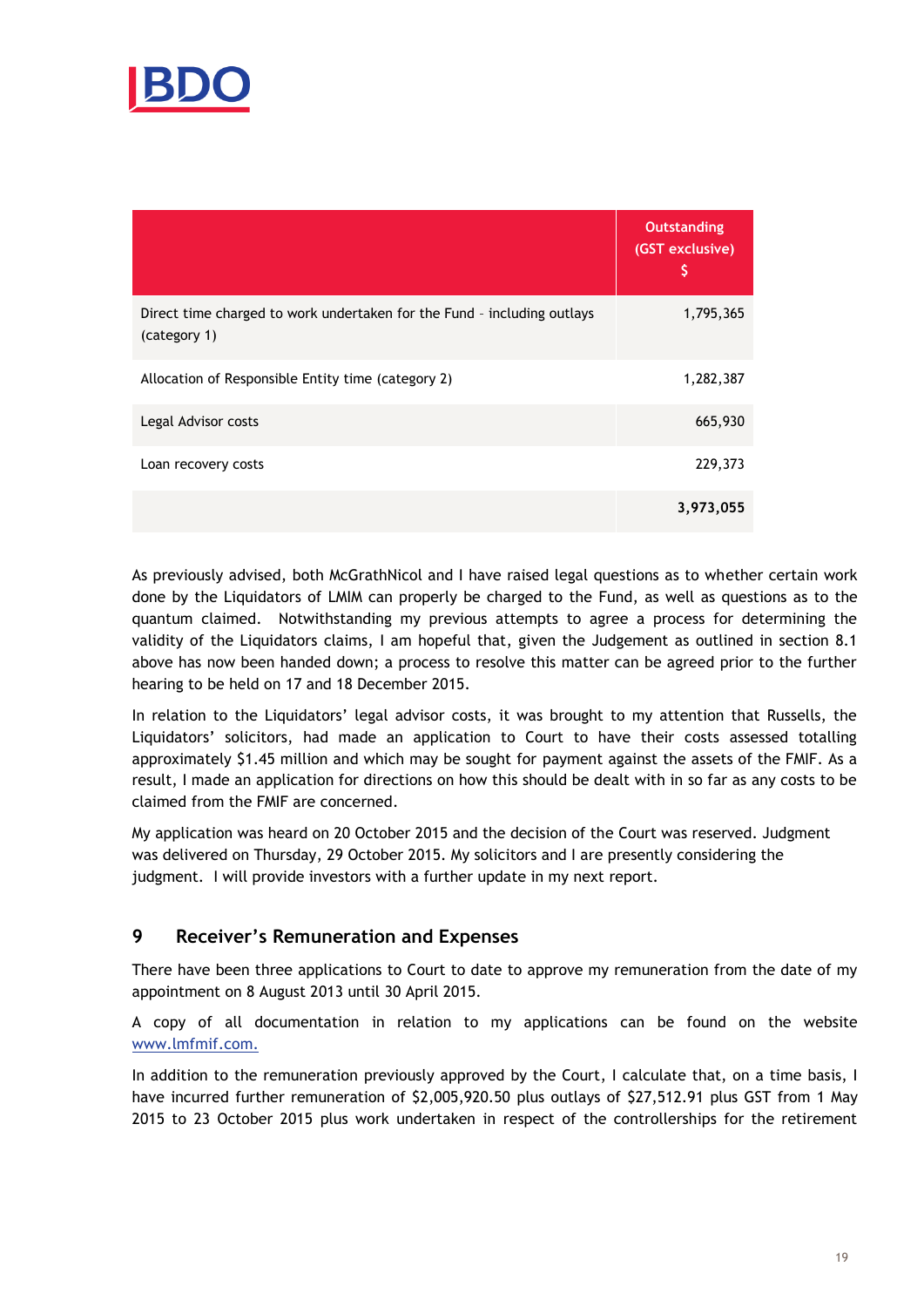

village assets of \$179,958 plus outlays of \$2,088.70 plus GST as detailed in the table below and attached summaries.

|                                                                                                                   | <b>Remuneration</b><br>(GST)<br>exclusive)<br>\$. | <b>Outlays</b><br>(GST)<br>exclusive)<br>\$. |
|-------------------------------------------------------------------------------------------------------------------|---------------------------------------------------|----------------------------------------------|
| LM First Mortgage Income Fund (Receivers & Managers Appointed)<br>(Receiver Appointed)                            | 2,005,920.50                                      | 27,512.91                                    |
| OVST Pty Ltd (In Liquidation) (Controllers Appointed)                                                             | 33,969.50                                         | 43.68                                        |
| Pinevale Villas Morayfield Pty Ltd (In Liquidation) (Controllers Appointed)                                       | 34,007.50                                         | 73.36                                        |
| Bridgewater Lake Estate Ltd (In Liquidation) (Controllers Appointed)                                              | 68,208.00                                         | 9.51                                         |
| Redland Bay Leisure Life Ltd (In Liquidation) (Controllers Appointed)                                             | 29,431.00                                         | 1,962.15                                     |
| Redland Bay Leisure Life Development Ltd (In Liquidation)<br>(Controllers Appointed)                              | 2,330.50                                          | Nil                                          |
| Cameo Estates Lifestyle Villages (Launceston) Pty Ltd<br>(Receivers & Managers Appointed) (Controllers Appointed) | 12,011.50                                         | Nil                                          |
|                                                                                                                   | 2,185,879                                         | 29,602                                       |

Significant work has been undertaken during this period including the following:

- The work undertaken in relation to the Public Examinations and some of the other litigation matters are allocated to the 'Investigations' milestone (refer to the attached remuneration reports). I note that of the total time incurred for the relevant period, approximately \$1.15 million relates to Investigations, which has included, among other things, the following:
	- $\circ$  Dealing with investigations specifically in relation to the Public Examinations including, among other things:
		- $\triangleright$  Extensive research of the Fund's books and records, including additional resources being required to prepare for the Public Examinations held between 16 and 26 June 2015 and 19 and 29 October 2015 including assistance provided by the BDO auditors;
		- $\triangleright$  Preparing information and briefs for solicitors and counsel to assist in the public examination of the former auditors, certain directors and former LM staff members;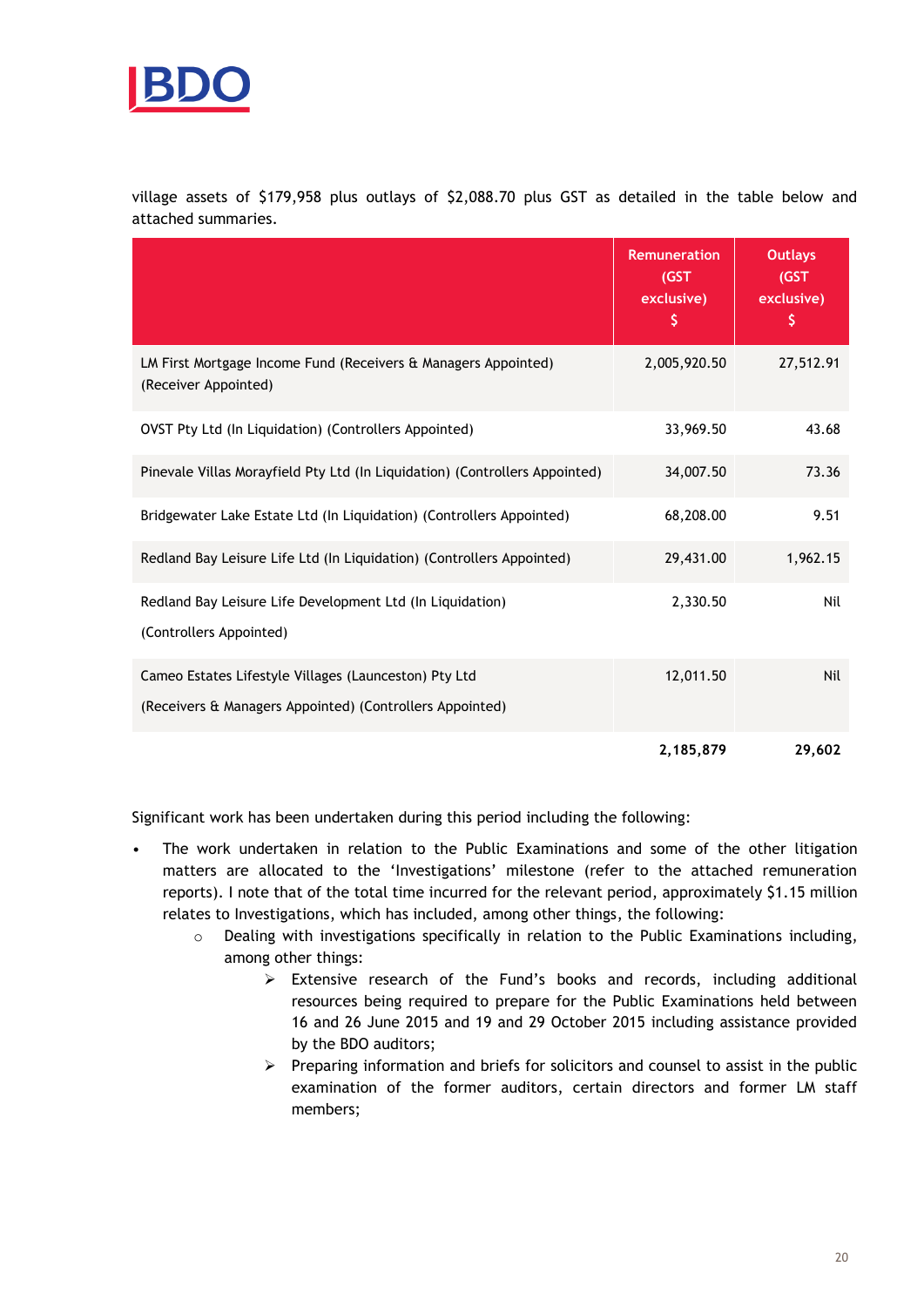

 Attendance at the Public Examinations between 16 and 26 June 2015 and between 19 October and 23 October 2015 to provide assistance to our solicitors and counsel in examining the auditors, directors and former LM staff members;

As detailed in section 4.1 of this report, the manner in which the former auditors have sought to comply with their obligations in the production of documents for the public examination has added significantly to my time costs.

- o Dealing with the investigation and litigation matters mentioned at Section 4 of this report which included, among other things:
	- $\triangleright$  Attendance at mediation in relation to a litigation matter;
	- $\triangleright$  Progressing the claim against the MPF and others;
	- $\triangleright$  Progressing claims against guarantors.
- Progressing issues in relation to Western Union's set off claim;
- Dealing with FTI's court application in respect of the Liquidators' residual powers, including meetings and correspondence with our solicitors and counsel and correspondence with FTI's solicitors;
- Undertaking the investor management function for approximately 4,500 investors including answering queries on the winding up of the Fund and maintaining the investment database, including any change in details or transfer of units;
- Preparing the last remaining retirement village asset for sale, finalisation of the sale process and including meetings and negotiations with the purchaser;
- Finalising outstanding trading matters from the sale of the other four retirement villages;
- Negotiating with the mortgagor and the purchaser of the retirement villages that the FMIF held a second mortgage over;
- Preparation of unit price calculation as at 30 June 2015;
- Preparation of management accounts as at 30 June 2015 and review of asset listings under the control of the Court Appointed Receiver;
- Preparation of reports to Investors in July 2015 and October 2015.

I anticipate that my next application to Court for the approval of my remuneration will be made in November 2015 covering the period 1 May 2015 to 30 October 2015. A copy of my application in this respect will be posted to the website [www.lmfmif.com](http://www.lmfmif.com/) and investors will be notified when this application has been lodged.

#### **10 Queries**

Should unit holders wish to advise of any changes in details or require further information, please contact BDO as follows:

BDO GPO Box 457 Brisbane QLD 4001 Phone: +61 7 3237 5999 Fax: +61 7 3221 9227 Email: [enquiries@lmfmif.com](mailto:enquiries@lmfmif.com)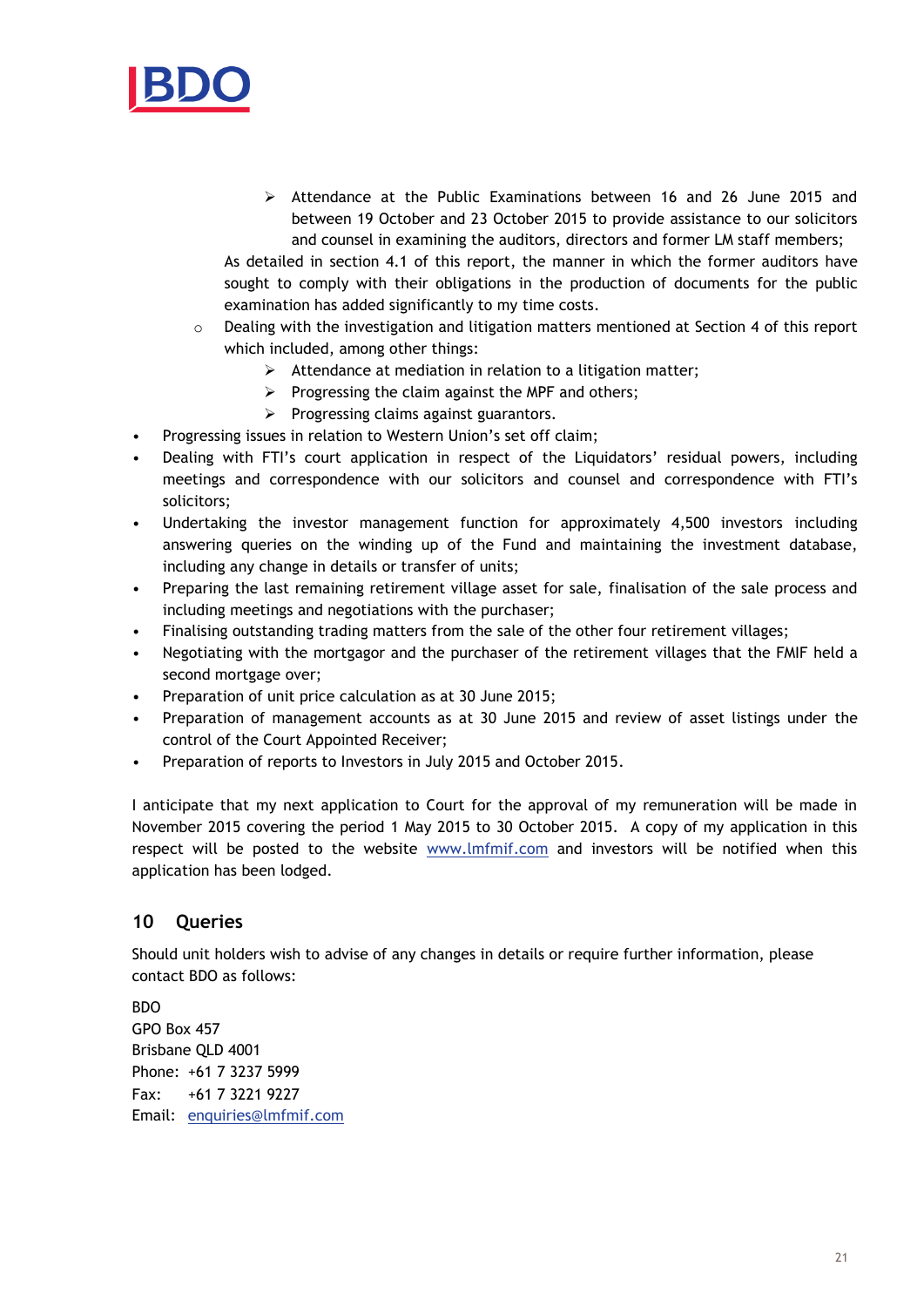

Yours sincerely

 $\leq$ 

David Whyte Receiver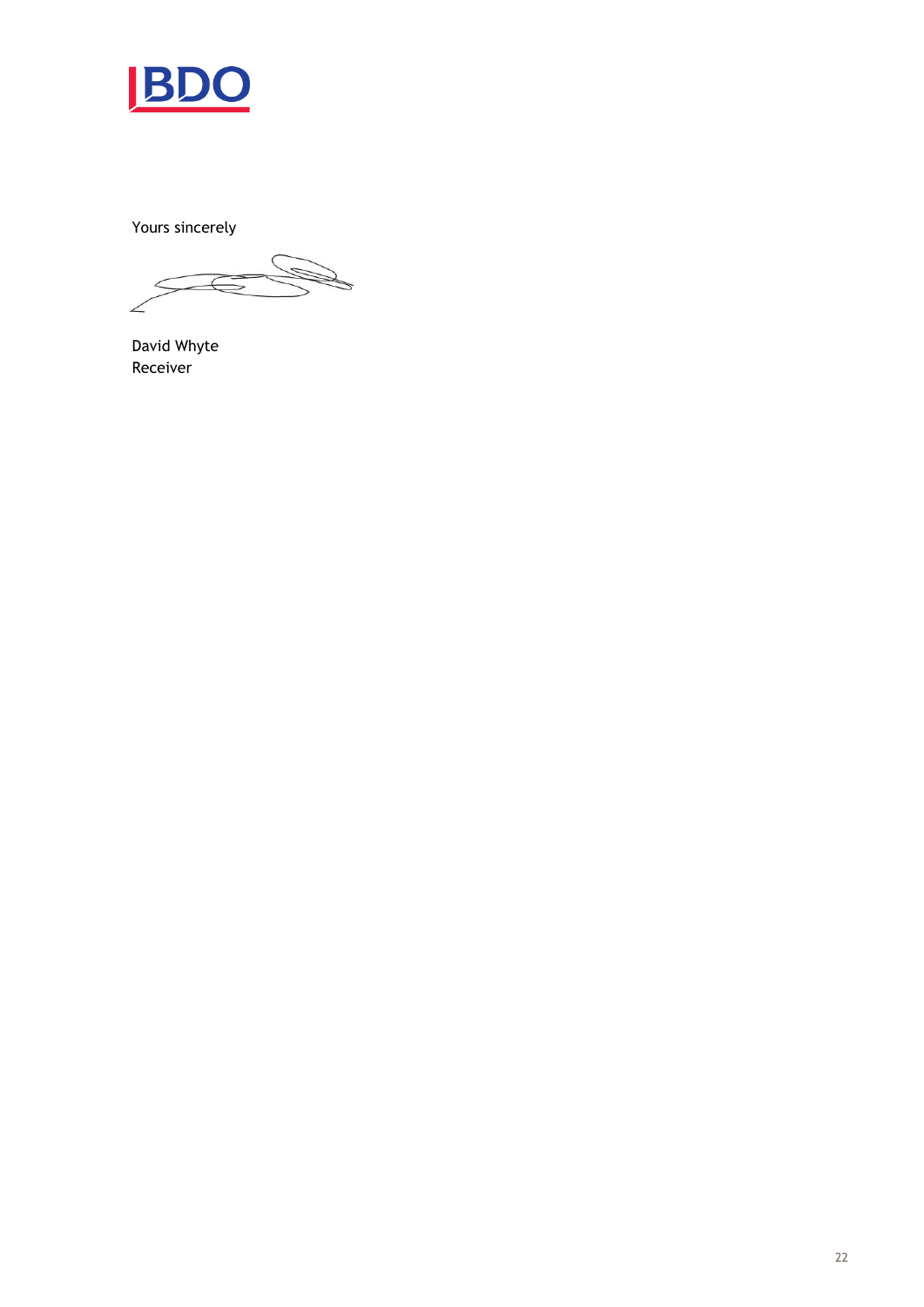#### **REMUNERATION REPORT - Summary of professional fees by category of work for the period 1 May 2015 to 23 October 2015**

#### **LM First Mortgage Income Fund (Receivers and Managers Appointed) (Receiver Appointed)**

|                                |                      |                        |      |       | <b>Totals</b> | <b>Task Area</b> |               |      |                  |       |                 |       |                       |      |                |
|--------------------------------|----------------------|------------------------|------|-------|---------------|------------------|---------------|------|------------------|-------|-----------------|-------|-----------------------|------|----------------|
|                                |                      |                        |      |       |               |                  | <b>Assets</b> |      | <b>Creditors</b> |       | <b>Trade On</b> |       | <b>Investigations</b> |      | Administration |
| <b>Employee</b>                | <b>Position</b>      | <b>Division</b>        | Rate | hrs   |               | hrs              |               | hrs  |                  | hrs   |                 | hrs   |                       | hrs  |                |
| David Whyte                    | Partner              | <b>BRI</b>             | 560  | 377.4 | 211,344.00    | 82.8             | 46,368.00     | 72.1 | 40,376.00        | 90.4  | 50,624.00       | 91.7  | 51,352.00             | 40.4 | 22,624.00      |
| Clark Jarrold                  | Partner              | Audit                  | 560  | 410.1 | 229,656.00    |                  |               |      |                  |       |                 | 410.1 | 229,656.00            |      |                |
| Eric Leeuwendal                | <b>Director</b>      | <b>BRI</b>             | 495  | 857.4 | 424,413.00    | 261.3            | 129,343.50    | 77.1 | 38,164.50        | 13.6  | 6.732.00        | 498.1 | 246,559.50            | 7.3  | 3,613.50       |
| Clark Jarrold                  | Partner              | Audit                  | 485  | 334.5 | 162,232.50    |                  |               |      |                  |       |                 | 334.5 | 162,232.50            |      |                |
| Craig Jenkins                  | Partner              | Audit                  | 485  | 340.3 | 165,045.50    |                  |               |      |                  |       |                 | 340.3 | 165,045.50            |      |                |
| <b>Scott Birkett</b>           | Partner              | Corporate Finance      | 470  | 0.3   | 141.00        |                  |               |      |                  |       |                 | 0.3   | 141.00                |      |                |
| Margaux Beauchamp Associate    |                      | Corporate Finance      | 470  | 61.9  | 29,093.00     |                  |               |      |                  |       |                 | 61.9  | 29,093.00             |      |                |
| John Somerville                | Senior Manager       | <b>BRI</b>             | 440  | 219.6 | 96,624.00     | 27.3             | 12,012.00     | 48.7 | 21,428.00        | 64.2  | 28,248.00       | 26.4  | 11,616.00             | 53.0 | 23,320.00      |
| Alastair Raphael               | Senior Manager       | <b>BRI</b>             | 440  | 97.7  | 42,988.00     |                  |               | 1,7  | 748.00           | 0.0   | 0.00            | 95.8  | 42,152.00             | 0.2  | 88.00          |
| Chris Catanzaro                | <b>Director</b>      | Corporate Finance      | 400  | 2.0   | 800.00        |                  |               |      |                  |       |                 | 2.0   | 800.00                |      |                |
| Michelle Matchett              | Associate            | <b>Private Clients</b> | 390  | 4.6   | 1,794.00      |                  |               |      |                  | 4.6   | 1,794.00        |       |                       |      |                |
| Tim Mann                       | Partner              | Audit                  | 390  | 11.0  | 4,290.00      |                  |               |      |                  |       |                 | 11.0  | 4,290.00              |      |                |
| Julie Pagcu                    | Senior Manager       | Audit                  | 365  | 170.1 | 62,086.50     |                  |               |      |                  |       |                 | 170.1 | 62,086.50             |      |                |
| Murray Daniel                  | Supervisor           | <b>BRI</b>             | 360  | 601.5 | 216,540.00    | 216.8            | 78,048.00     | 60.6 | 21,816.00        | 135.1 | 48,636.00       | 117.8 | 42,408.00             | 71.2 | 25,632.00      |
| Ashleigh Simpson-Wa Supervisor |                      | <b>BRI</b>             | 360  | 345.9 | 124,524.00    | 147.4            | 53,064.00     | 10.8 | 3,888.00         | 0.0   | 0.00            | 181.1 | 65,196.00             | 6.6  | 2,376.00       |
| Daniel Tipman                  | Supervisor           | <b>BRI</b>             | 360  | 21.3  | 7,668.00      | 0.2              | 72.00         | 7.6  | 2,736.00         | 13.4  | 4,824.00        |       |                       | 0.1  | 36.00          |
| Michael Dharmaratne Supervisor |                      | <b>BRI</b>             | 360  | 0.3   | 108.00        |                  |               |      |                  |       |                 |       |                       | 0.3  | 108.00         |
| Ashleigh Simpson-Wa Supervisor |                      | <b>BRI</b>             | 350  | 5.1   | 1,785.00      | 0.6              | 210.00        |      |                  |       |                 | 0.8   | 280.00                | 3.7  | 1,295.00       |
| Mia Russo                      | Supervisor           | <b>Private Clients</b> | 280  | 0.2   | 56.00         |                  |               |      |                  |       |                 |       |                       | 0.2  | 56.00          |
| Nicola Kennedy                 | Senior Accountant II | <b>BRI</b>             | 280  | 125.3 | 35,084.00     | 0.9              | 252.00        | 3.7  | 1,036.00         | 62.0  | 17,360.00       | 53.8  | 15,064.00             | 4.9  | 1,372.00       |
| Sarah May                      | Supervisor           | Audit                  | 275  | 17.5  | 4,812.50      |                  |               |      |                  |       |                 | 17.5  | 4,812.50              |      |                |
| Selina Leung                   | Supervisor           | Audit                  | 275  | 2.5   | 687.50        |                  |               |      |                  |       |                 | 2.5   | 687.50                |      |                |
| <b>Kirsty Bauer</b>            | Senior Accountant I  | <b>Private Clients</b> | 250  | 0.3   | 75.00         |                  |               |      |                  |       |                 |       |                       |      |                |
| Rycko Taniran                  | Senior Analyst I     | Corporate Finance      | 240  | 0.5   | 120.00        |                  |               |      |                  |       |                 | 0.5   | 120.00                |      |                |
| <b>Clare Coyle</b>             | Senior Accountant I  | Audit                  | 240  | 21.5  | 5,160.00      |                  |               |      |                  |       |                 | 21.5  | 5,160.00              |      |                |
| Nicola Kennedy                 | Senior Accountant II | <b>BRI</b>             | 225  | 110.7 | 24,907.50     | 1.8              | 405.00        | 1.8  | 405.00           | 104.1 | 23,422.50       |       |                       | 3.0  | 675.00         |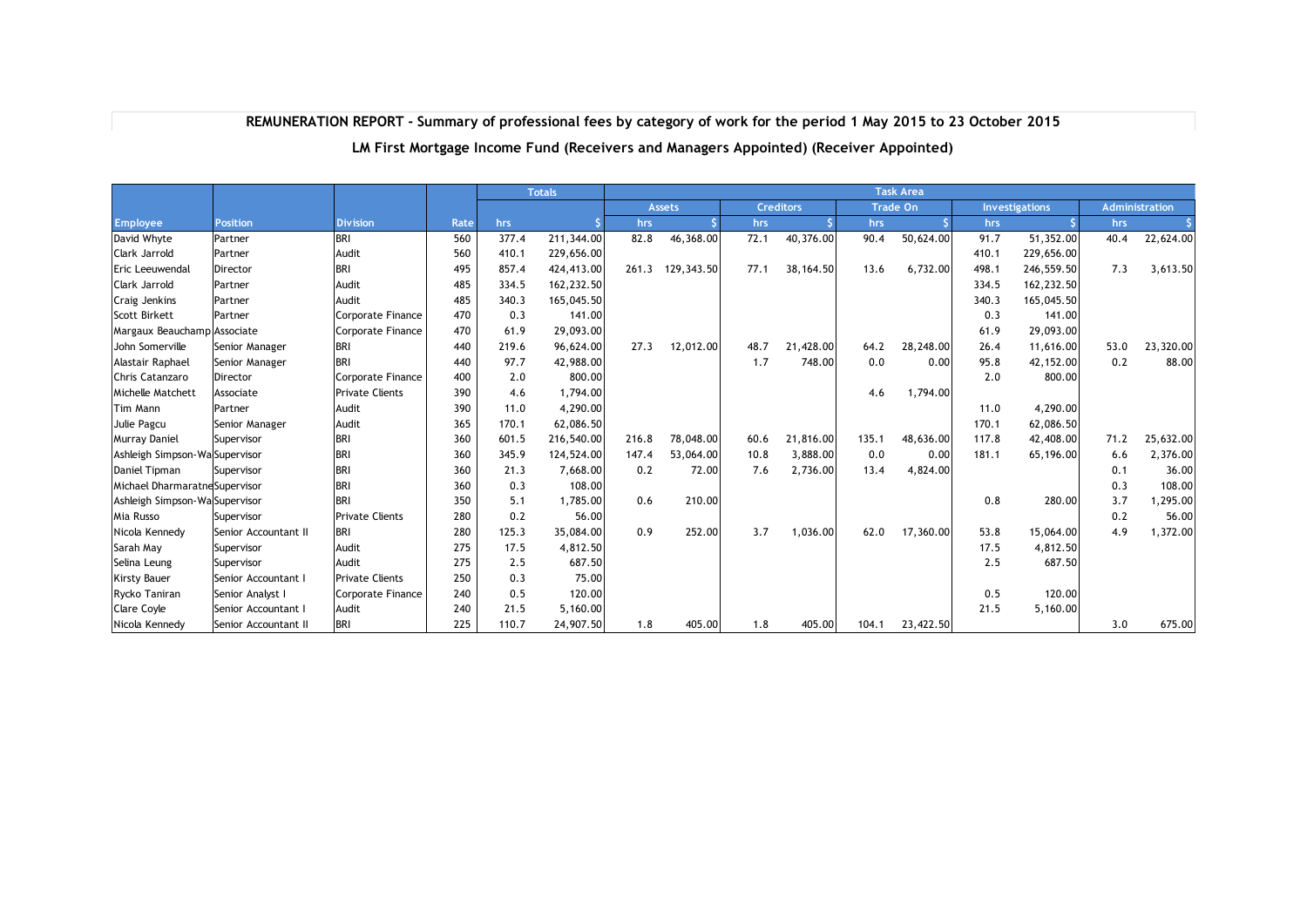|                       |                           |                        |                            |            | <b>Totals</b>                       | <b>Task Area</b> |                  |       |                   |                 |                  |         |                       |       |                       |
|-----------------------|---------------------------|------------------------|----------------------------|------------|-------------------------------------|------------------|------------------|-------|-------------------|-----------------|------------------|---------|-----------------------|-------|-----------------------|
|                       |                           |                        |                            |            |                                     |                  | <b>Assets</b>    |       | <b>Creditors</b>  | <b>Trade On</b> |                  |         | <b>Investigations</b> |       | <b>Administration</b> |
| <b>Employee</b>       | <b>Position</b>           | <b>Division</b>        | Rate                       | hrs        |                                     | hrs              |                  | hrs   |                   | hrs             |                  | hrs     |                       | hrs   |                       |
|                       |                           |                        |                            |            |                                     |                  |                  |       |                   |                 |                  |         |                       |       |                       |
| Samantha Brown        | <b>Accountant II</b>      | <b>BRI</b>             | 195                        | 168.0      | 32,760.00                           | 0.8              | 156.00           | 103.8 | 20,241.00         | 0.0             | 0.00             | 37.9    | 7,390.50              | 25.5  | 4,972.50              |
| Dermot O'Brien        | <b>Accountant II</b>      | <b>BRI</b>             | 195                        | 92.5       | 18,037.50                           |                  |                  |       |                   |                 |                  | 5.2     | 1,014.00              | 87.3  | 17,023.50             |
| Julia Mayne           | <b>Accountant II</b>      | <b>BRI</b>             | 195                        | 185.7      | 36,211.50                           | 1.0              | 195.00           | 65.5  | 12,772.50         | 26.4            | 5,148.00         | 1.4     | 273.00                | 91.4  | 17,823.00             |
| Sarah Cunningham      | Team Assistant            | <b>BRI</b>             | 195                        | 14.0       | 2,730.00                            | 0.5              | 97.50            |       |                   | 12.2            | 2,379.00         |         |                       | 1.3   | 253.50                |
| Ainsley Watt          | <b>Accountant I</b>       | <b>BRI</b>             | 195                        | 0.7        | 136.50                              |                  |                  | 0.3   | 58.50             | 0.0             | 0.00             | 0.4     | 78.00                 |       |                       |
| Dale Ludwig           | Accountant I              | <b>Private Clients</b> | 185                        | 111.3      | 20,590.50                           |                  |                  |       |                   | 111.3           | 20,590.50        |         |                       |       |                       |
| Dermot O'Brien        | <b>Accountant II</b>      | <b>BRI</b>             | 185                        | 14.2       | 2,627.00                            |                  |                  |       |                   |                 |                  |         |                       | 14.2  | 2,627.00              |
| <b>Kurtis Hosie</b>   | Consultant II             | Tax                    | 170                        | 0.2        | 34.00                               |                  |                  |       |                   |                 |                  |         |                       | 0.2   | 34.00                 |
| Samantha Brown        | <b>Accountant II</b>      | <b>BRI</b>             | 160                        | 80.6       | 12,896.00                           |                  |                  | 25.1  | 4,016.00          | 0.5             | 80.00            | 39.0    | 6,240.00              | 16.0  | 2,560.00              |
| Nicole Jackson        | <b>Team Assistant</b>     | <b>BRI</b>             | 155                        | 7.7        | 1,193.50                            |                  |                  | 3.2   | 496.00            | 0.0             | 0.00             | 0.5     | 77.50                 | 4.0   | 620.00                |
| Ashley Richardson     | Team Assistant            | <b>BRI</b>             | 155                        | 0.7        | 108.50                              |                  |                  |       |                   |                 |                  |         |                       | 0.7   | 108.50                |
| Ashley Lambden        | <b>Accountant II</b>      | <b>Private Clients</b> | 155                        | 8.5        | 1,317.50                            |                  |                  |       |                   |                 |                  |         |                       | 8.5   | 1,317.50              |
| Philippa Redman       | <b>Accountant II</b>      | <b>Private Clients</b> | 145                        | 4.5        | 652.50                              |                  |                  |       |                   | 4.5             | 652.50           |         |                       |       |                       |
| <b>Bodie Smith</b>    | Accountant I              | <b>Private Clients</b> | 145                        | 0.9        | 130.50                              |                  |                  |       |                   |                 |                  |         |                       | 0.9   | 130.50                |
| Lisa Fishwick         | Team Assistant            | Audit                  | 130                        | 1.0        | 130.00                              |                  |                  |       |                   |                 |                  | 1.0     | 130.00                |       |                       |
| <b>Brooke Streidl</b> | Team Assistant            | Audit                  | 130                        | 152.2      | 19,786.00                           |                  |                  |       |                   |                 |                  |         |                       | 152.2 | 19,786.00             |
| Emma Sheehy           | Junior Practice Assistant | Audit                  | 115                        | 11.2       | 1,288.00                            |                  |                  |       |                   |                 |                  |         |                       | 11.2  | 1,288.00              |
| Moira Hattingh        | <b>Team Assistant</b>     | <b>BRI</b>             | 80                         | 39.2       | 3,136.00                            | 0.3              | 24.00            |       |                   |                 |                  |         |                       | 38.9  | 3,112.00              |
| Ashley Richardson     | <b>Team Assistant</b>     | <b>BRI</b>             | 80                         | 1.5        | 120.00                              |                  |                  |       |                   |                 |                  |         |                       | 1.5   | 120.00                |
| <b>TOTALS</b>         |                           |                        |                            |            | 5,034.1 2,005,920.50                |                  | 741.7 320,247.00 |       | 482.0 168, 181.50 |                 | 642.6 210,565.50 | 2,523.1 | 1,153,955.00          |       | 644.7 152,971.50      |
|                       |                           |                        |                            | <b>GST</b> | 200,592.05                          |                  |                  |       |                   |                 |                  |         |                       |       |                       |
|                       |                           |                        |                            |            | <b>TOTAL INC GST 2, 206, 512.55</b> |                  |                  |       |                   |                 |                  |         |                       |       |                       |
|                       |                           |                        | <b>AVERAGE HOURLY RATE</b> |            | 398                                 |                  | 432              |       | 349               |                 | 328              |         | 457                   |       | 237                   |

**Note:** All amounts exclude GST unless otherwise noted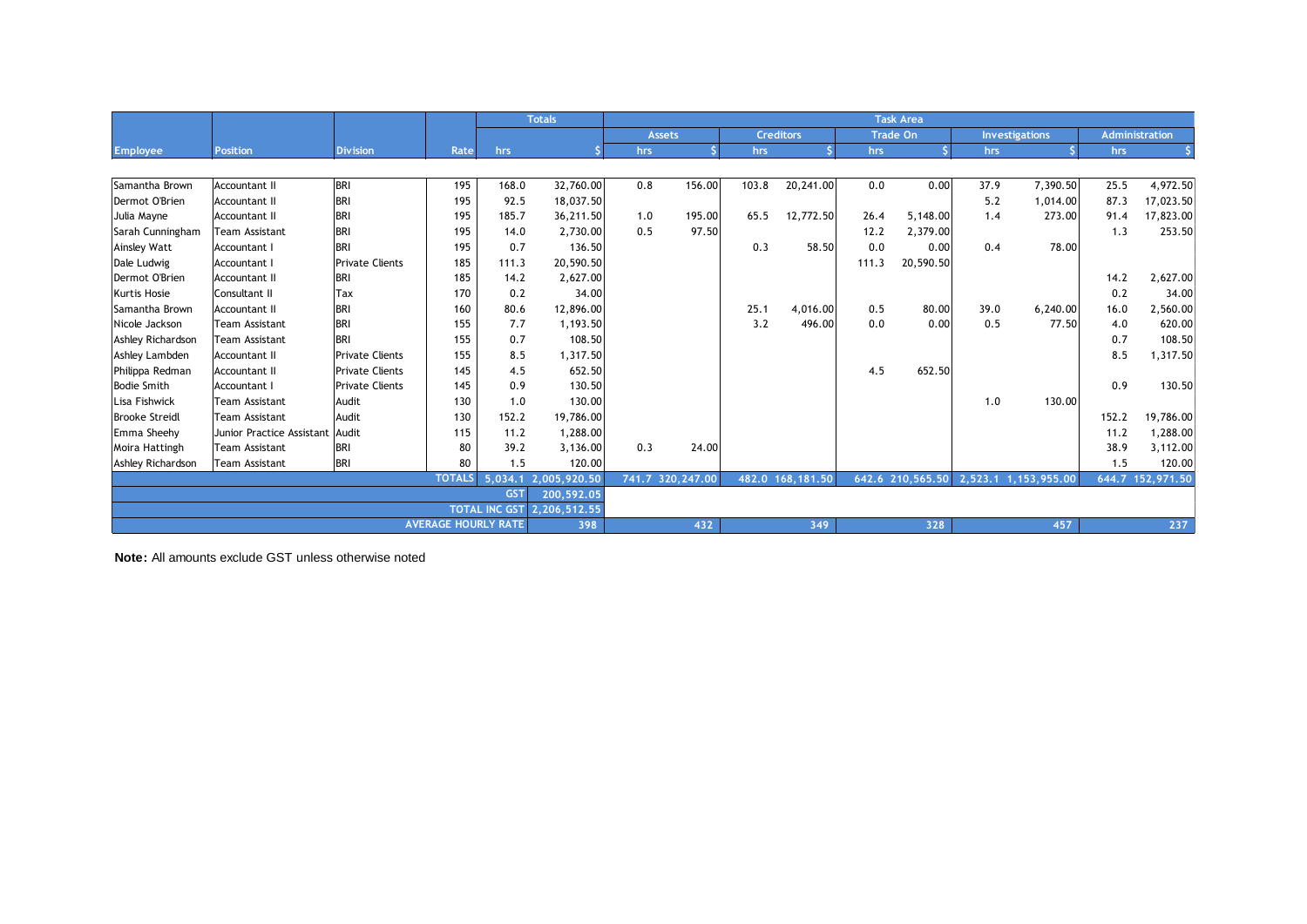# **Disbursements for the period 1 May 2015 to 23 October 2015**

# **LM First Mortgage Income Fund (Receivers and Managers Appointed) (Receiver Appointed)**

|                          | Amount     |
|--------------------------|------------|
| <b>Expense Type</b>      | (5 ex GST) |
| Courier                  | 30.66      |
| Search Fee               | 152.10     |
| Postage                  | 13,970.29  |
| General                  | 7,811.04   |
| <b>Archive Retrieval</b> | 29.78      |
| Taxi fares               | 317.77     |
| Parking                  | 18.18      |
| Photocopy                | 2,694.60   |
| Printing                 | 1,348.80   |
| <b>ASIC</b>              | 9.00       |
| Airfares                 | 712.73     |
| Accommodation            | 417.96     |
| <b>TOTAL</b>             | 27,512.91  |
| <b>GST</b>               | 2,751.29   |
| TOTAL INC GST            | 30,264.20  |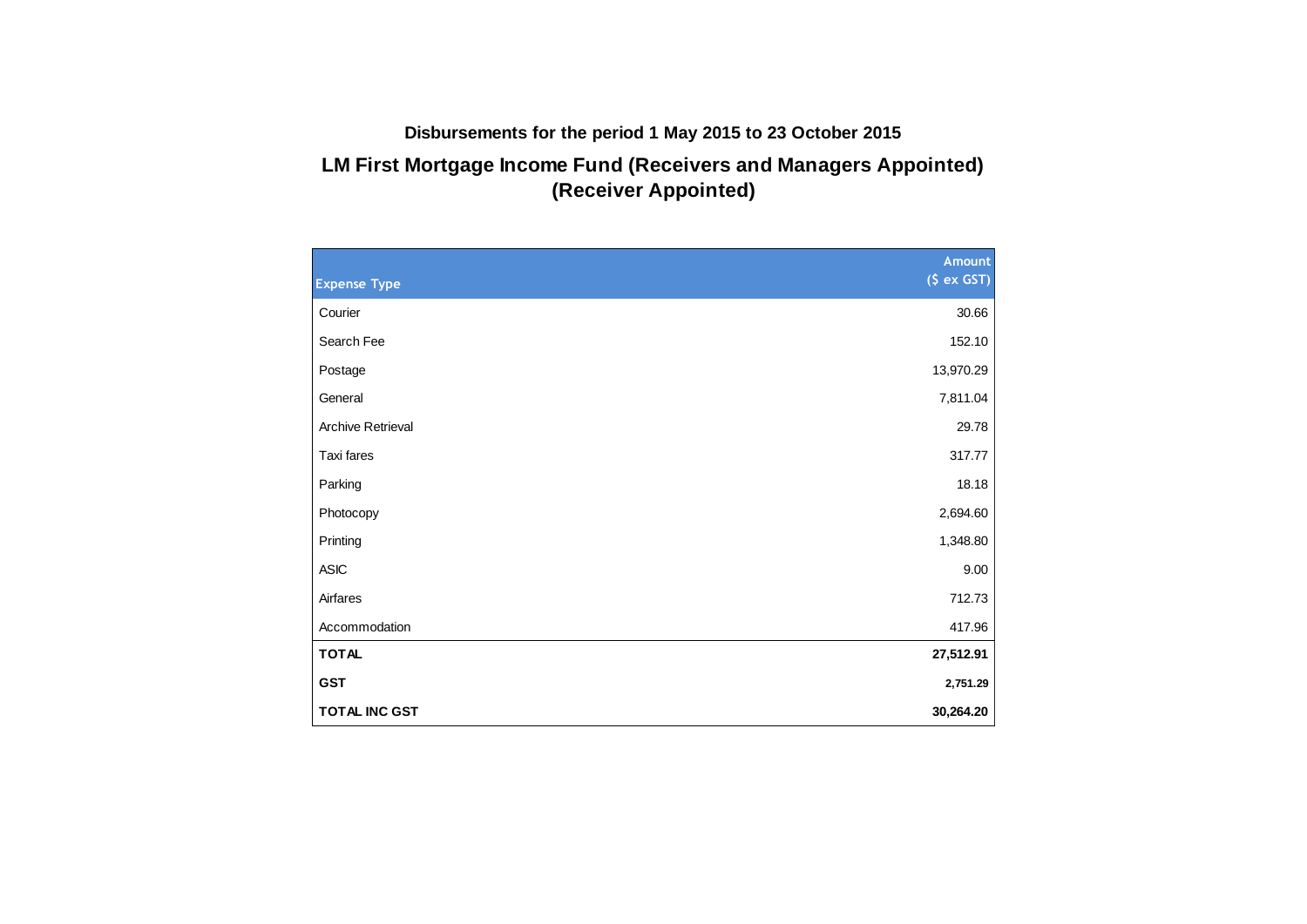|                       |                       |                 |                            |                      | <b>Totals</b> | <b>Task Area</b> |        |                  |        |                  |        |                 |                |                       |              |                |               |
|-----------------------|-----------------------|-----------------|----------------------------|----------------------|---------------|------------------|--------|------------------|--------|------------------|--------|-----------------|----------------|-----------------------|--------------|----------------|---------------|
|                       |                       |                 |                            |                      |               | <b>Assets</b>    |        | <b>Creditors</b> |        | <b>Employees</b> |        | <b>Trade On</b> |                | <b>Investigations</b> |              | Administration |               |
| <b>Employee</b>       | <b>Position</b>       | <b>Division</b> | Rate                       | hrs.                 |               | hrs              |        | hrs              |        | hrs              |        | hrs             |                | hrs                   |              | hrs            |               |
| Leisa Rafter          | Partner               | Tax             | 600                        | 1.3                  | 780.00        |                  |        |                  |        |                  |        |                 |                | 1.3                   | 780.00       |                |               |
| David Whyte           | Partner               | <b>BRI</b>      | 560                        | 2.6                  | ,456.00       | 0.1              | 56.00  | 0.1              | 56.00  | 0.1              | 56.00  | 2.2             | 1,232.00       |                       |              | 0.1            | 56.00         |
| John Somerville       | Senior Manager        | <b>BRI</b>      | 440                        | 19.9                 | 8,756.00      | 1.3              | 572.00 |                  |        |                  |        | 13.7            | 6,028.00       |                       |              | 4.9            | 2,156.00      |
| Joanne Garcia         | Manager               | <b>BRI</b>      | 400                        | 0.6                  | 240.00        |                  |        |                  |        |                  |        | 0.6             | 240.00         |                       |              |                |               |
| Ashleigh Simpson-Wade | Supervisor            | <b>BRI</b>      | 360                        | 0.3                  | 108.00        | 0.1              | 36.00  |                  |        |                  |        |                 |                |                       |              | 0.2            | 72.00         |
| Murray Daniel         | Supervisor            | <b>BRI</b>      | 360                        | 2.1                  | 756.00        |                  |        |                  |        |                  |        | 0.2             | 72.00          |                       |              | 1.9            | 684.00        |
| Samuel Alexander      | Supervisor            | Tax             | 320                        | 3.2                  | ,024.00       |                  |        |                  |        |                  |        |                 |                | 3.2                   | 1,024.00     |                |               |
| Nicola Kennedy        | Senior Accountant II  | <b>BRI</b>      | 280                        | 27.3                 | 7,644.00      | 0.2              | 56.00  |                  |        | 0.2              | 56.00  | 24.6            | 6,888.00       |                       |              | 2.3            | 644.00        |
| Nicola Kennedy        | Senior Accountant II  | <b>BRI</b>      | 225                        | 11.7                 | 2,632.50      | 0.7              | 157.50 |                  |        |                  |        | 10.2            | 2,295.00       |                       |              | 0.8            | 180.00        |
| Sarah Cunningham      | Team Assistant        | <b>BRI</b>      | 195                        | 12.8                 | 2,496.00      |                  |        |                  |        |                  |        | 9.4             | 1,833.00       |                       |              | 3.4            | 663.00        |
| Samantha Brown        | Accountant II         | <b>BRI</b>      | 195                        | 0.7                  | 136.50        |                  |        | 0.4              | 78.00  |                  |        |                 |                |                       |              | 0.3            | 58.50         |
| Julia Mayne           | Accountant II         | <b>BRI</b>      | 195                        | 38.9                 | 7,585.50      | 0.1              | 19.50  | 1.0              | 195.00 |                  |        | 33.2            | 6,474.00       |                       |              | 4.6            | 897.00        |
| Samantha Brown        | <b>Accountant II</b>  | <b>BRI</b>      | 160                        | 0.6                  | 96.00         |                  |        |                  |        |                  |        |                 |                |                       |              | 0.6            | 96.00         |
| Leisa Muller          | Consultant II         | Tax             | 135                        | 0.2                  | 27.00         |                  |        |                  |        |                  |        |                 |                |                       |              | 0.2            | 27.00         |
| Moira Hattingh        | <b>Team Assistant</b> | <b>BRI</b>      | 80                         | 2.9                  | 232.00        |                  |        |                  |        |                  |        |                 |                |                       |              | 2.9            | 232.00        |
|                       |                       |                 | <b>TOTALS</b>              | 125.1                | 33,969.50     | 2.5              | 897.00 | 1.5              | 329.00 | 0.3              | 112.00 |                 | 94.1 25,062.00 |                       | 4.5 1,804.00 |                | 22.2 5,765.50 |
|                       |                       |                 |                            | <b>GST</b>           | 3,396.95      |                  |        |                  |        |                  |        |                 |                |                       |              |                |               |
|                       |                       |                 |                            | <b>TOTAL INC GST</b> | 37,366.45     |                  |        |                  |        |                  |        |                 |                |                       |              |                |               |
|                       |                       |                 | <b>AVERAGE HOURLY RATE</b> |                      | 272           |                  | 359    |                  | 219    |                  | 373    |                 | 266            |                       | 401          |                | 260           |

#### **OVST Pty Ltd (In Liquidation) (Controllers Appointed) REMUNERATION REPORT - Summary of professional fees by category of work for the period 1 May 2015 to 23 October 2015**

**Note:** All amounts exclude GST unless otherwise noted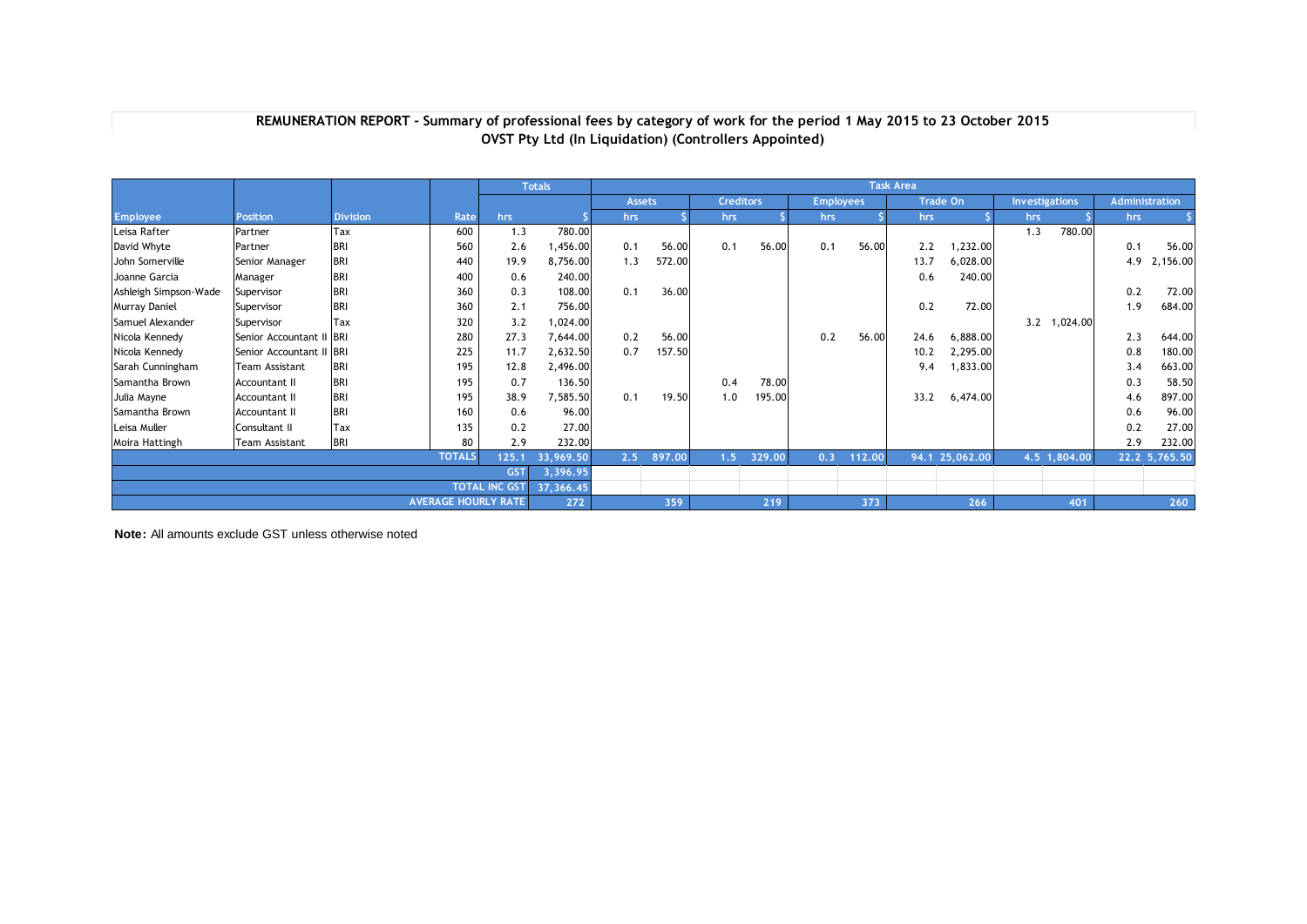# **OVST Pty Ltd (In Liquidation) (Controllers Appointed) Disbursements for the period 1 May 2015 to 23 October 2015**

| <b>Expense Type</b>  | <b>Amount</b><br>(S ex GST) |
|----------------------|-----------------------------|
| Postage              | 43.68                       |
| <b>TOTAL</b>         | 43.68                       |
| <b>GST</b>           | 4.37                        |
| <b>TOTAL INC GST</b> | 48.05                       |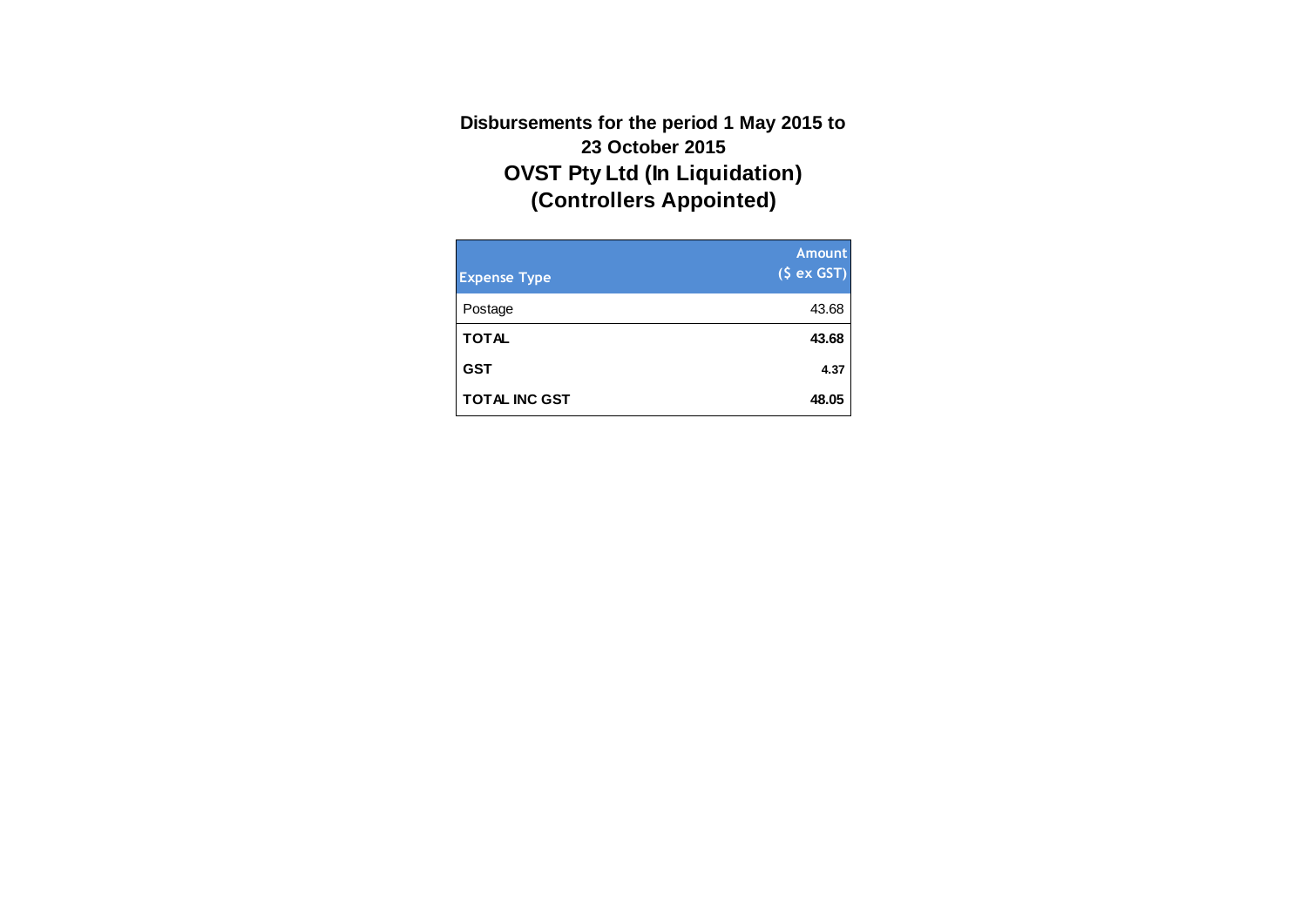## **REMUNERATION REPORT - Summary of professional fees by category of work for the period 1 May 2015 to 23 October 2015 Pinevale Villas Morayfield Pty Ltd (In Liquidation) (Controllers Appointed)**

|                                |                             |                        |                            |          | <b>Totals</b>   |     |                |                  |        | <b>Task Area</b> |                  |     |                       |
|--------------------------------|-----------------------------|------------------------|----------------------------|----------|-----------------|-----|----------------|------------------|--------|------------------|------------------|-----|-----------------------|
|                                |                             |                        |                            |          |                 |     | <b>Assets</b>  | <b>Creditors</b> |        |                  | <b>Trade On</b>  |     | <b>Administration</b> |
| <b>Employee</b>                | <b>Position</b>             | <b>Position</b>        | Rate                       | hrs      |                 | hrs |                | hrs              |        | hrs              |                  | hrs |                       |
| David Whyte                    | <b>Partner</b>              | BRI                    | 560                        | 3.8      | 2,128.00        | 0.3 | 168.00         | 0.1              | 56.00  | 3.1              | 1,736.00         | 0.3 | 168.00                |
| John Somerville                | Senior Manager              | <b>BRI</b>             | 440                        | 17.3     | 7,612.00        | 1.0 | 440.00         |                  |        | 11.7             | 5,148.00         | 4.6 | 2,024.00              |
| Joanne Garcia                  | Manager                     | BRI                    | 400                        | 0.6      | 240.00          |     |                |                  |        | 0.6              | 240.00           |     |                       |
| Murray Daniel                  | Supervisor                  | BRI                    | 360                        | 1.9      | 684.00          |     |                |                  |        | 0.2              | 72.00            | 1.7 | 612.00                |
| Nicola Kennedy                 | <b>Senior Accountant II</b> | <b>IBRI</b>            | 280                        | 27.4     | 7,672.00        | 0.2 | 56.00          |                  |        | 23.1             | 6,468.00         | 4.1 | ,148.00               |
| Damien Hicks                   | Consultant I                | <b>Private Clients</b> | 225                        | 1.7      | 382.50          |     |                |                  |        |                  |                  | 1.7 | 382.50                |
| Nicola Kennedy                 | Senior Accountant II        | <b>IBRI</b>            | 225                        | 15.9     | 3,577.50        | 0.8 | 180.00         |                  |        | 14.0             | 3,150.00         | 1.1 | 247.50                |
| Samantha Brown                 | Accountant II               | <b>BRI</b>             | 195                        | 0.5      | 97.50           |     |                | 0.3              | 58.50  |                  |                  | 0.2 | 39.00                 |
| Julia Mayne                    | Accountant II               | BRI                    | 195                        | 40.8     | 7,956.00        | 0.5 | 97.50          | 0.3              | 58.50  | 37.1             | 7,234.50         | 2.9 | 565.50                |
| Sarah Cunningham               | Team Assistant              | <b>BRI</b>             | 195                        | 15.6     | 3,042.00        |     |                |                  |        | 11.0             | 2,145.00         | 4.6 | 897.00                |
| Samantha Brown                 | Accountant II               | BRI                    | 160                        | 2.5      | 400.00          | 1.1 | 176.00         |                  |        | 0.5              | 80.00            | 0.9 | 144.00                |
| Moira Hattingh                 | Team Assistant              | <b>BRI</b>             | 80                         | 2.7      | 216.00          |     |                |                  |        |                  |                  | 2.7 | 216.00                |
|                                |                             |                        | <b>TOTALS</b>              |          | 130.7 34,007.50 |     | $3.9$ 1,117.50 | 0.7              | 173.00 |                  | 101.3 26, 273.50 |     | 24.8 6,443.50         |
| <b>GST</b>                     |                             |                        |                            | 3,400.75 |                 |     |                |                  |        |                  |                  |     |                       |
| <b>TOTAL INC GST 37,408.25</b> |                             |                        |                            |          |                 |     |                |                  |        |                  |                  |     |                       |
|                                |                             |                        | <b>AVERAGE HOURLY RATE</b> |          | 260             |     | 287            |                  | 247    |                  | 259              |     | 260                   |

**Note:** All amounts exclude GST unless otherwise noted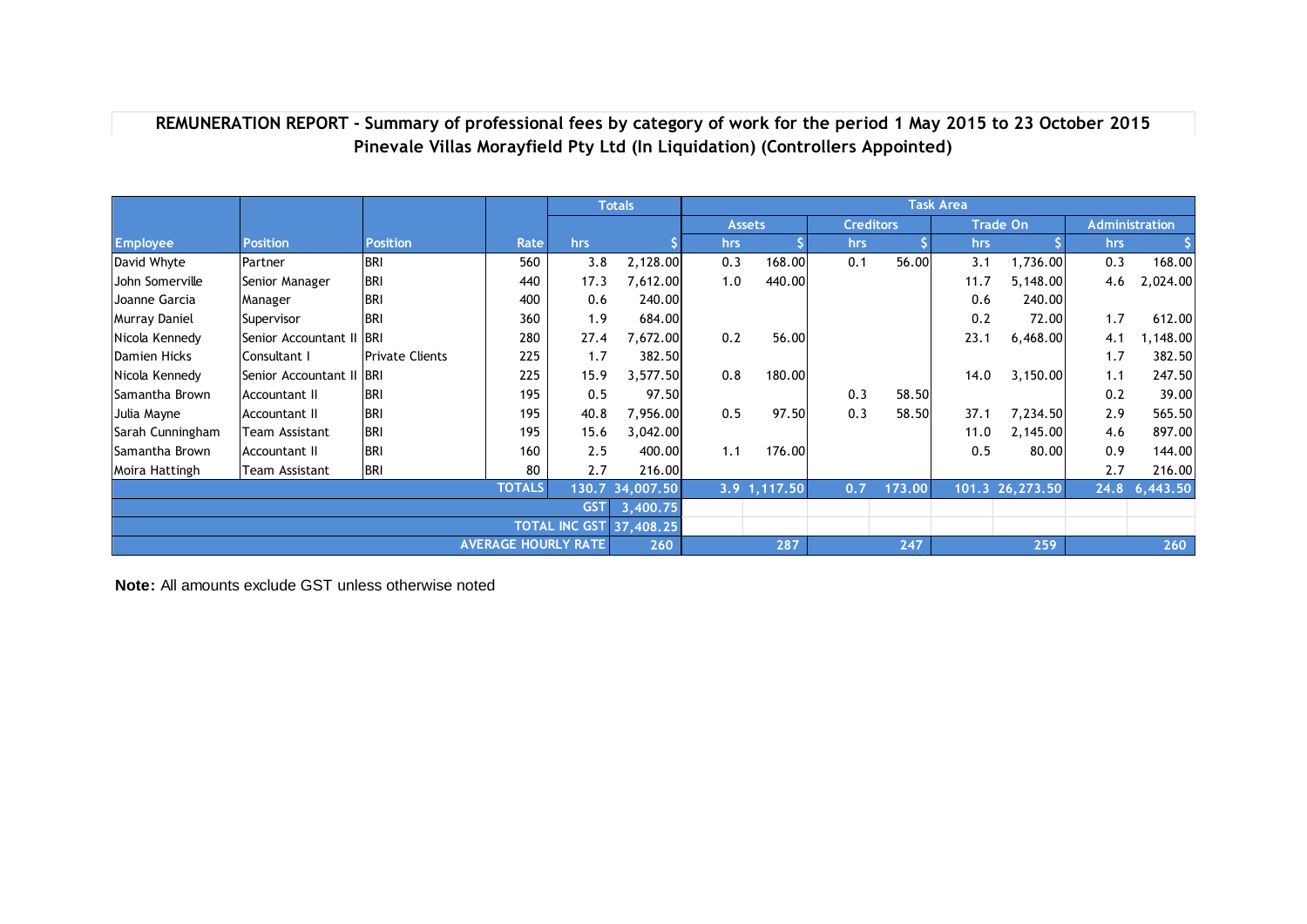**Pinevale Villas Morayfield Pty Ltd (In Liquidation) (Controllers Appointed) Disbursements for the period 1 May 2015 to 23 October 2015**

| <b>Expense Type</b>  | <b>Amount</b><br>(S ex GST) |
|----------------------|-----------------------------|
| Postage              | 73.36                       |
| <b>TOTAL</b>         | 73.36                       |
| <b>GST</b>           | 7.34                        |
| <b>TOTAL INC GST</b> | 80.70                       |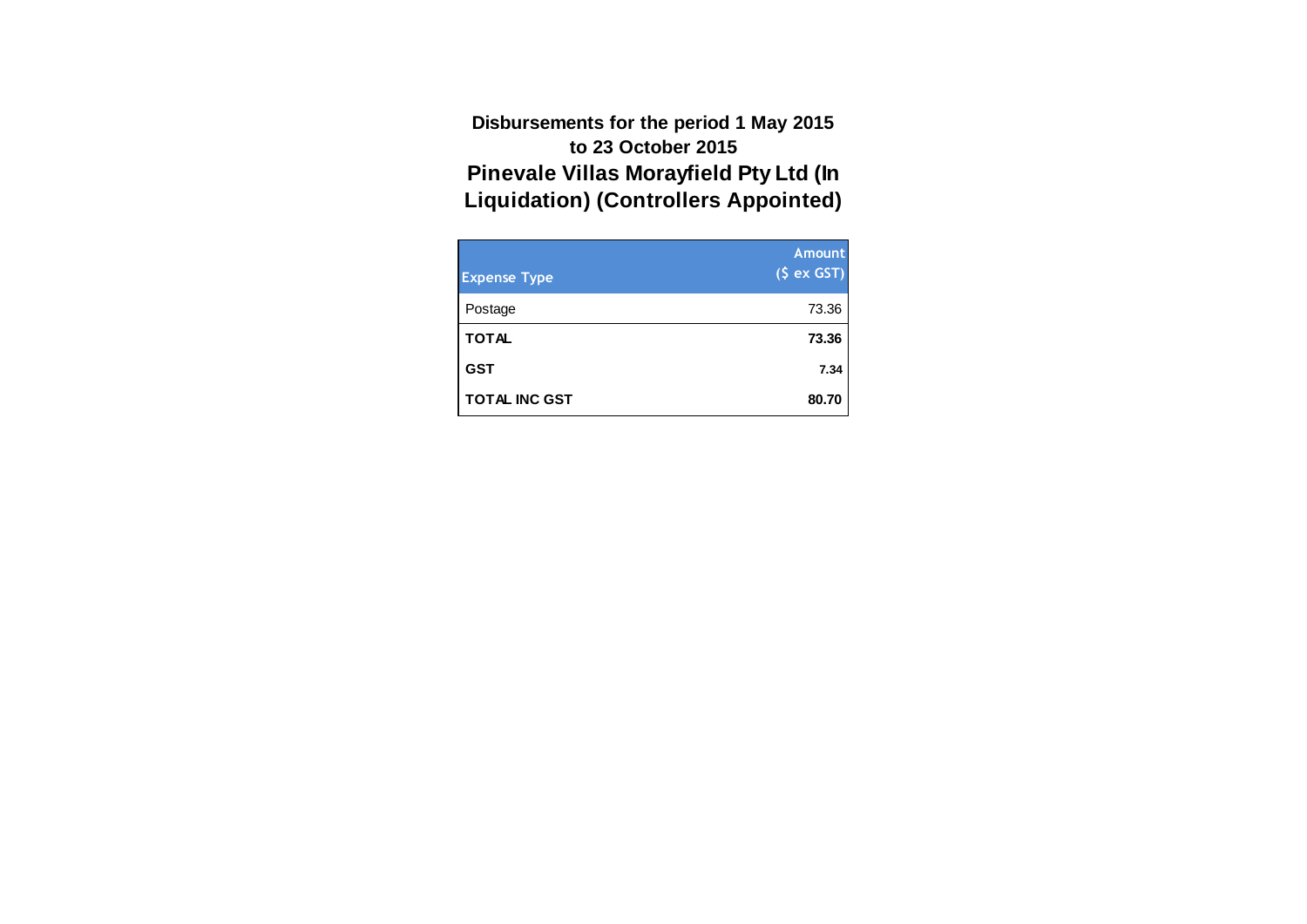|                            |                       |                 |               |                      | <b>Totals</b> | <b>Task Area</b> |                |                  |        |      |                 |                       |               |                       |               |
|----------------------------|-----------------------|-----------------|---------------|----------------------|---------------|------------------|----------------|------------------|--------|------|-----------------|-----------------------|---------------|-----------------------|---------------|
|                            |                       |                 |               |                      |               |                  | <b>Assets</b>  | <b>Creditors</b> |        |      | <b>Trade On</b> | <b>Investigations</b> |               | <b>Administration</b> |               |
| <b>Employee</b>            | <b>Position</b>       | <b>Division</b> | Rate          | hrs                  |               | hrs              |                | hrs              |        | hrs  |                 | hrs                   |               | hrs                   |               |
| Leisa Rafter               | Partner               | Tax             | 620           | 5.5                  | 3,410.00      |                  |                |                  |        |      |                 |                       | 5.5 3,410.00  |                       |               |
| Leisa Rafter               | Partner               | Tax             | 600           | 1.3                  | 780.00        |                  |                |                  |        |      |                 | 1.3                   | 780.00        |                       |               |
| David Whyte                | Partner               | <b>BRI</b>      | 560           | 9.2                  | 5,152.00      | 5.0              | 2,800.00       |                  |        | 3.8  | 2,128.00        |                       |               | 0.4                   | 224.00        |
| John Somerville            | Senior Manager        | <b>BRI</b>      | 440           | 72.4                 | 31,856.00     | 40.1             | 17,644.00      | 1.4              | 616.00 | 28.5 | 12,540.00       |                       |               | 2.4                   | ,056.00       |
| Joanne Garcia              | Manager               | <b>BRI</b>      | 400           | 0.4                  | 160.00        |                  |                |                  |        | 0.4  | 160.00          |                       |               |                       |               |
| Murray Daniel              | Supervisor            | <b>BRI</b>      | 360           | 3.9                  | ,404.00       | 0.2              | 72.00          |                  |        | 0.7  | 252.00          |                       |               | 3.0                   | 1,080.00      |
| Ashleigh Simpson-Wade      | Supervisor            | <b>BRI</b>      | 360           | 1.0                  | 360.00        | 1.0              | 360.00         |                  |        |      |                 |                       |               |                       |               |
| <b>Rachael Nyst</b>        | Supervisor            | Tax             | 350           | 2.0                  | 700.00        |                  |                |                  |        |      |                 | 2.0                   | 700.00        |                       |               |
| Samuel Alexander           | Supervisor            | Tax             | 350           | 3.0                  | 1,050.00      |                  |                |                  |        |      |                 | 3.0                   | 0.050.00      |                       |               |
| Samuel Alexander           | Supervisor            | Tax             | 320           | 7.2                  | 2,304.00      |                  |                |                  |        |      |                 |                       | 7.2 2,304.00  |                       |               |
| Nicola Kennedy             | Senior Accountant II  | <b>BRI</b>      | 280           | 16.9                 | 4,732.00      | 0.2              | 56.00          |                  |        | 14.7 | 4,116.00        |                       |               | 2.0                   | 560.00        |
| Nicola Kennedy             | Senior Accountant II  | <b>BRI</b>      | 225           | 9.4                  | 2,115.00      | 1.6              | 360.00         |                  |        | 7.7  | 1,732.50        |                       |               | 0.1                   | 22.50         |
| Julia Mayne                | Accountant II         | <b>BRI</b>      | 195           | 35.6                 | 6,942.00      | 1.2              | 234.00         | 0.7              | 136.50 | 32.0 | 6,240.00        |                       |               | 1.7                   | 331.50        |
| Samantha Brown             | <b>Accountant II</b>  | <b>BRI</b>      | 195           | 5.2                  | 1,014.00      | 4.6              | 897.00         |                  |        |      |                 |                       |               | 0.6                   | 117.00        |
| Sarah Cunningham           | <b>Team Assistant</b> | <b>BRI</b>      | 195           | 21.2                 | 4,134.00      |                  |                |                  |        | 17.5 | 3,412.50        |                       |               | 3.7                   | 721.50        |
| Joanna Lane                | Consultant II         | Tax             | 170           | 8.3                  | 1,411.00      |                  |                |                  |        |      |                 |                       |               | 8.3                   | ,411.00       |
| Samantha Brown             | Accountant II         | <b>BRI</b>      | 160           | 1.5                  | 240.00        |                  |                |                  |        | 0.8  | 128.00          |                       |               | 0.7                   | 112.00        |
| Sarah Matthews             | Team Assistant        | <b>BRI</b>      | 140           | 1.4                  | 196.00        |                  |                |                  |        |      |                 |                       |               | 1.4                   | 196.00        |
| Moira Hattingh             | <b>Team Assistant</b> | <b>BRI</b>      | 80            | 3.1                  | 248.00        |                  |                |                  |        |      |                 |                       |               | 3.1                   | 248.00        |
|                            |                       |                 | <b>TOTALS</b> | 208.5                | 68,208.00     |                  | 53.9 22,423.00 | 2.1              | 752.50 |      | 106.1 30,709.00 |                       | 19.0 8,244.00 |                       | 27.4 6,079.50 |
|                            |                       |                 |               | <b>GST</b>           | 6,820.80      |                  |                |                  |        |      |                 |                       |               |                       |               |
|                            |                       |                 |               | <b>TOTAL INC GST</b> | 75,028.80     |                  |                |                  |        |      |                 |                       |               |                       |               |
| <b>AVERAGE HOURLY RATE</b> |                       |                 |               | 327                  |               | 416              |                | 358              |        | 289  |                 | 434                   |               | 222                   |               |

## **Bridgewater Lake Estate Pty Limited (In Liquidation) (Controllers Appointed) REMUNERATION REPORT - Summary of professional fees by category of work for the period 1 May 2015 to 23 October 2015**

**Note:** All amounts exclude GST unless otherwise noted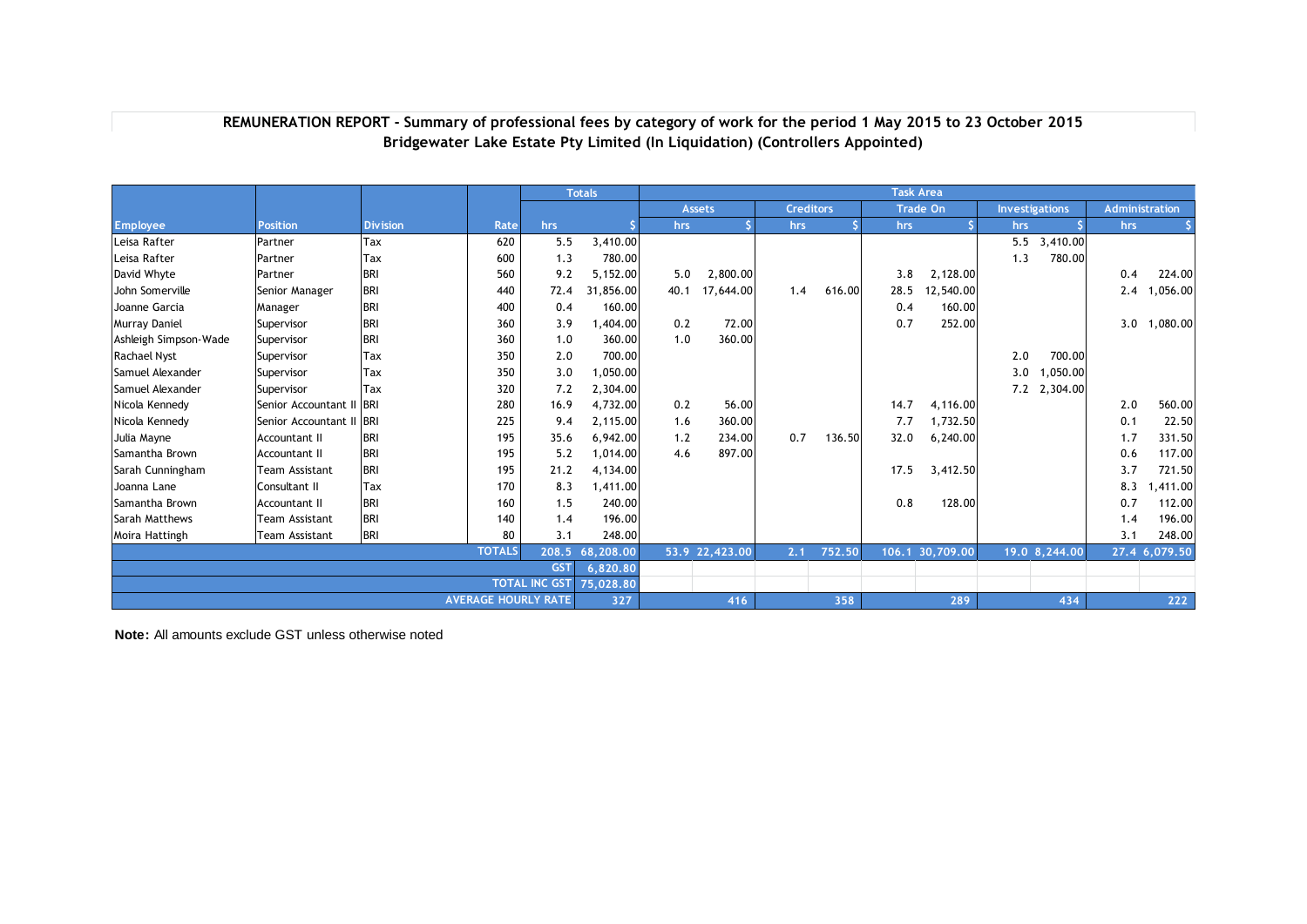**Bridgewater Lake Estate Pty Limited (In Liquidation) Disbursements for the period 1 May 2015 to 23 October 2015**

| <b>Expense Type</b>  | <b>Amount</b><br>$(\xi ex GST)$ |
|----------------------|---------------------------------|
| Postage              | 9.51                            |
| <b>TOTAL</b>         | 9.51                            |
| <b>GST</b>           | 0.95                            |
| <b>TOTAL INC GST</b> | 10.46                           |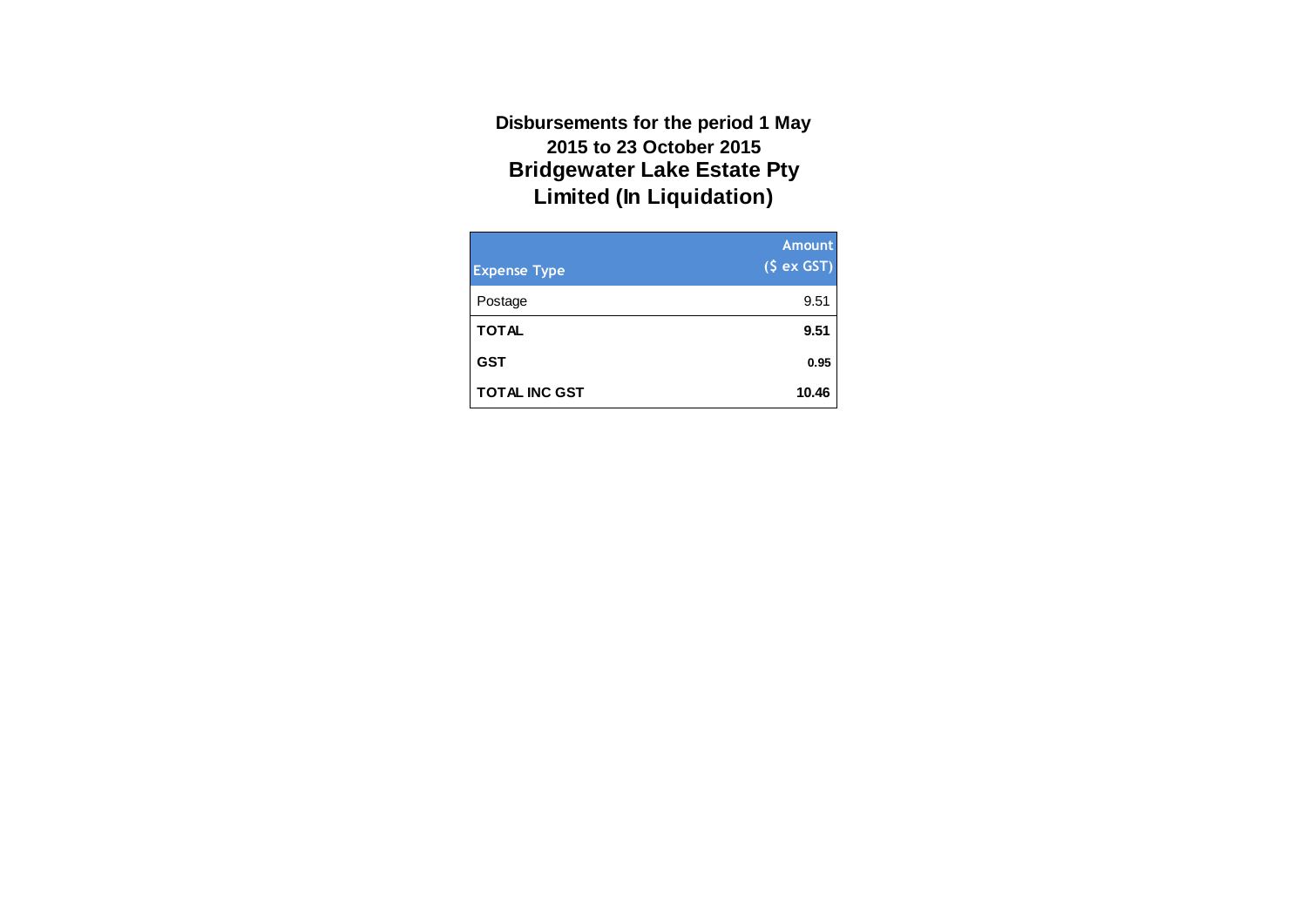# **Redland Bay Leisure Life Pty Ltd (In Liquidation) (Controllers Appointed) REMUNERATION REPORT - Summary of professional fees by category of work for the period 1 May 2015 to 23 October 2015**

|                            |                      |                 |               | <b>Totals</b> |                 |               | <b>Task Area</b> |                  |        |      |                 |      |                       |  |
|----------------------------|----------------------|-----------------|---------------|---------------|-----------------|---------------|------------------|------------------|--------|------|-----------------|------|-----------------------|--|
|                            |                      |                 |               |               |                 | <b>Assets</b> |                  | <b>Creditors</b> |        |      | <b>Trade On</b> |      | <b>Administration</b> |  |
| <b>Employee</b>            | <b>Position</b>      | <b>Division</b> | Rate          | hrs           |                 | <b>hrs</b>    |                  | hrs              |        | hrs  |                 | hrs. |                       |  |
| David Whyte                | Partner              | <b>BRI</b>      | 560           | 1.5           | 840.00          |               |                  |                  |        | 1.4  | 784.00          | 0.1  | 56.00                 |  |
| John Somerville            | Senior Manager       | <b>BRI</b>      | 440           | 14.4          | 6,336.00        | 0.8           | 352.00           |                  |        | 11.2 | 4,928.00        | 2.4  | ,056.00               |  |
| Joanne Garcia              | Manager              | <b>BRI</b>      | 400           | 0.6           | 240.00          |               |                  |                  |        | 0.6  | 240.00          |      |                       |  |
| Murray Daniel              | Supervisor           | <b>BRI</b>      | 360           | 1.8           | 648.00          |               |                  |                  |        | 0.4  | 144.00          | 1.4  | 504.00                |  |
| Nicola Kennedy             | Senior Accountant II | <b>IBRI</b>     | 280           | 24.9          | 6,972.00        | 0.2           | 56.00            |                  |        | 21.1 | 5,908.00        | 3.6  | ,008.00               |  |
| Nicola Kennedy             | Senior Accountant II | <b>IBRI</b>     | 225           | 16.3          | 3,667.50        | 1.2           | 270.00           |                  |        | 14.3 | 3,217.50        | 0.8  | 180.00                |  |
| lSamantha Brown            | Accountant II        | <b>BRI</b>      | 195           | 0.7           | 136.50          |               |                  | 0.2              | 39.00  |      |                 | 0.5  | 97.50                 |  |
| Julia Mayne                | Accountant II        | <b>BRI</b>      | 195           | 30.1          | 5,869.50        | 0.5           | 97.50            | 0.3              | 58.50  | 26.5 | 5,167.50        | 2.8  | 546.00                |  |
| Sarah Cunningham           | Team Assistant       | <b>BRI</b>      | 195           | 22.9          | 4,465.50        |               |                  |                  |        | 16.3 | 3,178.50        | 6.6  | ,287.00               |  |
| Samantha Brown             | Accountant II        | <b>BRI</b>      | 160           | 0.3           | 48.00           |               |                  |                  |        | 0.3  | 48.00           |      |                       |  |
| Moira Hattingh             | Team Assistant       | <b>BRI</b>      | 80            | 2.6           | 208.00          | 0.2           | 16.00            | 0.1              | 8.00   |      |                 | 2.3  | 184.00                |  |
|                            |                      |                 | <b>TOTALS</b> |               | 116.1 29,431.00 | 2.9           | 791.50           | 0.6              | 105.50 | 92.1 | 23,615.50       |      | 20.5 4,918.50         |  |
|                            |                      |                 |               | <b>GST</b>    | 2,943.10        |               |                  |                  |        |      |                 |      |                       |  |
| <b>TOTAL INC GST</b>       |                      |                 |               |               | 32,374.10       |               |                  |                  |        |      |                 |      |                       |  |
| <b>AVERAGE HOURLY RATE</b> |                      |                 |               |               |                 |               | 273              |                  | 176    |      | 256             |      | 240                   |  |

**Note:** All amounts exclude GST unless otherwise noted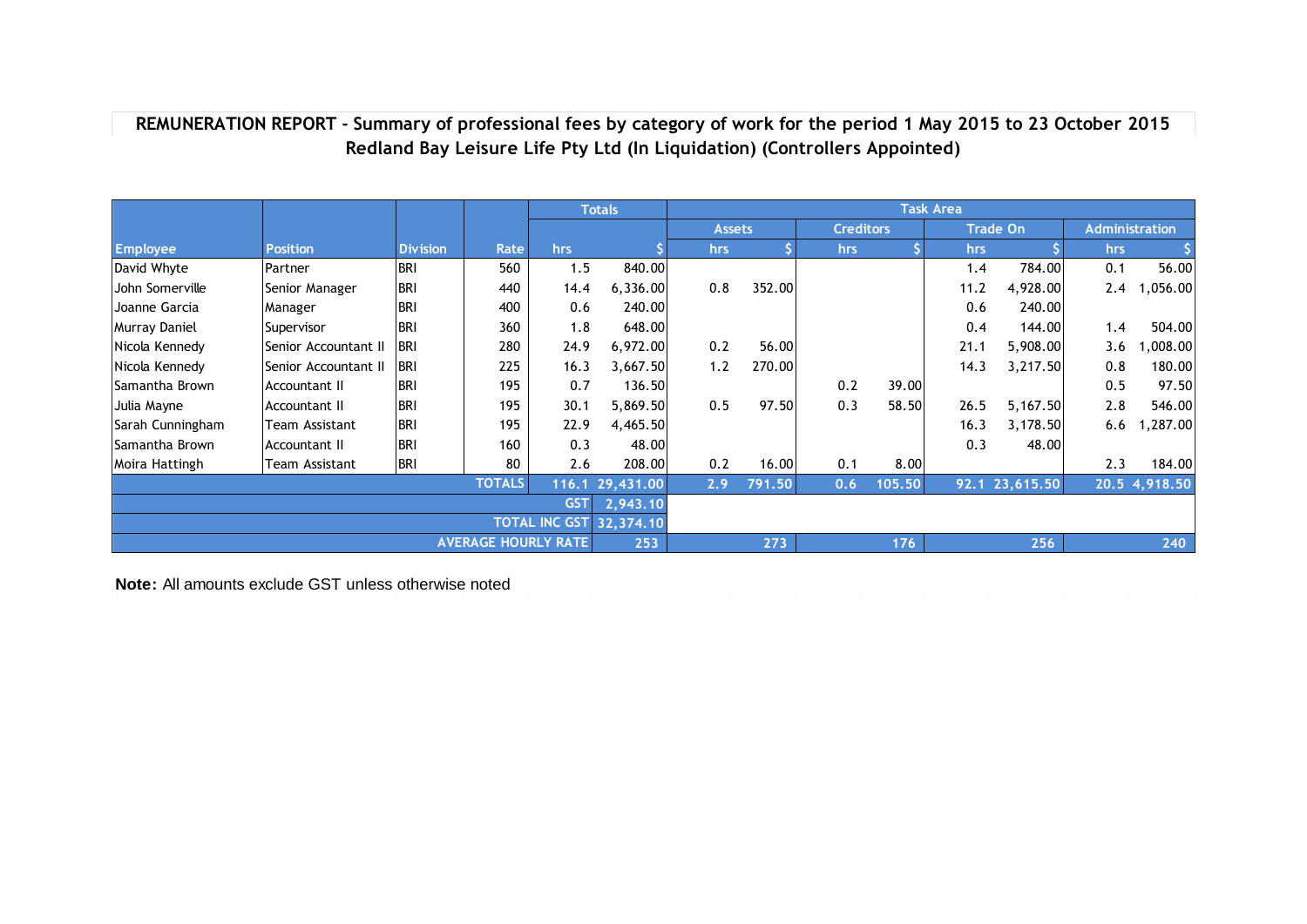**Redland Bay Leisure Life Pty Ltd (In Liquidation) (Controllers Appointed) Disbursements for the period 1 May 2015 to 23 October 2015**

| <b>Expense Type</b>  | <b>Amount</b><br>(S ex GST) |
|----------------------|-----------------------------|
| Postage              | 54.32                       |
| General              | 1,907.83                    |
| <b>TOTAL</b>         | 1,962.15                    |
| <b>GST</b>           | 196.22                      |
| <b>TOTAL INC GST</b> | 2,158.37                    |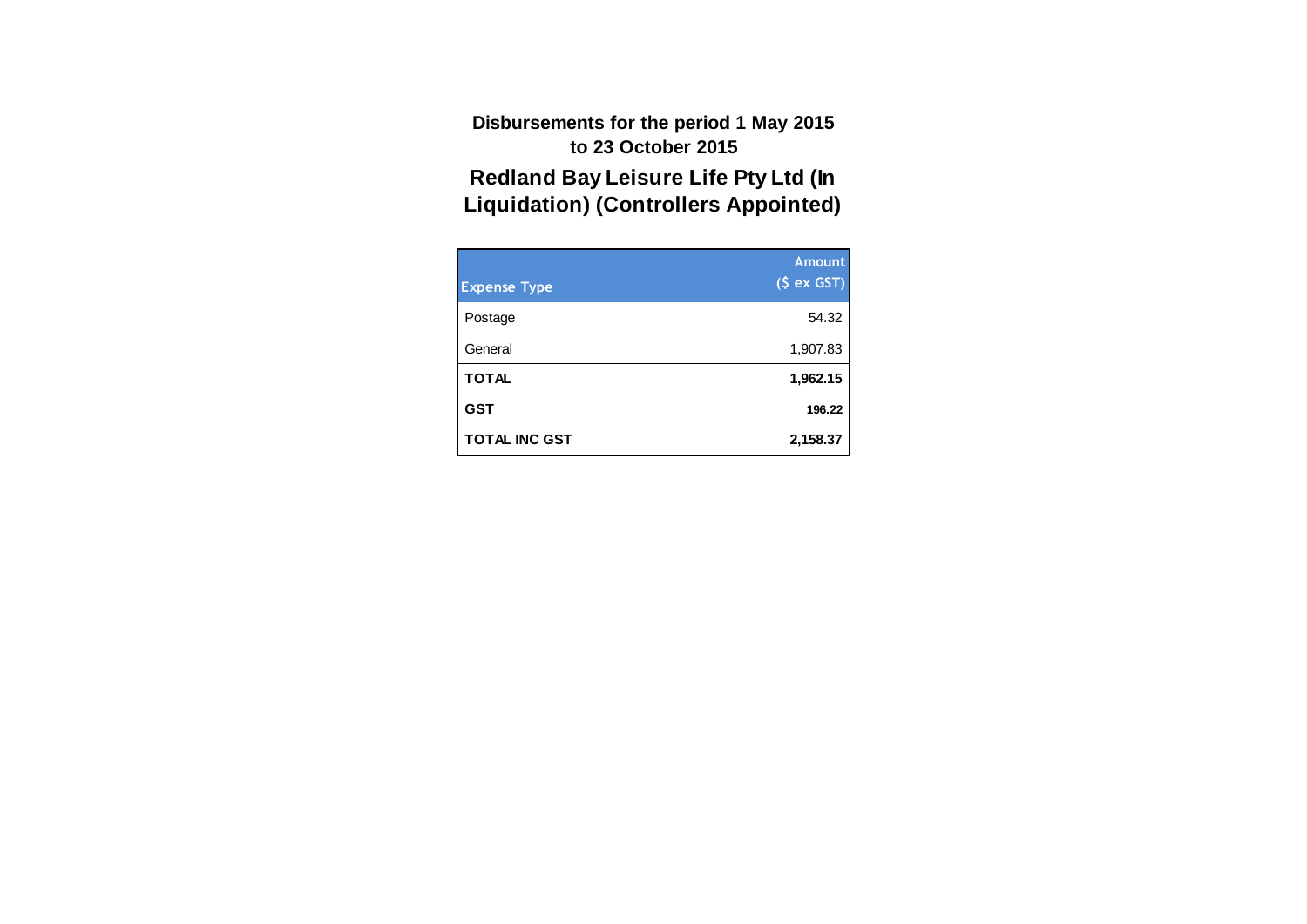# **Redland Bay Leisure Life Development Pty Ltd (In Liquidation) (Controllers Appointed) REMUNERATION REPORT - Summary of professional fees by category of work for the period 1 May 2015 to 23 October 2015**

|                            |                      |                 |               |            | <b>Totals</b> |                  |       |      |                 |     |                       |
|----------------------------|----------------------|-----------------|---------------|------------|---------------|------------------|-------|------|-----------------|-----|-----------------------|
|                            |                      |                 |               |            |               | <b>Creditors</b> |       |      | <b>Trade On</b> |     | <b>Administration</b> |
| <b>Employee</b>            | <b>Position</b>      | <b>Division</b> | Rate          | hrs.       |               | hrs              |       | hrs. |                 | hrs |                       |
| David Whyte                | Partner              | <b>BRI</b>      | 560           | 1.2        | 672.00        |                  |       | 1.1  | 616.00          | 0.1 | 56.00                 |
| John Somerville            | Senior Manager       | <b>BRI</b>      | 440           | 0.2        | 88.00         |                  |       |      |                 | 0.2 | 88.00                 |
| <b>Murray Daniel</b>       | Supervisor           | <b>BRI</b>      | 360           | 1.7        | 612.00        |                  |       |      |                 | 1.7 | 612.00                |
| Nicola Kennedy             | Senior Accountant II | <b>BRI</b>      | 280           | 1.2        | 336.00        |                  |       | 0.8  | 224.00          | 0.4 | 112.00                |
| Nicola Kennedy             | Senior Accountant II | <b>BRI</b>      | 225           | 0.8        | 180.00        |                  |       | 0.6  | 135.00          | 0.2 | 45.00                 |
| Sarah Cunningham           | Team Assistant       | <b>BRI</b>      | 195           | 1.2        | 234.00        |                  |       | 0.5  | 97.50           | 0.7 | 136.50                |
| Julia Mayne                | Accountant II        | <b>BRI</b>      | 195           | 0.3        | 58.50         |                  |       | 0.2  | 39.00           | 0.1 | 19.50                 |
| <b>Samantha Brown</b>      | Accountant II        | <b>BRI</b>      | 195           | 0.4        | 78.00         | 0.3              | 58.50 |      |                 | 0.1 | 19.50                 |
| Samantha Brown             | Accountant II        | <b>BRI</b>      | 160           | 0.2        | 32.00         |                  |       |      |                 | 0.2 | 32.00                 |
| Moira Hattingh             | Team Assistant       | <b>BRI</b>      | 80            | 0.5        | 40.00         |                  |       |      |                 | 0.5 | 40.00                 |
|                            |                      |                 | <b>TOTALS</b> | 7.7        | 2,330.50      | 0.3              | 58.50 | 3.2  | 1,111.50        | 4.2 | 1,160.50              |
|                            |                      |                 |               | <b>GST</b> | 233.05        |                  |       |      |                 |     |                       |
| <b>TOTAL INC GST</b>       |                      |                 |               |            | 2,563.55      |                  |       |      |                 |     |                       |
| <b>AVERAGE HOURLY RATE</b> |                      |                 |               |            | 303           |                  | 195   |      | 347             |     | 276                   |

**Note:** All amounts exclude GST unless otherwise noted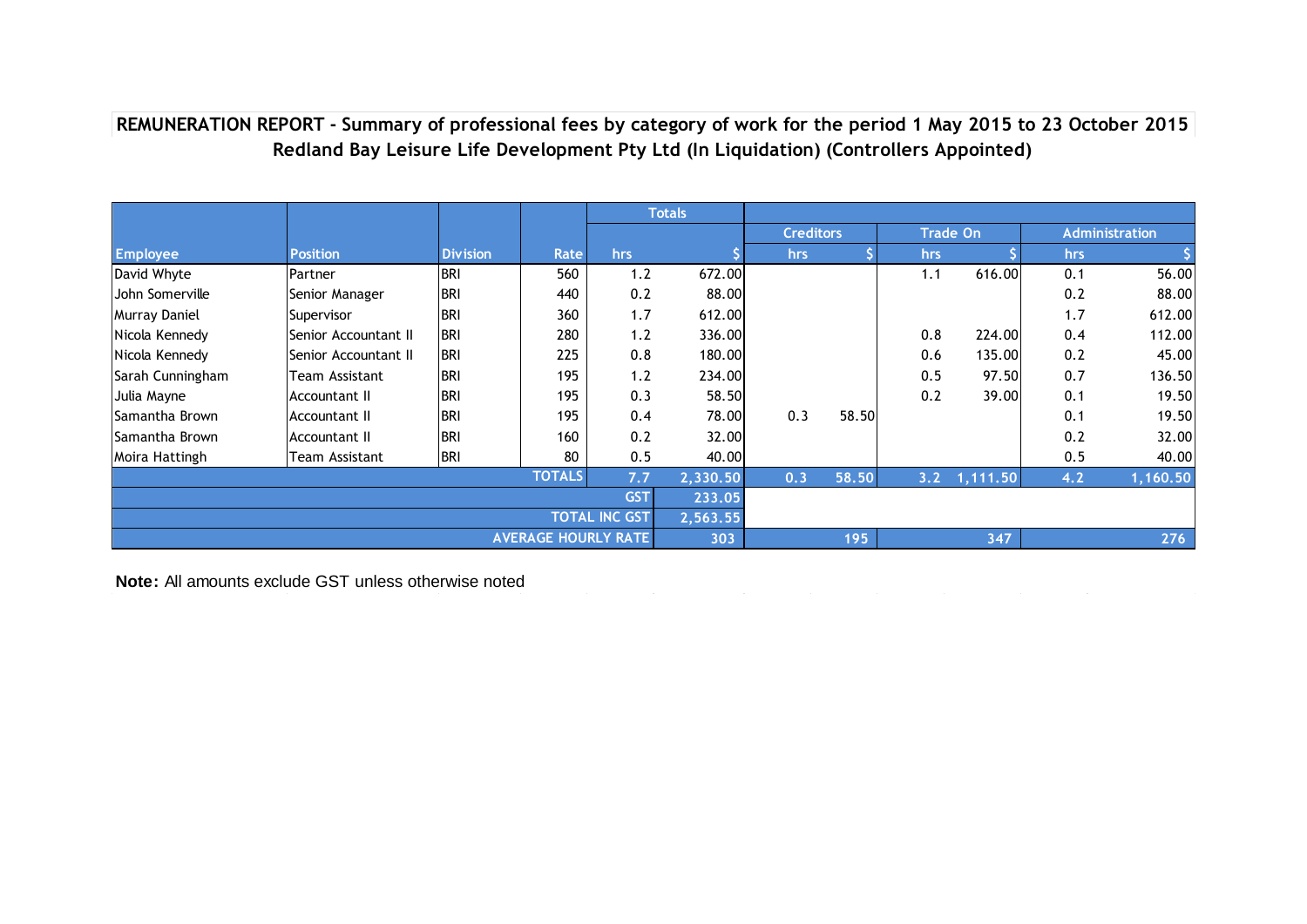**Disbursements for the period 1 May 2015 to 23 October 2014**

**Redland Bay Leisure Life Development Pty Ltd (In Liquidation) (Controllers Appointed)**

| <b>Expense Type</b>  | <b>Amount</b><br>(S ex GST) |
|----------------------|-----------------------------|
| <b>TOTAL</b>         |                             |
| <b>GST</b>           |                             |
| <b>TOTAL INC GST</b> |                             |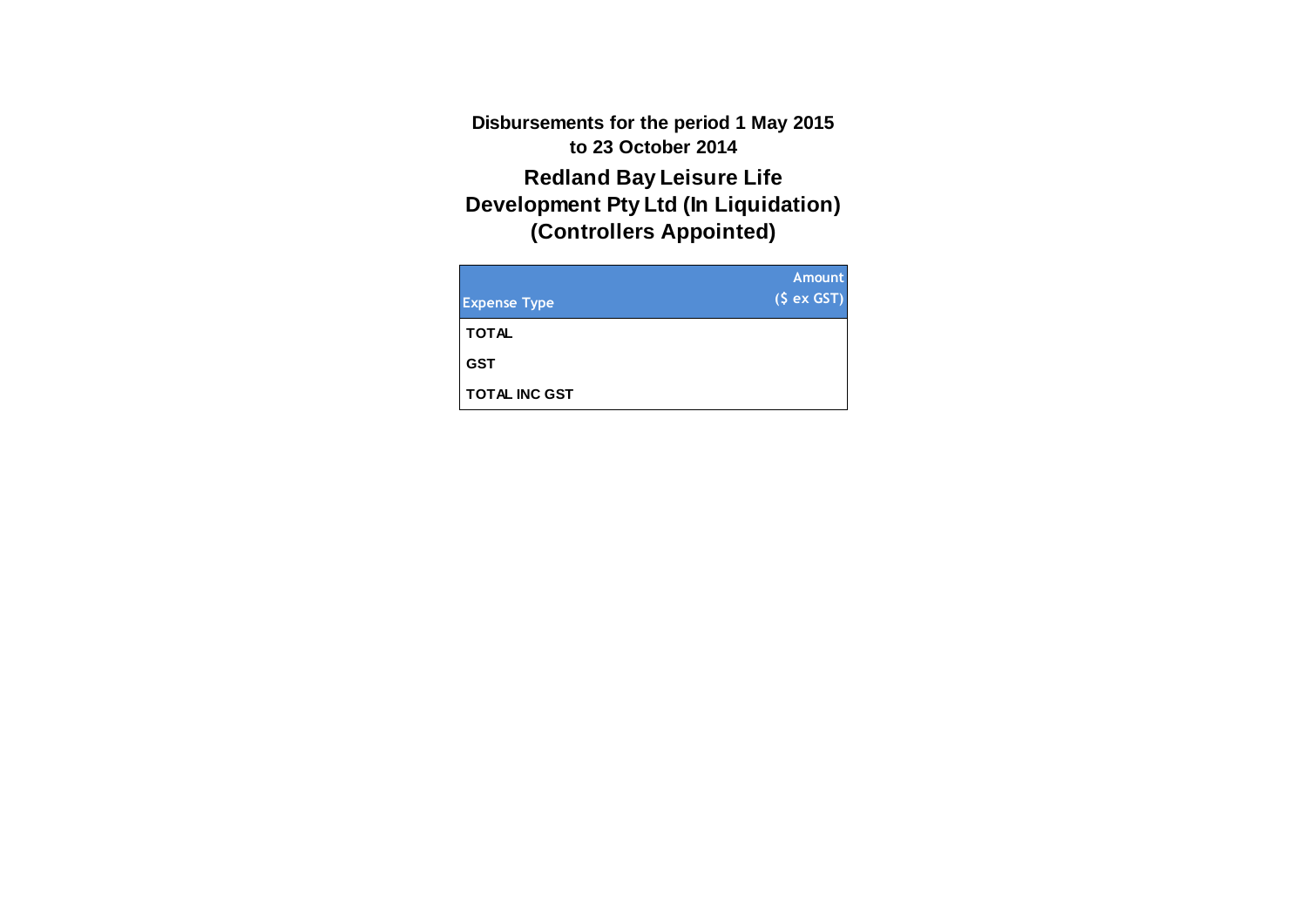**REMUNERATION REPORT - Summary of professional fees by category of work for the period 1 May 2015 to 23 October 2015 Cameo Estates Lifestyle Villages (Launceston) Pty Ltd (Receivers and Managers Appointed) (Controllers Appointed)**

|                                |                      |                 |                            |      | <b>Totals</b>  |               |        |      | <b>Task Area</b> |      |                       |
|--------------------------------|----------------------|-----------------|----------------------------|------|----------------|---------------|--------|------|------------------|------|-----------------------|
|                                |                      |                 |                            |      |                | <b>Assets</b> |        |      | <b>Trade On</b>  |      | <b>Administration</b> |
| <b>Employee</b>                | <b>Position</b>      | <b>Division</b> | Rate                       | hrs  |                | hrs           |        | hrs  |                  | hrs  |                       |
| David Whyte                    | Partner              | <b>BRI</b>      | 560                        | 0.8  | 448.00         |               |        | 0.7  | 392.00           | 0.1  | 56.00                 |
| John Somerville                | Senior Manager       | <b>BRI</b>      | 440                        | 9.1  | 4,004.00       | 0.4           | 176.00 | 5.4  | 2,376.00         | 3.3  | 1,452.00              |
| Joanne Garcia                  | Manager              | <b>BRI</b>      | 400                        | 0.4  | 160.00         |               |        | 0.4  | 160.00           | 0.0  | 0.00                  |
| Murray Daniel                  | Supervisor           | <b>BRI</b>      | 360                        | 2.0  | 720.00         |               |        | 0.2  | 72.00            | 1.8  | 648.00                |
| Nicola Kennedy                 | Senior Accountant II | <b>BRI</b>      | 280                        | 10.2 | 2,856.00       | 0.2           | 56.00  | 8.2  | 2,296.00         | 1.8  | 504.00                |
| Nicola Kennedy                 | Senior Accountant II | <b>BRI</b>      | 225                        | 7.3  | 1,642.50       | 0.1           | 22.50  | 7.2  | 1,620.00         | 0.0  | 0.00                  |
| Samantha Brown                 | Accountant II        | <b>BRI</b>      | 195                        | 0.1  | 19.50          |               |        | 0.0  | 0.00             | 0.1  | 19.50                 |
| Julia Mayne                    | Accountant II        | <b>BRI</b>      | 195                        | 3.4  | 663.00         | 0.1           | 19.50  | 2.5  | 487.50           | 0.8  | 156.00                |
| Sarah Cunningham               | Team Assistant       | <b>BRI</b>      | 195                        | 6.7  | 1,306.50       |               |        | 5.3  | 1,033.50         | 1.4  | 273.00                |
| Samantha Brown                 | Accountant II        | <b>BRI</b>      | 160                        | 0.4  | 64.00          |               |        | 0.4  | 64.00            |      |                       |
| Moira Hattingh                 | Team Assistant       | <b>BRI</b>      | 80                         | 1.6  | 128.00         | 0.1           | 8.00   | 0.0  | 0.00             | 1.5  | 120.00                |
|                                |                      |                 | <b>TOTALS</b>              |      | 42.0 12,011.50 | 0.9           | 282.00 | 30.3 | 8,501.00         | 10.8 | 3,228.50              |
| <b>GST</b>                     |                      |                 |                            |      | 1,201.15       |               |        |      |                  |      |                       |
| <b>TOTAL INC GST 13,212.65</b> |                      |                 |                            |      |                |               |        |      |                  |      |                       |
|                                |                      |                 | <b>AVERAGE HOURLY RATE</b> |      |                |               |        |      | 281              |      | 299                   |

**Note:** All amounts exclude GST unless otherwise noted